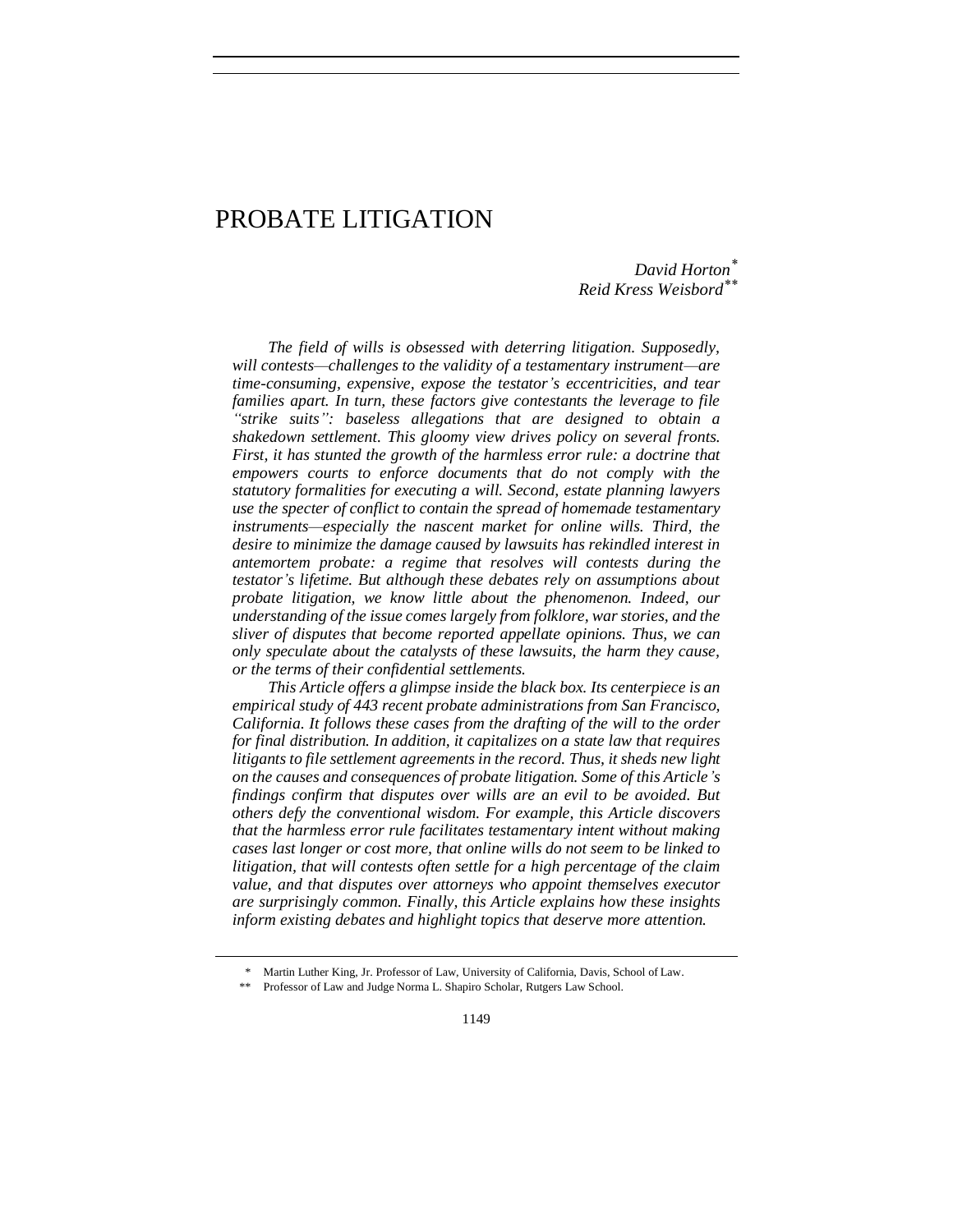# 1150 UNIVERSITY OF ILLINOIS LAW REVIEW [Vol. 2022

|      | <b>TABLE OF CONTENTS</b> |  |  |  |
|------|--------------------------|--|--|--|
| I.   |                          |  |  |  |
| П.   |                          |  |  |  |
|      | A.                       |  |  |  |
|      | $\overline{B}$ .         |  |  |  |
|      | $\mathcal{I}$            |  |  |  |
|      | 2.                       |  |  |  |
|      | 3.                       |  |  |  |
|      | $\mathcal{C}$            |  |  |  |
| III. |                          |  |  |  |
|      | $\mathcal{A}_{\cdot}$    |  |  |  |
|      | $\boldsymbol{B}$ .       |  |  |  |
|      |                          |  |  |  |
|      | 2.                       |  |  |  |
|      | 3.                       |  |  |  |
|      | $\mathcal{A}_{\cdot}$    |  |  |  |
|      |                          |  |  |  |
|      | a <sub>1</sub>           |  |  |  |
|      | b.                       |  |  |  |
|      |                          |  |  |  |
|      | $A_{\cdot}$              |  |  |  |
|      |                          |  |  |  |
|      | C.                       |  |  |  |
|      | D.                       |  |  |  |
| V.   |                          |  |  |  |

# I. INTRODUCTION

<span id="page-1-0"></span>In October 2014, a man named William Palank committed suicide at his home in San Francisco.<sup>1</sup> Palank's wife, Sai, found five handwritten pages at the scene.<sup>2</sup> They read in part: "Do not go in [b]edroom. Call 911. I am gone. Love[,] Bill."<sup>3</sup> There was also a sixth page, which was typed and bore Palank's signature, but was not also signed by witnesses, that stated: "I, William J[.] Palank, being of sound mind and will, leave all my earthly possessions to my [l]oving wife  $\dots$ ."<sup>4</sup>

<sup>1</sup>*. See* Request for Continuance at 1, *In re* Estate of Palank, No. PES-14-298263 (Cal. Super. Ct. Dec. 2, 2014).

<sup>2</sup>*. See id.* at 1, 3–8.

<sup>3.</sup> Response to Objections to the Appointment of Netsai Supalerdasanong as Personal Representative at 10, 16, *In re* Estate of Palank, No. PES-14-298263 (Cal. Super. Ct. Feb. 6, 2015) [hereinafter Palank Response].

<sup>4</sup>*. Id.* at 15.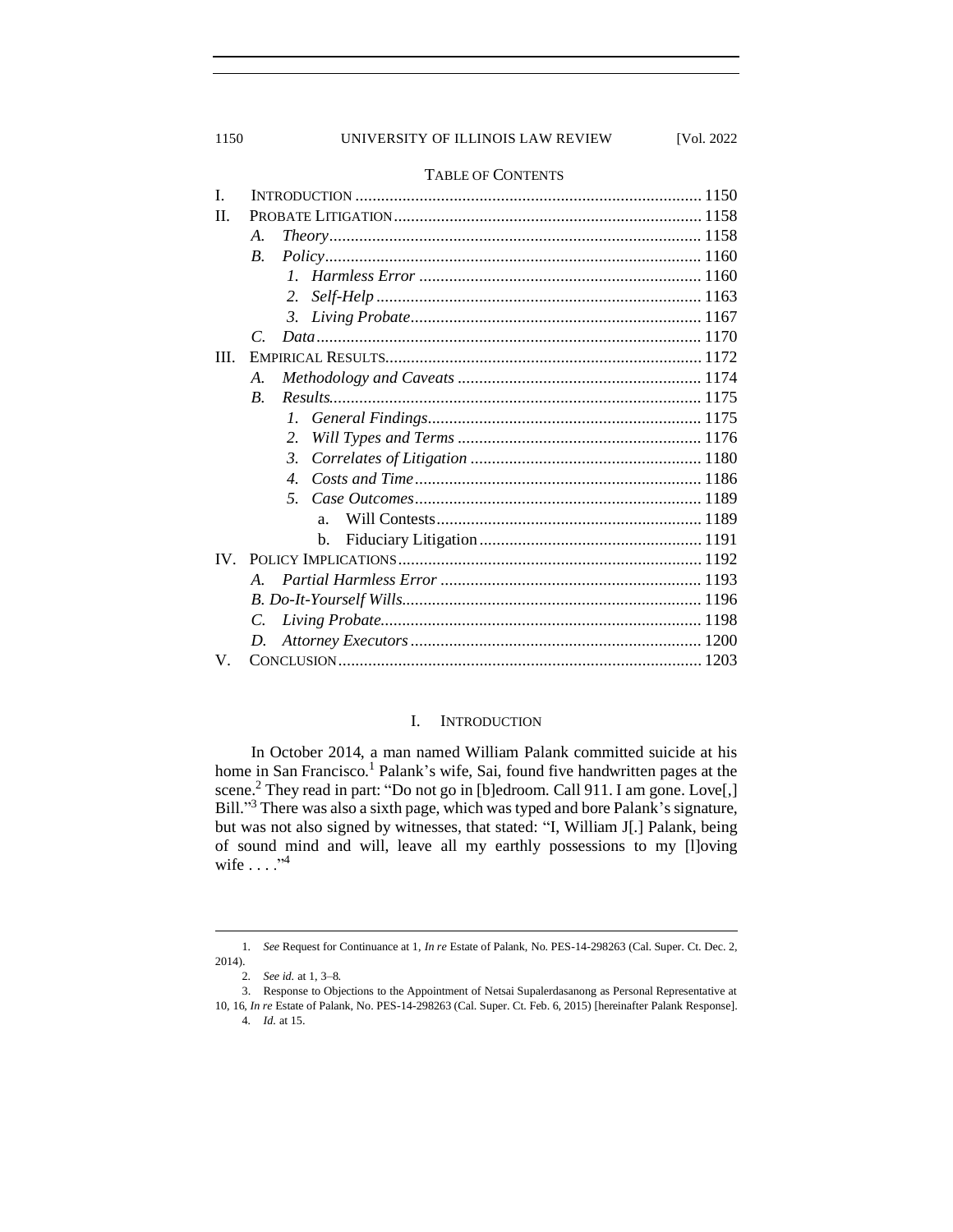During the probate of Palank's estate, a dispute arose between his family and Sai about the legal effect of this writing.<sup>5</sup> When Sai married Palank in 2010, she signed a prenuptial agreement that waived her right to receive any property from him upon his death.<sup>6</sup> Yet this contract contained an exception for entitlements "created or affirmed by [Palank] under a will or other written document." <sup>7</sup> Thus, if Palank's note fell within this provision, his \$1.8 million estate<sup>8</sup> would pass to Sai. If it were not, she would be disinherited.

FIGURE 1: EXCERPTS FROM WILLIAM PALANK'S SUICIDE NOTE AND WILL

 $2014 - 0965$ not go in Bedroom Please commark me & Dayte, 1. Love you Monk

<sup>5</sup>*. See* Objectors James Palank and William G. Palank's Objection to Appointment of Netsai Supalerdsanong as Personal Representative at 1–3, *In re* Estate of Palank, No. PES-14-298263 (Cal. Super. Ct. Jan. 29, 2015).

<sup>6.</sup> *See* Palank Response, *supra* note 3, at 6, 8.

<sup>7</sup>*. Id.* at 8.

<sup>8</sup>*. See* Order for Final Distribution at 2, *In re* Estate of Palank, No. PES-14-298263 (Cal. Super. Ct. Sept. 23, 2015).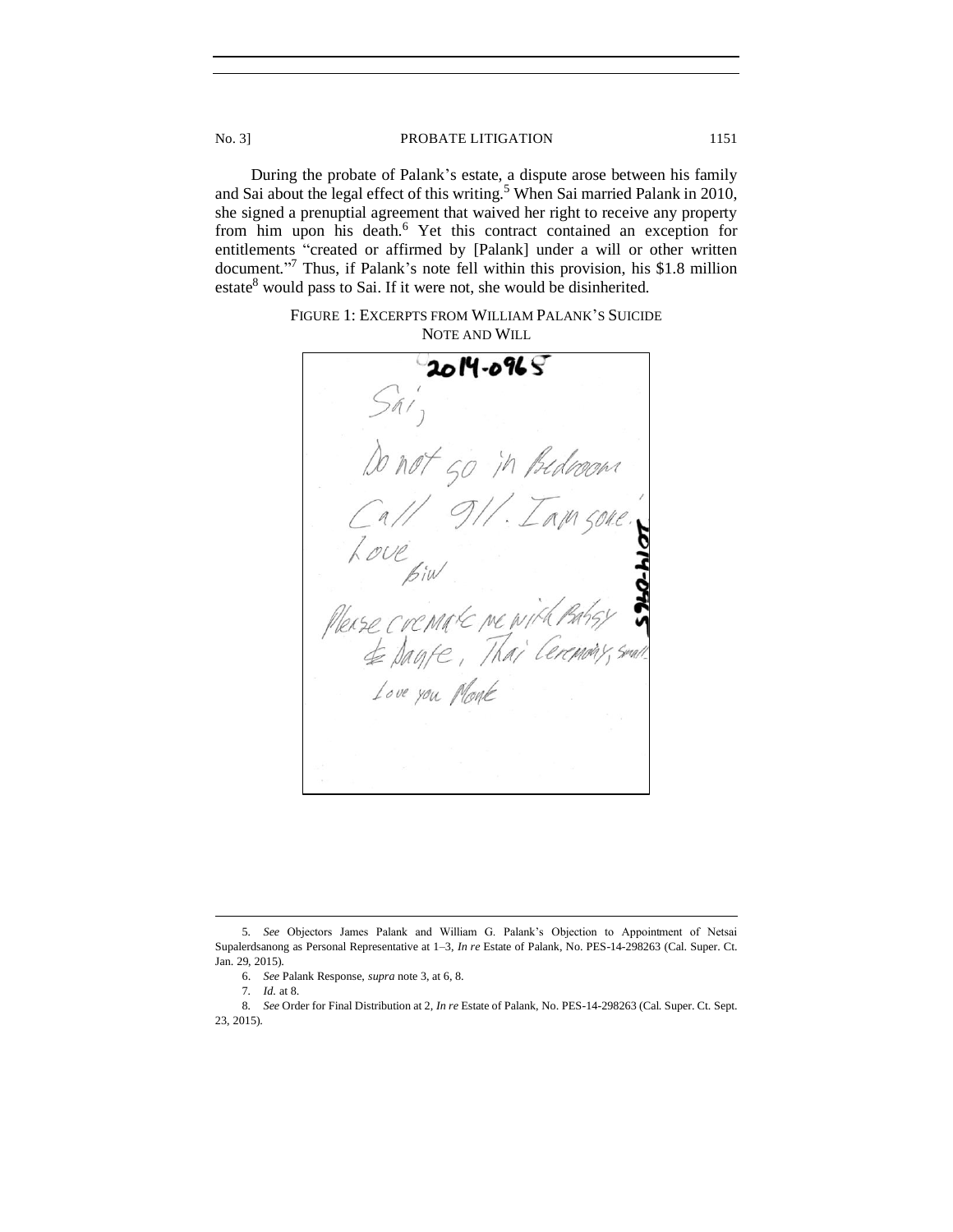1152 UNIVERSITY OF ILLINOIS LAW REVIEW [Vol. 2022]

|  | Executed Saturday, October 18, 2014 | I, William J Palank, being of sound mind and will, leave all my earthly possessions to my Loving<br>wife Sai Supalerdsanong. Including all CDs, checking accounts, IRAs, etc. |
|--|-------------------------------------|-------------------------------------------------------------------------------------------------------------------------------------------------------------------------------|

\*\*\*

Around 2002, Niccolo Oltranti's mental health began to decline.<sup>9</sup> He divorced his wife of fifty years.<sup>10</sup> He was arrested for assault.<sup>11</sup> He broke the frames of family photos and "scratched the eyes out of the individuals in the pictures." <sup>12</sup> He ominously told his doctor that "[s]omething big is going to happen."<sup>13</sup>

In 2009, Niccolo signed a will.<sup>14</sup> His previous estate plan, which he created in 1972, left his possessions equally to his children, Marie, Steven, Tony, and Paul.<sup>15</sup> But his 2009 will dramatically altered this arrangement.<sup>16</sup> It gave the residue of his \$6 million estate 75% to Paul and reduced Marie, Steven, and Tony's share to just \$25,000 each.<sup>17</sup> Shortly after Niccolo died, Tony contested this will in probate court, alleging that Niccolo had executed it at a time when he was "in a state of delirium [and] exhibiting psychotic behavior."<sup>18</sup>

\*\*\*

Dorothy Dati executed a concise three-page will that left her assets to a relative, a friend, and several charities.<sup>19</sup> Dati's attorney, Donald Nemir, served as one of the witnesses to the will and was named as executor.<sup>20</sup> In 2015, after

<sup>9</sup>*. See* Objection to Barbara La Gioia-Kotlarz's Petition for Probate of Will and for Letters of Administration with Will Annexed; Contest of Will at 3, *In re* Estate of Oltranti v. Barbara La Gioia-Kotlarz, No. PES-16-299593 (Cal. Super. Ct. May 11, 2016) [hereinafter Oltrani Objection].

<sup>10</sup>*. See* Declaration of Joel M. Klompus, M.D., in Support of Petition for Letters of Administration with Will Annexed at 4, *In re* Estate of Oltranti, No. PES-16-299593 (Cal. Super. Ct. May 11, 2016) [hereinafter Klompus Declaration].

<sup>11</sup>*. See* Oltrani Objection, *supra* note 9, at 3.

<sup>12</sup>*. Id.* at 4.

<sup>13.</sup> Klompus Declaration, *supra* note 10, at 2.

<sup>14</sup>*. See* Petition for Letters of Administration with Will Annexed at 8–14, *In re* Estate of Oltranti, No. PES-16-299593 (Cal. Super. Ct. Apr. 27, 2016).

<sup>15</sup>*. Cf. id.* at 9–10.

<sup>16.</sup> *Cf. id.* at 8–14.

<sup>17</sup>*. See id.* at 2, 9–10.

<sup>18</sup>*. See* Oltranti Objection, *supra* note 9, at 4.

<sup>19</sup>*. See* Petition for Probate of Will and for Letters Testamentary at 8-10, *In re* Estate of Dati, No. PES-15-298615 (Cal. Super. Ct. Mar. 18, 2015).

<sup>20</sup>*. See id.* at 9–10.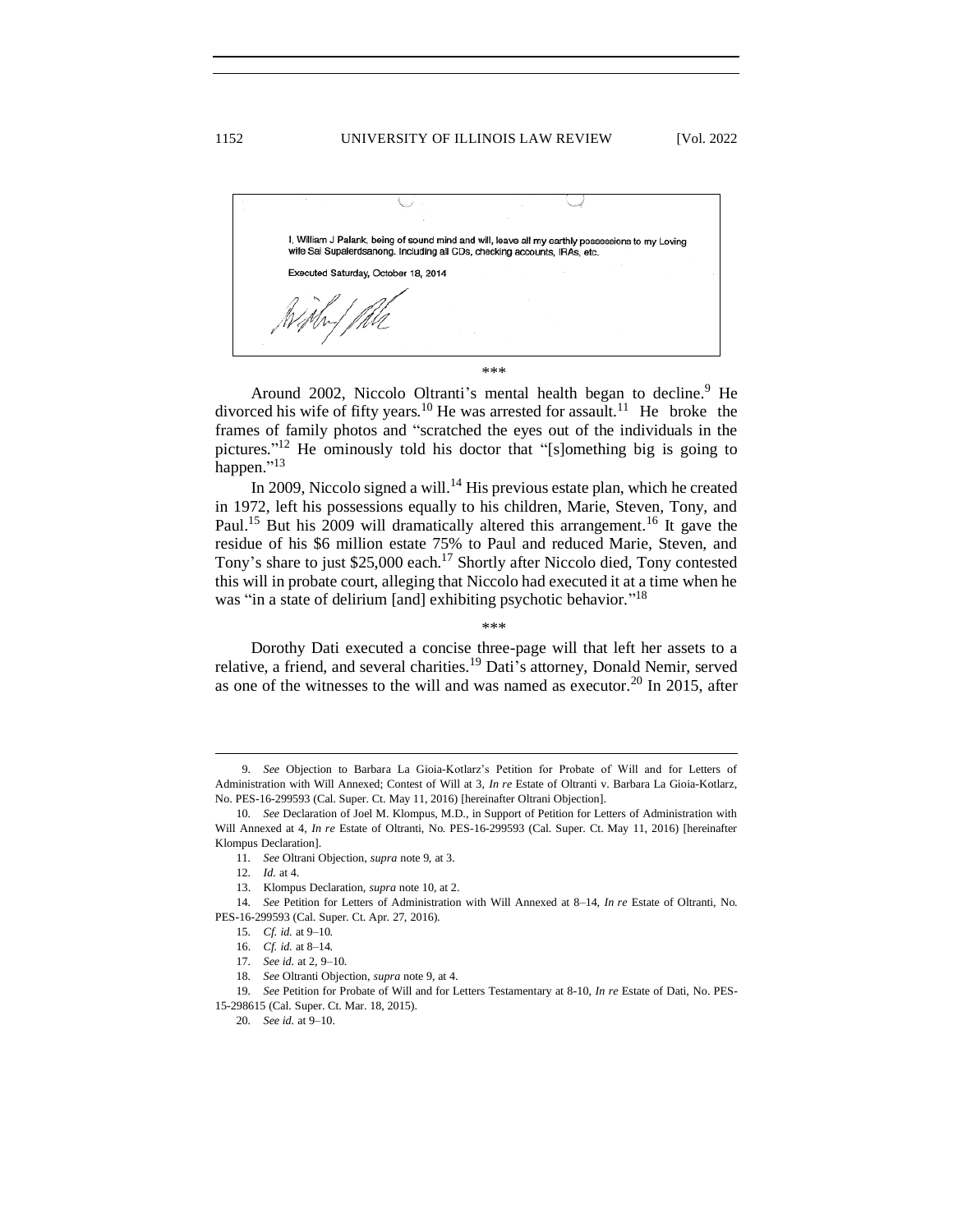Dati died, Nemir began to administer her estate in probate court.<sup>21</sup> On February 4, 2018, however, Nemir also passed away, and this seemingly routine case took an unexpected turn.<sup>22</sup> Dati's nephew, Michael Reichling, took the reins as executor, and discovered that Nemir had embezzled tens of thousands of dollars from the estate.<sup>23</sup> Reichling thus filed a petition seeking to recover these funds on behalf of Dati's beneficiaries.<sup>24</sup>

\*\*\*

One of the most important goals in the field of wills is preventing litigation.<sup>25</sup> Disputes about testamentary instruments unfold in a unique setting. Estates pass through probate: a court-based process that transfers property from the dead to the living.<sup>26</sup> Because millions of people die every year, disruptions to this conveyor belt can overload the judicial system.<sup>27</sup> Similarly, will contests suffer from several pathologies. Claims like incapacity and undue influence are unpredictable. They are marred by the "worst evidence" problem: they hinge on the mental state of a person who is dead by the time of the trial and therefore cannot "authenticate or clarify his declarations, which may have been made years, even decades past."<sup>28</sup> Juries have a reputation for filling these gaps in the record with inferences that favor parties who contend that they were wrongly disinherited.<sup>29</sup> Finally, these battles move slowly, cost a fortune, and expose a family's dirty laundry.<sup>30</sup> Thus, according to the conventional wisdom, probate is

26. *The Probate Process*, AM. BAR ASS'N, https://www.americanbar.org/groups/real\_property\_trust\_estate/resources/estate\_planning/the\_probate\_process / (last visited Mar. 23, 2022) [https://perma.cc/EF33-UG28].

27*. See* John H. Langbein, *Will Contests*, 103 YALE L.J. 2039, 2042 n.5 (1994) (noting that because of probate's massive scale, "one-in-a-hundred litigation patterns are very serious").

28. John C.P. Goldberg & Robert H. Sitkoff, *Torts and Estates: Remedying Wrongful Interference with Inheritance*, 65 STAN. L. REV. 335, 344, 344 n.47 (2013).

29*. See, e.g.*, Jaworski, *supra* note 25, at 88 (observing that jurors are "inclined to show a marked sympathy for the contestant"); Frances H. Foster, *The Family Paradigm of Inheritance Law*, 80 N.C. L. REV. 199, 237 (2001) (describing "the particular threat that juries pose to nonconforming wills").

30*. See, e.g.*, Henry W. Taft, *Comments on Will Contests in New York*, 30 YALE L.J. 593, 603, 606 (1921) (explaining that "[t]he cost of . . . trials to both the state and decedents' estates is enormous" and that these cases are "marred by an unseemly disclosure of [the testator's] foibles and weaknesses").

<sup>21</sup>*. See* Order Appointing Executor/Executrix at 1, *In re* Estate of Dati, No. PES-15-298615 (Cal. Super. Ct. Oct. 6, 2015).

<sup>22</sup>*. See* Petition for Surcharge and Recovery of Estate Property; For Award of Punitive and Exemplary Damages; For Double Damages; And for Costs and Attorney Fees at 2, *In re* Estate of Dati v. Donald Nemir, No. PES-15-298615 (Cal. Super. Ct. Jan. 31, 2019).

<sup>23</sup>*. See id.* at 2–4.

<sup>24</sup>*. See id.* at 1.

<sup>25</sup>*. See, e.g.*, Aviles v. Swearingen, 224 Cal. Rptr. 3d 686, 689 (Cal. Ct. App. 2017) (mentioning the "public polic[y] of discouraging [probate] litigation"); Leon Jaworski, *The Will Contest*, 10 BAYLOR L. REV. 87, 88 (1958) ("[A] will representing the true wishes of a testator of sound mind should be so prepared and executed as to be invulnerable, if possible, to an improper attack[.]"); Jeffrey A. Schoenblum, *Will Contests—An Empirical Study*, 22 REAL PROP. PROB. & TR. J. 607, 607 (1987) ("Practitioners have written a great deal about how to protect against and defeat will contests[.]").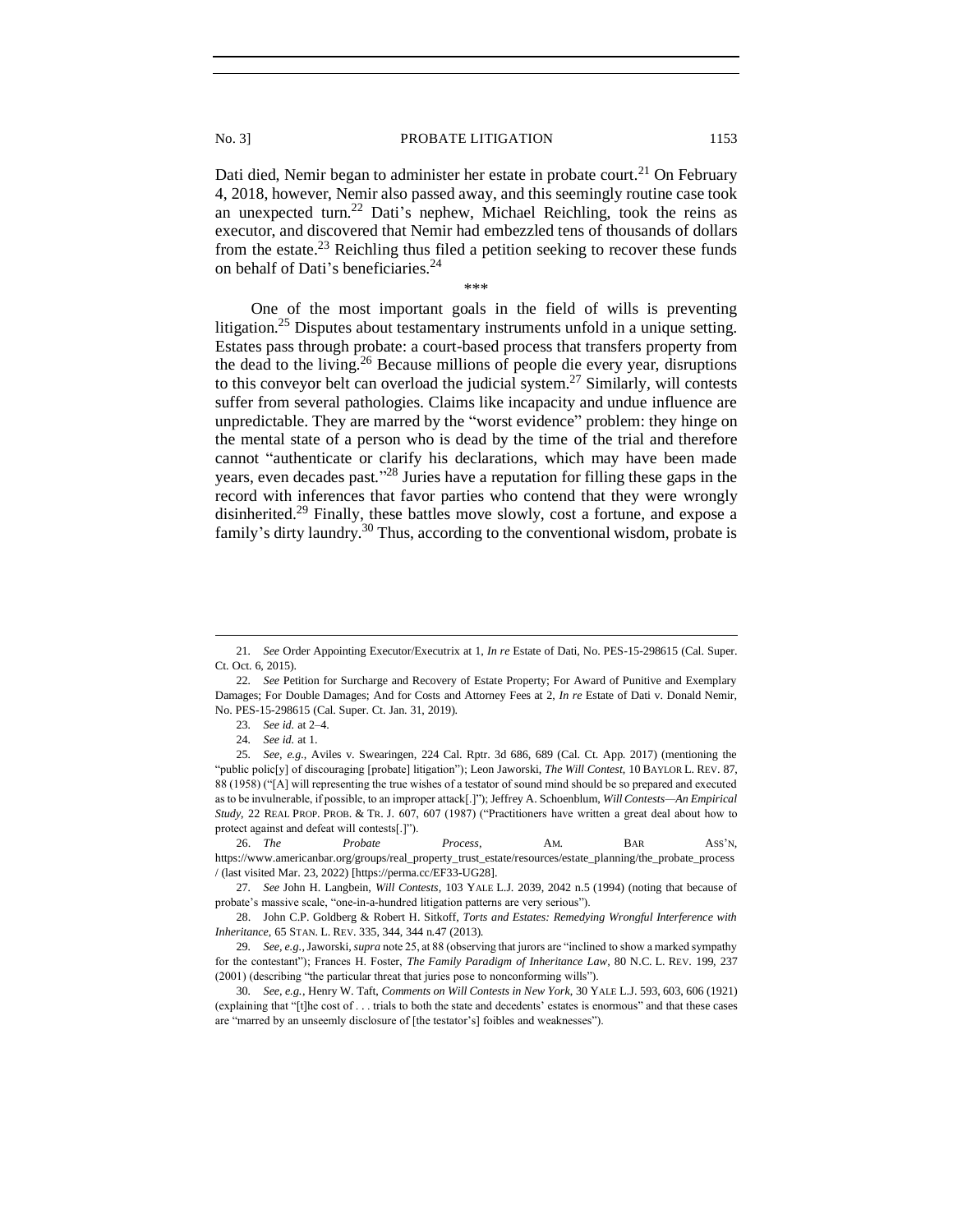a breeding ground for "strike suits": "holdup[s] staged by disgruntled heirs to induce a settlement." 31

This fear of probate lawsuits casts a long shadow over the entire field of wills. For example, it has hamstrung efforts to reform the rules that govern the execution of testamentary instruments. Traditionally, courts demanded strict compliance with the Wills Act: an ancient statute that requires wills to be memorialized in a signed and witnessed writing.<sup>32</sup> But this approach spawned heartbreaking cases in which judges cited minor deviations from these formalities to nullify would-be wills.<sup>33</sup> As a result, the 1990 revisions to the Uniform Probate Code ("UPC") included a novel principle called harmless error, which allows a judge to admit a writing to probate if there is clear and convincing proof that the decedent intended it to be her will.<sup>34</sup> Yet in the decades since then, harmless error has struggled to gain momentum.<sup>35</sup> Most legislatures have declined to adopt the doctrine because of concern that it will flood "the probate system [with] burdensome litigation."36

In addition, the estate planning bar emphasizes the risks of litigation to deter people from planning their own estates. $37$  Lawyers have long been forced to compete with self-directed testators. For example, about half of American

<sup>31.</sup> Langbein, *supra* note 27, at 2043 n.12 (quoting DAVID MARGOLICK, UNDUE INFLUENCE: THE EPIC BATTLE FOR THE JOHNSON & JOHNSON FORTUNE (1993)); *see also* SHELDON F. KURTZ, DAVID M. ENGLISH & THOMAS P. GALLANIS, WILLS, TRUSTS, AND ESTATES: INCLUDING TAXATION AND FUTURE INTERESTS 643 (6th ed. 2021) ("[R]elatively few wills are contested [successfully]."); Neill H. Alford, Jr., *Book Review*, 14 GA. L. REV. 146, 148 (1979) (reviewing VERNER F. CHAFFIN, STUDIES IN THE GEORGIA LAW OF DECEDENT'S ESTATES AND FUTURE INTERESTS (1978)) ("[T]he most frequent ground[s] of contest [are] with almost equal frequency unsuccessful."); Edmond Nathaniel Cahn, *Undue Influence and Captation: A Comparative Study*, 8 TUL. L. REV. 507, 518 (1934) ("Contestants have nothing to lose—the 'nuisance value' of delay and the abhorrence of respectable persons for publicity may result in a settlement."); David Cavers, *Ante-Mortem Probate: An Essay in Preventive Law*, 1 U. CHI. L. REV. 440, 443 (1934) ("The threat of the [will contest] is potent to extract settlements."); Howard Fink, *Ante-Mortem Probate Revisited: Can an Idea Have a Life After Death?*, 37 OHIO STATE L.J. 264, 287 (1976) ("[O]ften the threat of a will contest by 'laughing heirs' is enough to exact an unreasonable settlement. . . ."); Adam J. Hirsch, *Testation and the Mind*, 74 WASH. & LEE L. REV. 285, 324 n.171 (2017) ([H]eirs often bring frivolous will contests in the hope of extracting a settlement is well known."); Daniel B. Kelly, *Strategic Spillovers*, 111 COLUM. L. REV. 1641, 1685–86 (2011) (explaining why disinherited heirs may bring baseless will contests "to extract a settlement from the estate"); Margaret Ryznar & Angelique Devaux, *Au Revoir, Will Contests: Comparative Lessons for Preventing Will Contests*, 14 NEV. L.J. 1, 7 (2013) (discussing "frivolous contests that stem from people's unhappiness rather than a sincere concern for the testator's intent"); Pamela Champine, *Expertise and Instinct in the Assessment of Testamentary Capacity*, 51 VILL. L. REV. 25, 31 (2006) ("Untold numbers of disappointed heirs have challenged testamentary capacity to induce devisees to settle will contests rather than face the uncertainty of litigation").

<sup>32</sup>*. See* Wills Act 1837, 4 & 1 Vict. c. 26, § 9 (Eng.).

<sup>33</sup>*. See infra* text accompanying notes 85–87.

<sup>34</sup>*. See* UNIF. PROBATE CODE § 2-503, 8 U.L.A. 215 (2019).

<sup>35.</sup> *See* Jessica A. Uzcategui, *Application of the Harmless Error Doctrine in California and Beyond*, 21 CA. TRS. & ESTATES Q., at 1 (2015).

<sup>36.</sup> C. Douglas Miller, *Will Formality, Judicial Formalism, and Legislative Reform: An Examination of the New Uniform Probate Code "Harmless Error" Rule and the Movement Toward Amorphism*, 43 FLA. L. REV. 599, 704–05 (1991); *see also infra* text accompanying notes 101–05.

<sup>37.</sup> *See, e.g.*, David Horton, *Wills Law on the Ground*, 62 UCLA L. Rev. 1094, 1138 (2015); Bruce J. Warshawsky, *What Are the Risks of Preparing My Own Estate Planning Documents?*, CUNNINGHAM CHERNICOFF & WARSHAWSKY, https://www.cclawpc.com/estate-planning-and-probate/the-risks-of-preparingyour-own-estate-planning-documents/ (last visited Mar. 23, 2022) [https://perma.cc/BFW9-G86Y].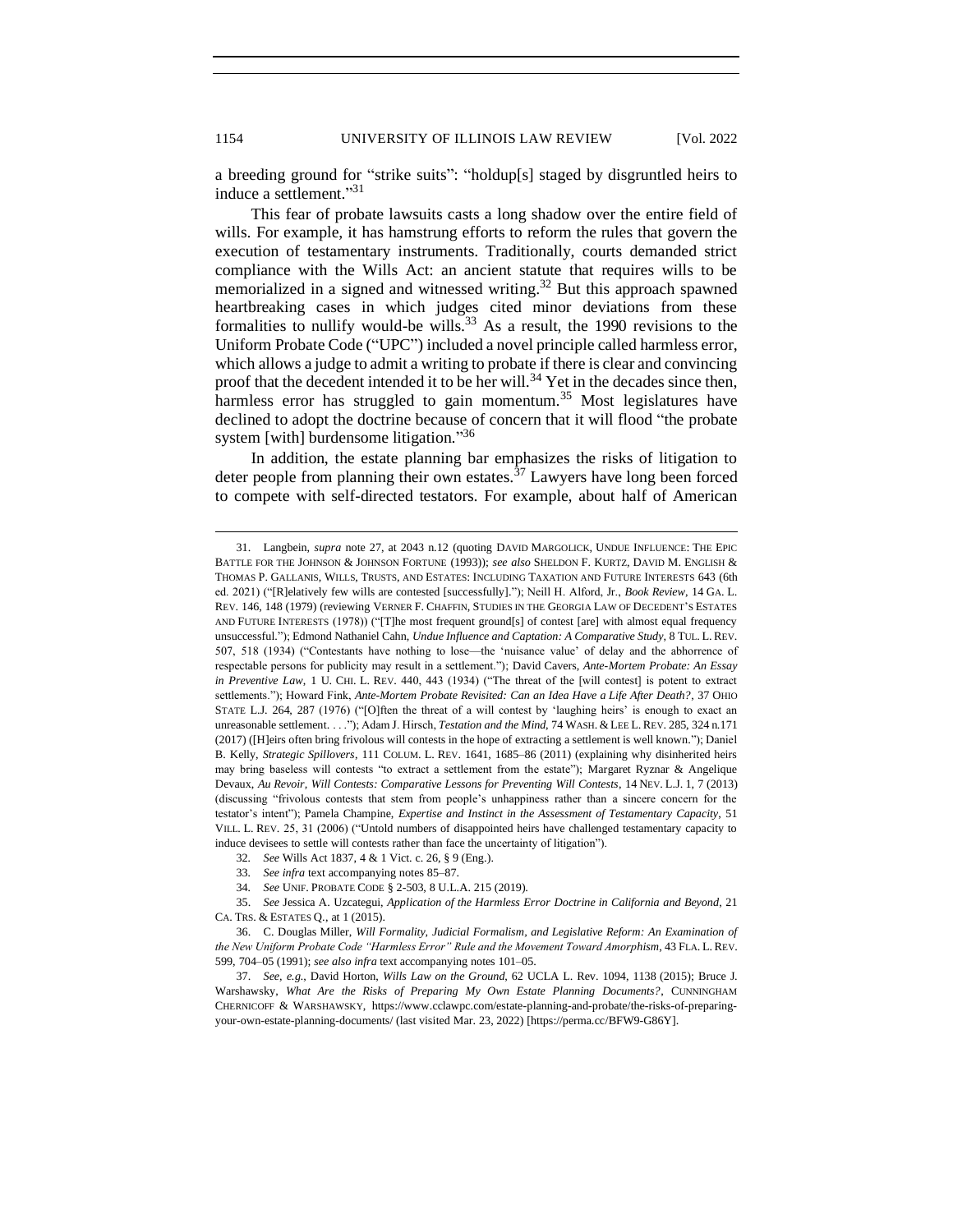states facilitate homemade will-making by permitting holographic wills, which do not need to be witnessed but must be handwritten and signed by the testator.<sup>38</sup> Likewise, starting in the 1970s, a few jurisdictions began to publish free fill-inthe-blank will forms.<sup>39</sup> But the threat to the legal profession grew exponentially in the 2000s, when the Internet catalyzed "a boom in homegrown estate planning." <sup>40</sup> Companies like LegalZoom and Rocket Lawyer began to sell millions of digital will templates online<sup>41</sup>—a movement that has only accelerated during the COVID-19 pandemic.<sup>42</sup> Thus, to defend their turf, lawyers have published a steady stream of warnings that do-it-yourself wills "may be contested in court . . . for years, thereby subjecting your estate and your heirs to significant legal fees."<sup>43</sup>

Finally, to avoid the pitfalls of litigation, some states are redefining "probate." For more than a century, legislatures and commentators have explored the idea of "living" (or "antemortem") probate: a regime that allows a testator to obtain a court order validating her will before she dies.<sup>44</sup> This procedure solves the worst evidence dilemma by placing the testator on the witness stand, where she can demonstrate her competence and freedom from coercion "in direct view of the court or jury." <sup>45</sup> In turn, by dramatically improving the accuracy of verdicts, antemortem probate can help dispel "the odor of the strike suit[, which] hangs heavily over this field."<sup>46</sup> Recently, after years of gathering dust, living

<sup>38</sup>*. See, e.g.*, ARIZ. REV STAT. ANN. § 14-2503 (West 2021); CAL. PROB. CODE § 6111(a) (2020); N.C. GEN. STAT. ANN. § 31-3.4 (West 2021); TEX. PROB. CODE ANN. § 60 (West 2020) (repealed 2014); VA. CODE ANN. § 64.2 – 404 (West 2021); David Horton, *Wills Law on the Ground*, 62 UCLA L. REV. 1094, 1116 n. 139 (2015) (collecting statutes).

<sup>39</sup>*. See, e.g.*, CAL. PROB. CODE §§ 6220–6227 (West 2021); ME. STAT. tit. 18-A, § 2-514 (2020) (repealed 2019); MICH. COMP. LAWS § 700.2519 (2020); WIS. STAT. § 853.55 (2020).

<sup>40.</sup> Christine Larson, *A Need for a Will? Often, There's an Online Way*, N.Y. TIMES (Oct. 14, 2007), https://www.nytimes.com/2007/10/14/business/yourmoney/14wills.html [https://perma.cc/5DB5-M56X].

<sup>41</sup>*. See Where You Can Go Wrong with a Do-It-Yourself Will*, CNBC (Jan. 17, 2013, 3:35 PM), https:// www.cnbc.com/id/100388275 [https://perma.cc/TW6X-97AV] (reporting that Rocket Lawyer sold 913,000 Internet wills in 2012 and LegalZoom sold 100,000 such wills in 2011).

<sup>42</sup>*. See* Bryan Borzykowski, *Americans Rush to Make Online Wills in the Face of the Coronavirus Pandemic*, CNBC (Mar. 25, 2020, 11:32 AM), https://www.cnbc.com/2020/03/25/coronavirus-pandemictriggers-rush-by-americans-to-make-online-wills.html [https://perma.cc/7W55-Q7G4][OK] (reporting that some DIY will-making companies have seen as much as a 143% increase in testators using their services).

<sup>43.</sup> Pessin Katz, *Coronavirus and the Dangers of DIY Wills*, JD SUPRA (Mar. 31, 2020), https://www.jdsupra.com/legalnews/coronavirus-and-the-dangers-of-diy-wills-13020/ [https://perma.cc/M7JP-YZVK].

<sup>44.</sup> Michigan passed the first (and short lived) antemortem probate statute in the late nineteenth century. *See infra* text accompanying notes 137–47. For a modern living probate law, see OHIO REV. CODE ANN. § 5817.02(A) (West 2021) ("A testator may file a complaint with the probate court to determine before the testator's death that the testator's will is a valid will subject only to subsequent revocation or modification of the will."). For some of the classic articles on the topic, see Gregory S. Alexander & Albert M. Pearson, *Alternative Models of Ante-Mortem Probate and Procedural Due Process Limitations on Succession*, 78 MICH. L. REV. 89 (1979); Cavers, *supra* note 31; Mary Louise Fellows, *The Case Against Living Probate*, 78 MICH. L. REV. 1066 (1980); Fink, *supra* note 31; John H. Langbein, *Living Probate: The Conservatorship Model*, 77 MICH. L. REV. 63 (1978).

<sup>45.</sup> Fink, *supra* note 31, at 266.

<sup>46.</sup> Langbein, *supra* note 44, at 66.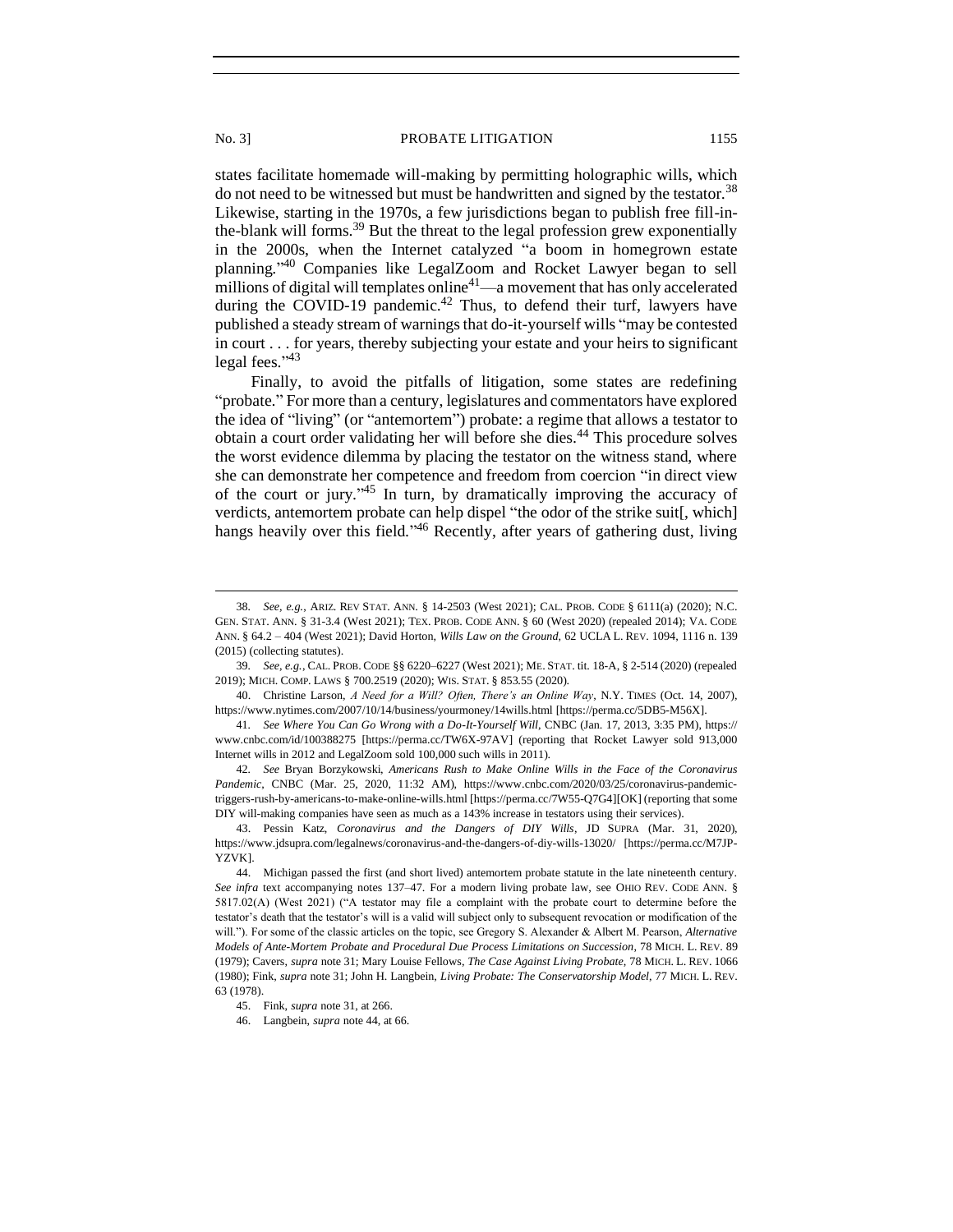probate proposals have experienced a renaissance, sparking debate<sup>47</sup> and becoming law in Alaska,<sup>48</sup> Delaware,<sup>49</sup> New Hampshire,<sup>50</sup> Nevada,<sup>51</sup> and North Carolina.<sup>52</sup>

Despite the outsized importance of probate litigation, we know little about it. Indeed, virtually all of the research on the topic analyzes reported appellate opinions.<sup>53</sup> Although this kind of conventional doctrinal analysis is valuable, it also has limits. For one, it does not fully capture the factors that supposedly make lawsuits about estates so harmful, such as their delay, expense, and damage to family harmony.<sup>54</sup> Also, only a slender minority of disputes progress to a final judgment and result in a written decision accessible via mainstream legal content providers, such as Lexis and Westlaw.<sup>55</sup> Thus, these cases merely represent the tip of the litigation iceberg.<sup>56</sup> Finally, it is virtually impossible to analyze the "strike suit" thesis from these records because a settlement terminates litigation without requiring a judge to adjudicate the merits.<sup>57</sup> Thus, commentators worry that "the perceived prevalence of this issue may be underestimated by the fact that many suits are designed to compel a pretrial settlement and therefore, are never reported." 58

This Article offers a fundamentally different perspective on disputes stemming from wills. Its centerpiece is an empirical study of 443 testate administrations that passed through probate court between 2014 and 2016 in San Francisco, California. The Article collects dozens of variables from each case, including the type of will, the testator's drafting choices, and the length and cost

<sup>47</sup>*. See, e.g.*, Katherine M. Arango, Note, *Trial and Heirs Antemortem Probate for the Changing American Family*, 81 BROOK. L. REV. 779, 780–81 (2016); Aloysius A. Leopold & Gerry W. Beyer, *Ante-Mortem Probate: A Viable Alternative*, 43 ARK. L. REV. 131, 133–34 (1990); Jacob Arthur Bradley, Comment, *Antemortem Probate Is a Bad Idea: Why Antemortem Probate Will Not Work and Should Not Work*, 85 MISS. L.J. 1431, 1432–34 (2017); Kyle Frizzelle, Comment, *Better to Play Dead? Examining North Carolina's Living Probate Law and Its Potential Effect on Testamentary Disposition*, 39 CAMPBELL L. REV. 187, 188–90 (2017); Taren R. Lord-Halvorson, Note, *Why Wait Until We Die? Living Probate in a New Light*, 37 OKLA. CITY U. L. REV. 543, 543–46 (2012); Joseph A. Romano, Comment, *No "Dead Giveaways": Finding a Viable Model of Ante-Mortem Probate for New Jersey*, 48 SETON HALL L. REV. 1683, 1683–85 (2018); Susan G. Thatch, *Ante-Mortem Probate in New Jersey—An Idea Resurrected?*, 39 SETON HALL LEGIS. J. 331, 332–333 (2015).

<sup>48</sup>*. See* ALASKA STAT. ANN. § 13.12.530 (West 2021).

<sup>49</sup>*. See* DEL. CODE ANN. tit. 12, § 1311 (West 2021).

<sup>50</sup>*. See* N.H. REV. STAT. ANN. § 552:18 (2020).

<sup>51</sup>*. See* NEV. REV. STAT. § 30.040(2) (2020).

<sup>52</sup>*. See* N.C. GEN. STAT. § 28A-2B-1 (2020).

<sup>53.</sup> For a rare exception, which we discuss in further depth *infra* Section II.C, see Schoenblum, *supra* note 25.

<sup>54.</sup> *See* Schoenblum, *supra* note 25, at 659; Travis J. Graham, *The Dangerous Dynamics of Estate Litigation*, GENTRY LOCKE (July 2017), https://www.gentrylocke.com/article/dangerous-dynamics-of-estatelitigation/ [https://perma.cc/2XUB-Z4Q9].

<sup>55.</sup> Michael Kagan, Rebecca Gill & Fatma Marouf, *Invisible Adjudication in the U.S. Courts of Appeals*, 106 GEO. L.J. 683, 685–86 (2018).

<sup>56.</sup> Compounding this problem, opinions that make it onto Westlaw or Lexis suffer from selection bias. Because most cases settle, only those that could easily result in a victory for either party should proceed to a verdict. As a result, fully prosecuted matters are more likely to be close calls than the entire universe of disputes. *See* George L. Priest & Benjamin Klein, *The Selection of Disputes for Litigation*, 13 J. LEGAL STUD. 1, 14–15 (1984).

<sup>57.</sup> Langbein, *supra* note 44, at 66.

<sup>58.</sup> Thatch, *supra* note 47, at 334.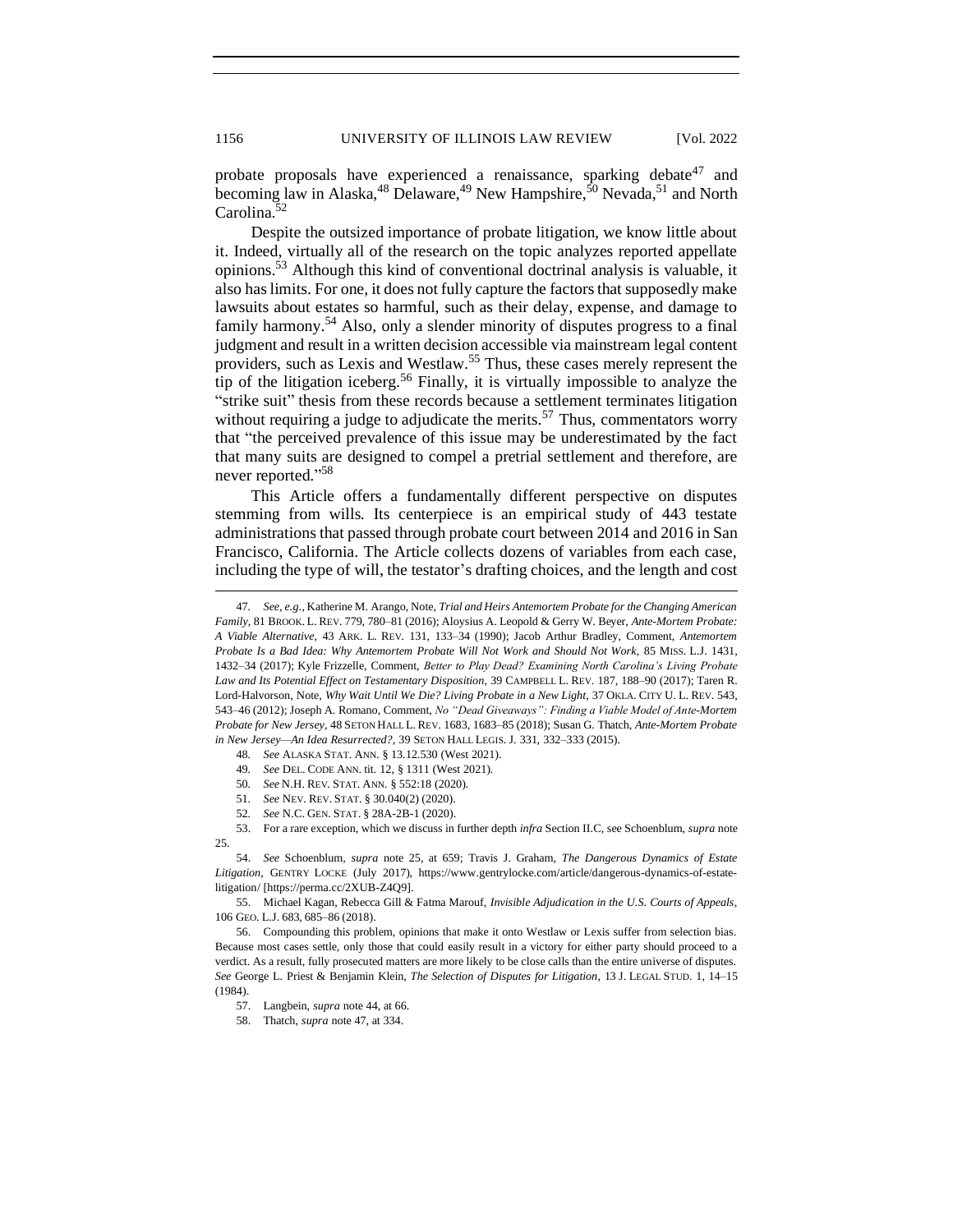of the succession process. Thus, it provides needed proof about the causes of litigation and how contested matters compare to routine ones. In addition, the Article takes advantage of a state law that requires parties to file their settlement agreements in the probate record<sup>59</sup> to shed new light on the strike suit hypothesis.

Our findings help refine the legal system's understanding of probate litigation. For one, we discover that disputes are far more common than previously thought. A handful of empirical studies from the mid-twentieth century reported litigation rates between roughly  $1\%$  and  $3.5\%$ .<sup>60</sup> In stark contrast, litigation frequency in our study was an order of magnitude higher: 11.5%. Yet we also uncover evidence that casts doubt on the theory that strike suits are the leading cause of conflict. For starters, although most will contests settled, our analysis of these agreements reveals that, on average, contestants received a respectable 62% of the amount they would have recovered if they had prevailed at trial. Because parties with frivolous claims are unlikely to negotiate favorable settlements, we gather that many contests do, in fact, have merit. Also, the will contests in our sample were outnumbered by other causes of action, such as objections to the nomination or behavior of an executor. Thus, litigation seems to be endemic in probate for reasons that have nothing to do with baseless challenges to the validity of a will.

In addition, our research has implications for the normative debates that hinge on assumptions about probate litigation. First, our data suggest that the harmless error rule achieves valuable goals at virtually no cost. The Golden State adopted a modified version of the doctrine in  $2009$ , <sup>61</sup> and parties often invoked it to validate authentic but unwitnessed writings like William Palank's suicide note.<sup>62</sup> But even more importantly, harmless error cases neither took longer nor cost more than uncontested estates. Second, most varieties of do-it-yourself wills were either correlated with an increase in the odds of will contests or other difficulties during the probate process. The same was not true, however, for the most controversial species of self-made will: those that are created online. Third, our study can be used both for and against antemortem probate. On the one hand, the absence of strike suits calls the need for living probate into question. But on the other hand, even if the incidence of shakedown will contests may be exaggerated, these disputes deserved their reputation as slow, expensive, and nasty. For example, the fight over Niccolo Oltranti's will lasted for 691 days, saddled the estate with more than \$100,000 in additional attorneys' fees, and exposed family skeletons.<sup>63</sup> Thus, alternative methods of resolving estate

<sup>59</sup>*. See* CAL. PROB. CODE §§ 9832(a), 9833 (West 2021); *see also infra* text accompanying notes 240–41.

<sup>60</sup>*. See* MARVIN B. SUSSMAN, JUDITH N. CATES & DAVID T. SMITH, THE FAMILY AND INHERITANCE 184 (1970) (1.3%); Schoenblum, *supra* note 25, at 613–14 (amounting to less than 1%); Edward H. Ward & J. H. Beuscher, *The Inheritance Process in Wisconsin*, 1950 WIS. L. REV. 393, 415–16 (3.5%). *But see* David Horton, *In Partial Defense of Probate: Evidence from Alameda County, California*, 103 GEO. L.J. 605, 629 (2015) (12%).

<sup>61</sup>*. See* CAL. PROB. CODE § 6110(c) (2020).

<sup>62</sup>*. See supra* text accompanying notes 1–8.

<sup>63</sup>*. See* Order for Final Distribution on Waiver of Account and for Allowance of Statutory and Extraordinary Compensation and Costs to Administrator's Attorneys at 4, Estate of Oltranti, No. PES-16-299593 (Cal. Super. Ct. Feb. 6, 2018) (awarding litigation counsel \$113,581); *see also supra* text accompanying notes 9–18.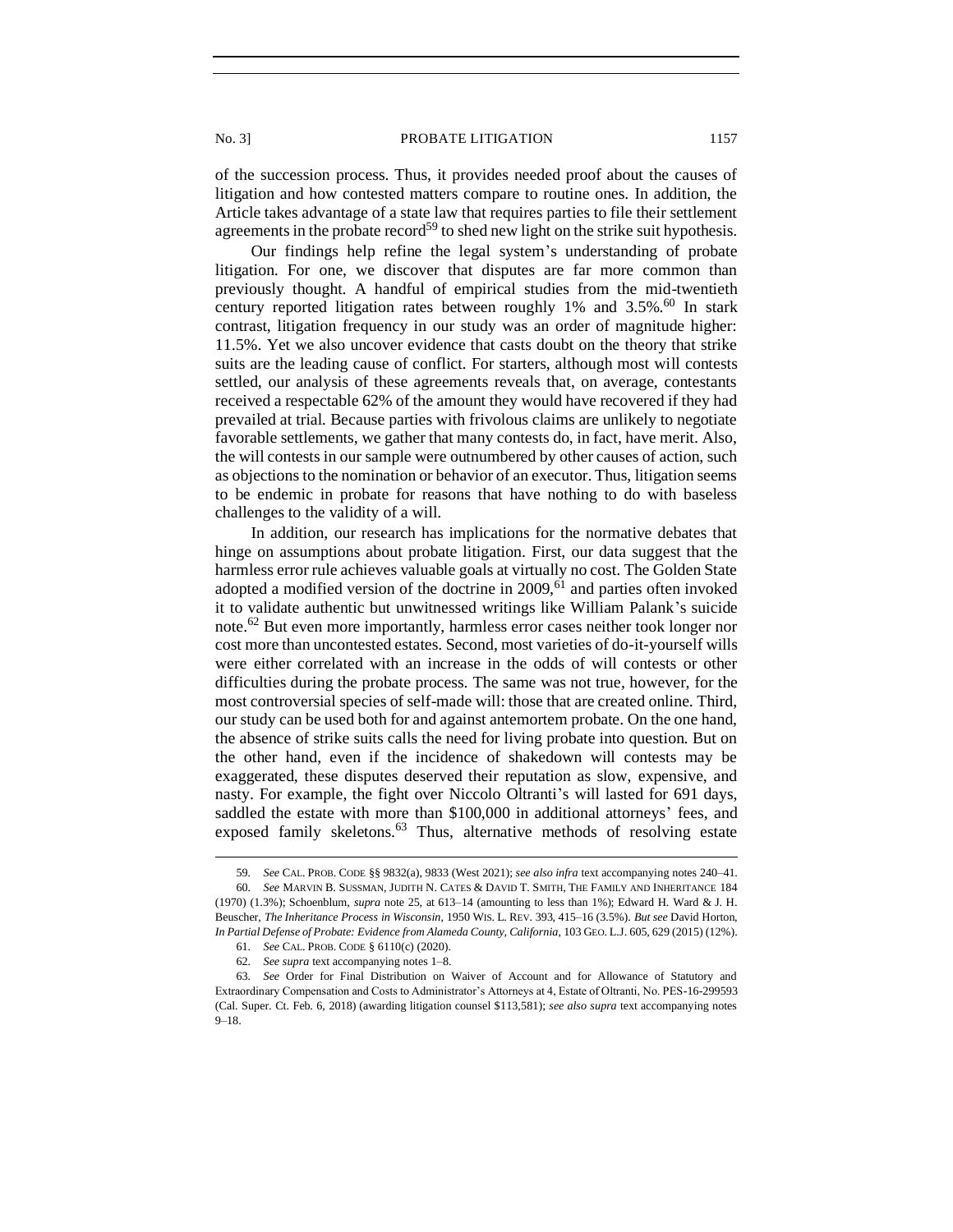conflict are worth exploring. Fourth, even though fiduciary litigation has received less attention than will contests, states should consider regulating the issue of drafting attorneys who, in effect, appoint themselves executor. Indeed, as in Dorothy Dati's estate,<sup>64</sup> this practice can embolden crooked fiduciaries and send a case off the rails.

The Article contains three main parts. Part II provides background by surveying how perceptions about probate litigation affect several important issues in wills law. Part II, however, also demonstrates that there is virtually no empirical evidence about these disputes. Part III fills this gap by describing the results of our research. Among other things, it examines correlates of litigation, differences in case length and cost between disputed and uncontested estates, and the outcome of both fully litigated and settled matters. Part IV then uses these insights to prescribe policy. Part V concludes.

### II. PROBATE LITIGATION

<span id="page-9-0"></span>One perennial challenge in estate planning is avoiding disputes. Indeed, people routinely ask their lawyers to ensure that their "will[s] can be admitted to probate without successful challenge on the basis of lack of testamentary capacity, undue influence or lack of compliance with the statutes relating to the validity of wills."<sup>65</sup> This Part explains why probate litigation is so dreaded. It then demonstrates how this concern influences three evolving issues: the harmless error rule, self-made wills, and antemortem probate. Finally, it reveals that there is little hard evidence underlying our assumptions in these spheres.

# *A. Theory*

<span id="page-9-1"></span>Commentators believe that will contests are detrimental for several reasons. This Section explores how these negative consequences supposedly embolden heirs to file strike suits.

One difficulty with will contests is that they are often based on the slippery and manipulable doctrines of mental incapacity and undue influence.<sup>66</sup> Incapacity revolves around whether the testator was able to "(1) know the natural objects of her bounty; (2) know her obligations to them; (3) know the character and value of her estate; and (4) dispose of her estate according to her own fixed purpose."<sup>67</sup> Undue influence occurs when a wrongdoer's power over the testator causes her to make a bequest that "is contrary to his true desire and free will."<sup>68</sup>

<sup>64</sup>*. See supra* text accompanying notes 19–24.

<sup>65.</sup> Fink, *supra* note 31, at 265.

<sup>66</sup>*. See* Langbein, *supra* note 27, at 2042 n.5.

<sup>67.</sup> Bye v. Mattingly, 975 S.W.2d 451, 455–56 (Ky. 1998). The contestant must demonstrate "incapacity at the particular time of the transactions being challenged." Wheeless v. Gelzer, 780 F. Supp. 1373, 1382 (N.D. Ga. 1991). However, "[e]vidence of mental unsoundness before or after execution, as long as it is not too remote . . . is admissible." Dorsey v. Dosey, 156 S.W.3d 442, 446 (E.D. Mo. 2005).

<sup>68.</sup> Howe v. Palmer, 956 N.E.2d 249, 253–54 (Mass. App. Ct. 2011). Undue influence cases are typically prosecuted under a burden-shifting regime. The contestant tries to raise a presumption of undue influence by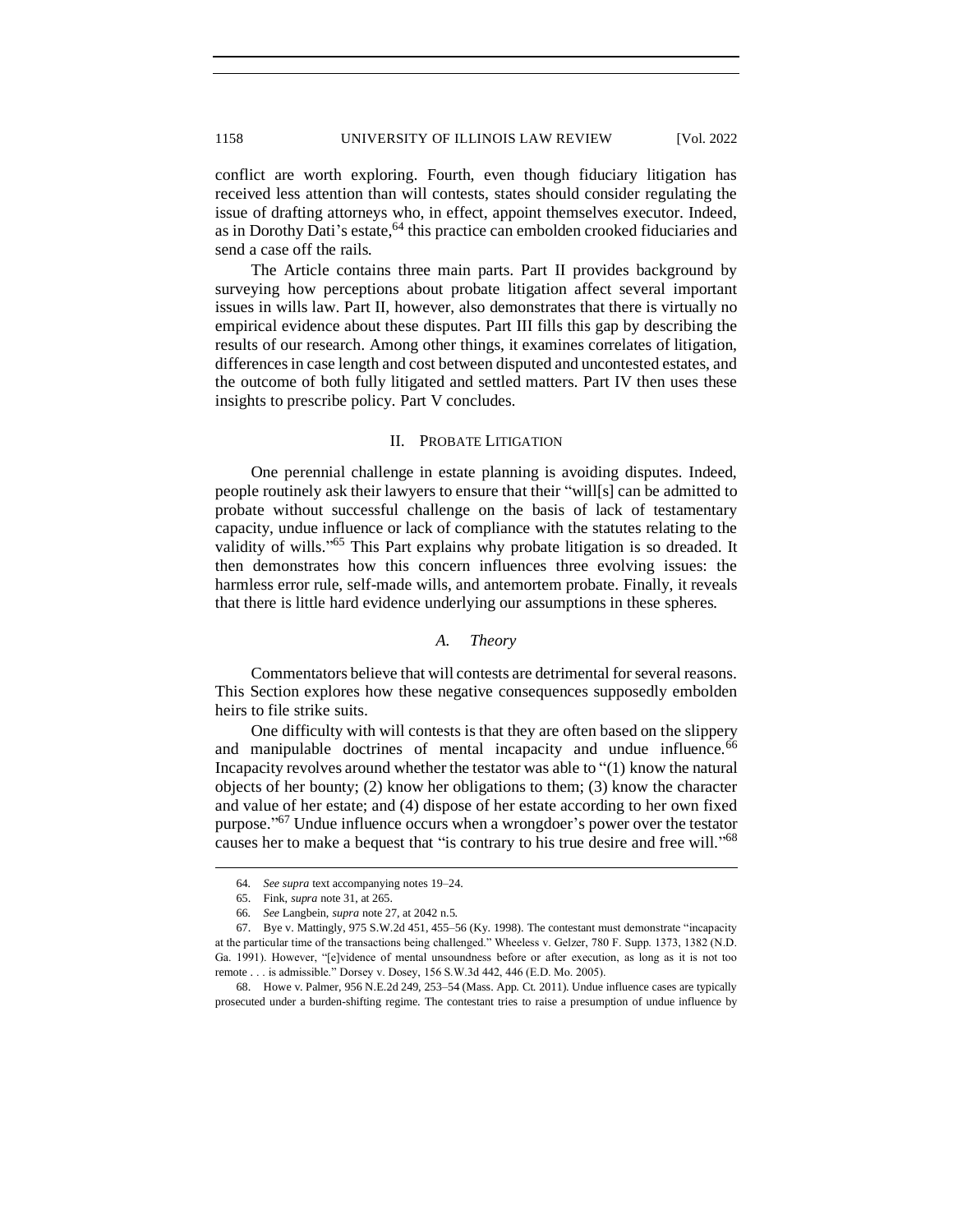Both rules are so fact-sensitive that they make "the result of any given case . . . exceedingly difficult of prediction."<sup>69</sup>

The worst evidence problem makes these wildcards even wilder. The judge or jury must evaluate the testator's psychological state based entirely on circumstantial evidence.<sup>70</sup> In turn, this invites factfinders to decide cases based on extralegal factors, such as their "own views of morality and propriety."<sup>71</sup> Because disinherited family members inspire sympathy, this tendency systematically "favors the contestant."<sup>72</sup>

Moreover, the mere initiation of litigation is expensive and brings the probate process to a screeching halt. Indeed, allegations of incapacity and undue influence "require an investigation of the entire life history of the testator, and that protracts them for many days and sometimes many weeks. $173$  For the beneficiaries, who already must wait until the end of the probate matter to collect,  $74$  this additional delay can be agonizing. Even worse, every penny spent on lawyers reduces the size of their inheritances. And these cases are not cheap. As David Cavers once quipped, "[t]he tax which [will contests] . . . levy upon estates . . . is frequently far more onerous than that exacted by the federal and state governments."<sup>75</sup>

Finally, these matters drag the decedent and her family through the proverbial mud. Because the testator's mental status is front and center, "a skilled plaintiff's lawyer will present evidence to a jury at a public trial touching every eccentricity that might cast doubt upon the testator's condition."<sup>76</sup> Similarly,

70. *See* Jaworski, *supra* note 25, at 91.

72. Bradley, *supra* note 47, at 1435; Jaworski, *supra* note 25, at 88 (arguing that jurors are "inclined to show a marked sympathy for the contestant").

demonstrating the existence of "suspicious circumstances." Kelley v. Johns, 96 S.W.3d 189, 195 (Tenn. Ct. App. 2002); see also RESTATEMENT (THIRD) OF PROP.: WILLS & DON. TRANSFERS) § 8.3, cmt. f, h (AM. L. INST. 2003) (listing warning signs such as a testator's mental impairment and the wrongdoer's active participation in the execution of the will). If the challenger succeeds, the alleged wrongdoer must prove by clear and convincing evidence that the will was voluntary. *See In re* Estate of Bethurem, 313 P.3d 237, 241 (Nev. 2013); *In re* Estate of Smith, 597 S.W.3d 65, 77 (Ark. Ct. App. 2020) ("[A] presumption of undue influence arises, and the burden shifts to the proponent to prove beyond a reasonable doubt that the testator had testamentary capacity and was free from undue influence in executing the will.").

<sup>69.</sup> Cavers, *supra* note 31, at 441; *see also* Milton D. Green, *Judicial Tests of Mental Incompetency*, 6 MO. L. REV. 141, 165 (1941) (arguing that the "standard by which mental incompetency is determined by the courts is ... purely subjective[,] ... . has no referent in the outside world[, is] ... . impossible to apply[, and] ... defies accurate verbal formulation").

<sup>71.</sup> ELIAS CLARK, LOUIS LUSKY, ARTHUR W. MURPHY, MARK L. ASCHER & GRAYSON M.P. MCCOUCH , GRATUITOUS TRANSFERS 231 (5th ed. 2007); *see also* Melanie B. Leslie, *The Myth of Testamentary Freedom*, 38 ARIZ. L. REV. 235, 236 (1996) ("Courts impose and enforce [a] moral duty [for the testator to provide for her] . . . family through the covert manipulation of doctrine.").

<sup>73.</sup> Taft, *supra* note 30, at 603.

<sup>74.</sup> Greg Depersio, *When Are Beneficiaries of a Will Notified?*, INVESTOPEDIA (Apr. 28, 2021), https://www.investopedia.com/ask/answers/101915/when-are-beneficiaries-will-notified.asp [https://perma.cc/T53E-SPNC].

<sup>75.</sup> Cavers, *supra* note 31, at 441.

<sup>76.</sup> Langbein, *supra* note 44, at 66; Jaworski, *supra* note 25, at 91 ("Insignificant circumstances are distorted into suspicious conduct, and what once were considered normal actions on the part of the testator suddenly become mental deficiencies.").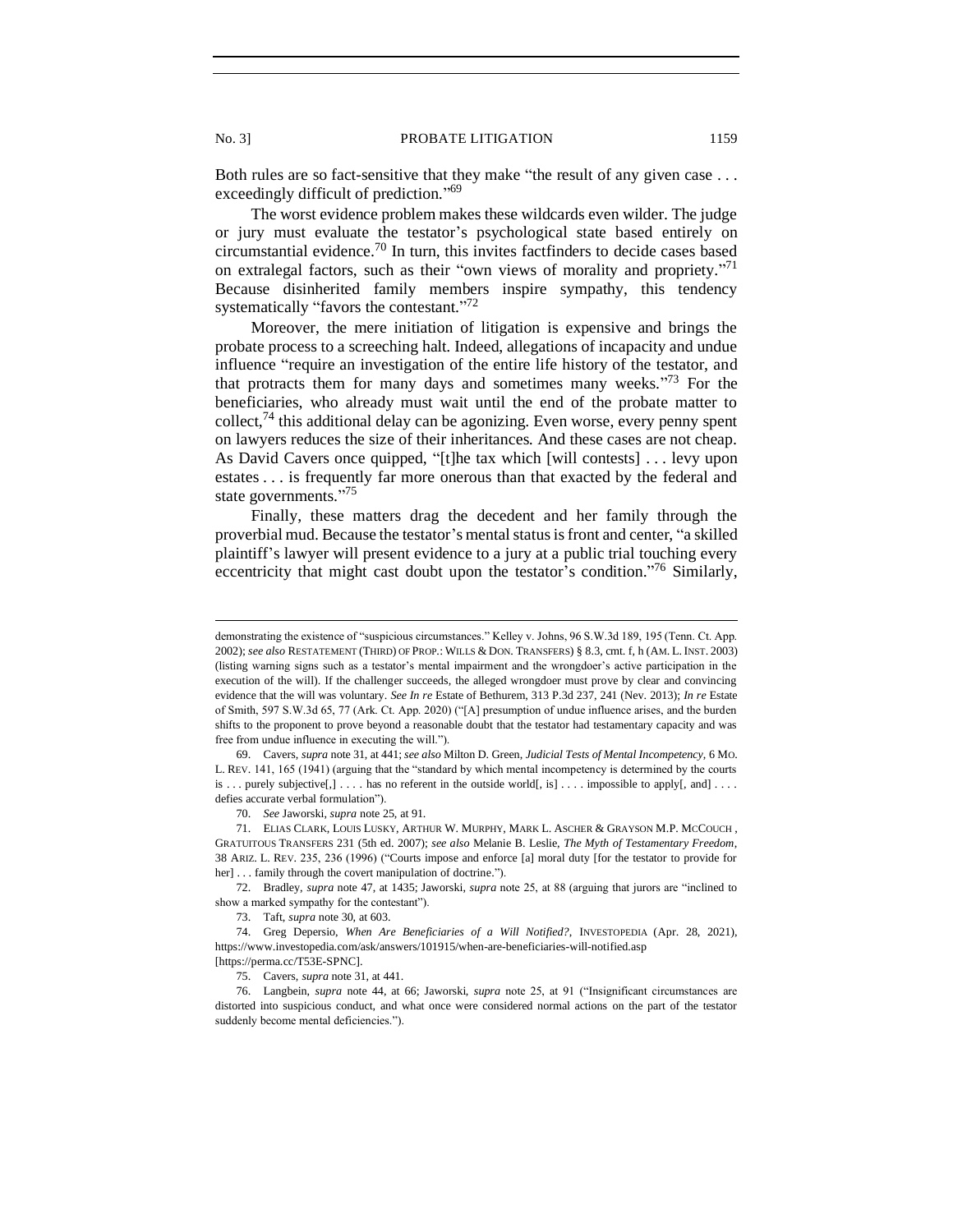warring relatives gleefully highlight each other's lapses and personal failings.<sup>77</sup> Because of these bitter tactics, "there is no form of civil litigation more acrimonious and more conducive to the public display of soiled linen and the uncloseting of family skeletons."<sup>78</sup>

Together, these factors create fertile ground for nuisance litigation. Indeed, as Dan Kelly explains, contestants with questionable motives may sue "because they realize that, by increasing costs through delays, negative publicity, and litigation expenses, they may be able to extract a settlement from the estate."<sup>79</sup> And as John Langbein has elaborated, because settlements are usually private, this species of litigation blackmail is largely hidden from public view:

A major reason that the impact of [probate] litigation in America is so difficult to measure is that most of it is directed towards provoking pretrial settlements, typically for a fraction of what the contestants would be entitled to receive if they were to defeat the will. Especially when such tactics succeed, they do not leave traces in the law reports.<sup>80</sup>

In sum, scholars agree that probate litigation soaks up time and money, and that disappointed heirs routinely parlay weak claims into settlements. As we discuss next, this dark view of will contests informs several crucial areas of law.

# *B. Policy*

<span id="page-11-0"></span>Ideas about litigation loom large in debates over how testators execute wills and courts assess them. This Section describes the relationship between will contests and the harmless error rule, do-it-yourself wills, and living probate.

# <span id="page-11-1"></span>*1. Harmless Error*

Scholars have long called for lawmakers to modernize the ancient rules that govern the creation of a will. But these proposals have encountered a formidable obstacle: fear of litigation.

For centuries, will execution doctrine has been infamous for its formalism. Under the Wills Act—which the British Parliament passed in 1837 and American states absorbed shortly thereafter—testamentary instruments must be written, signed by the testator, and attested by two witnesses who were physically present at the same time when they saw the testator sign or acknowledge the document.<sup>81</sup>

<sup>77.</sup> *See* Cavers, *supra* note 31, at 441.

<sup>78.</sup> *Id.*

<sup>79.</sup> Kelly, *supra* note 31, at 1685–86; Goldberg & Sitkoff, *supra* note 28, at 346 ("[O]penness to circumstantial evidence facilitates the bringing of strike suits by disgruntled family members whom the decedent truly meant to exclude.").

<sup>80.</sup> Langbein, *supra* note 44, at 66; *see also* Leopold & Beyer, *supra* note 47, at 131, 135 ("Because of the extratribunal nature of these settlements, their consuming effect is seldom recorded, making the extent of their thievery difficult to determine; however, everyday knowledge and experience suggests that this practice is widespread.").

<sup>81</sup>*. See* 7 Will. 4 & 1 Vict., c. 26 (1837); ROBERT H. SITKOFF & JESSE DUKEMINIER, WILLS, TRUSTS, AND ESTATES 142-43 (10th ed. 2017) (describing the primacy of the Wills Act).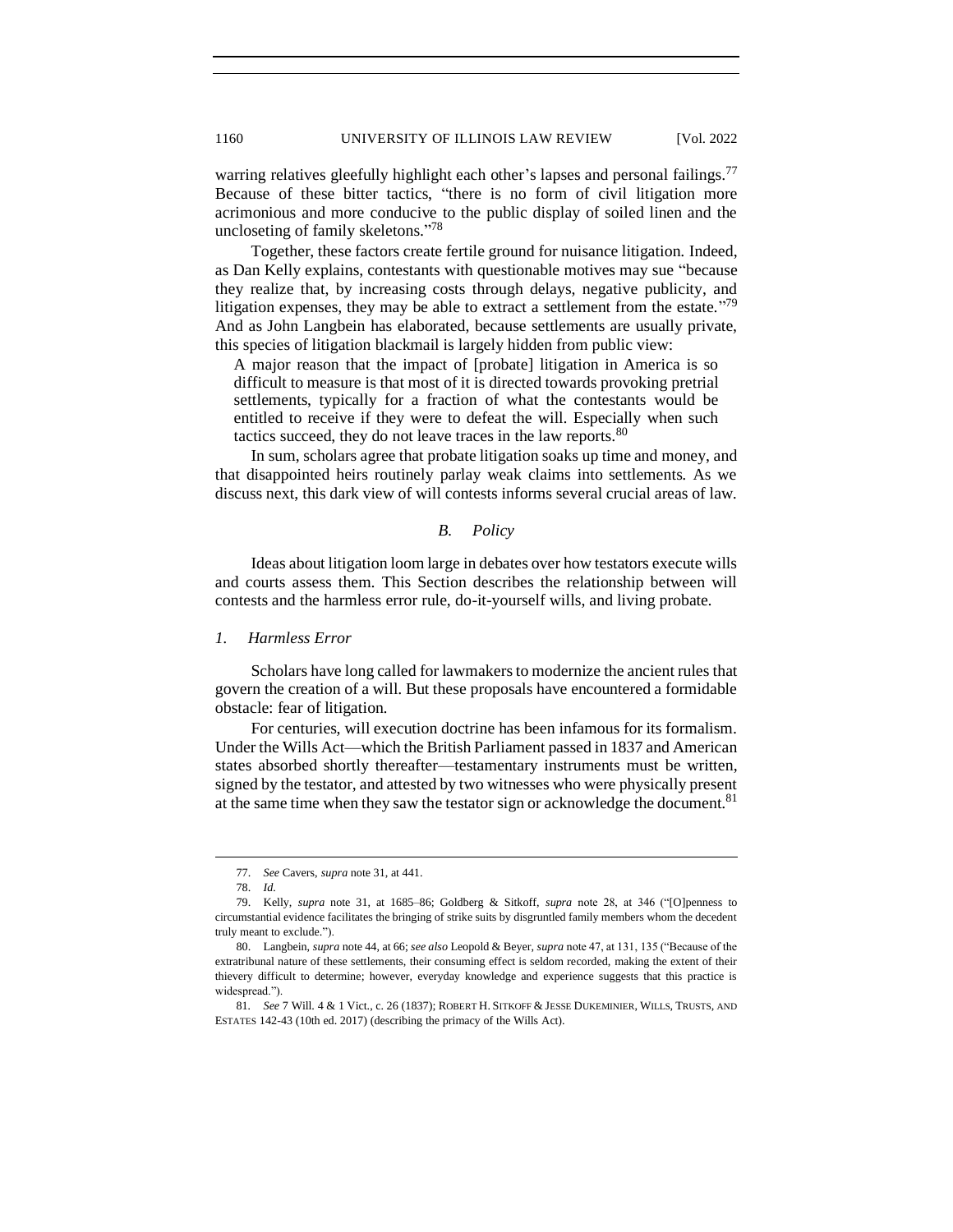One objective of these mandates is to defuse will contests. For example, in a classic article, Ashbel Gulliver and Catherine Tilson argued that each element of the Wills Act helps ensure that wills are authentic and voluntary. $82$  By requiring that testators use a signed and witnessed writing, the statute generates concrete proof of their wishes, prevents coercion, and clarifies that they meant to make a will. $83$  Indeed, as other scholars have explained, when a decedent obeys these commands, "highly persuasive evidence of [her] capacity is secured" and she might be able to "discourage post-mortem contests . . . merely by disclosing to potential challengers the precautions that were taken."<sup>84</sup>

But despite these benefits, the execution formalities also have huge drawbacks. Courts interpret the Wills Act literally, refusing to enforce writings for minor errors even when a would-be testator "doubtless[ly] intended [them] to be [her] last will."<sup>85</sup> Decedents fail to engage in testation when they forget to sign the instrument,  $86$  sign in the wrong place,  $87$  or acknowledge their signatures to each witness individually, rather than when they are in the same room.<sup>88</sup> In this way, "[w]hether or not a decedent intended a . . . document to be his or her will has always been secondary to whether or not the document complied with the statutory formalities." 89

Near the end of the twentieth century, several well-known scholars concluded that these harsh results were no longer acceptable.<sup>90</sup> Some called for the abolition of the Wills Act's attestation element, arguing that it once protected testators from coercion in the execution of deathbed wills, but became unnecessary once attorney-supervised estate planning became the norm.  $91$ Others argued that courts should construe the Wills Act purposively, rather than textually, by asking whether a testator substantially complied with the statute's goals.<sup>92</sup> Thus, "[d]own with formalism" became "the rallying cry of probate reform." 93

<sup>82</sup>*. See* Ashbel G. Gulliver & Catherine J. Tilson, *Classification of Gratuitous Transfers*, 51 YALE L.J. 1, 6–9 (1941).

<sup>83</sup>*. See id.* at 6–13.

<sup>84.</sup> Langbein, *supra* note 44, at 68.

<sup>85</sup>*. In re* Sage, 107 A. 445, 445 (N.J. 1919).

<sup>86</sup>*. See, e.g.*, Succession of Hoyt, 303 So. 2d 189 (La. Ct. App. 1st Cir. 1974); *In re* Glace's Estate, 196 A.2d 297, 300 (Pa. 1964).

<sup>87</sup>*. See, e.g.*, *In re* Schiele's Estate, 51 So. 2d 287, 290 (Fla. 1951).

<sup>88</sup>*. See In re* Groffman, 1 W.L.R. 733, 739 (High Ct. Just. 1968).

<sup>89.</sup> Bruce H. Mann, *Formalities and Formalism in the Uniform Probate Code*, 142 U. PA. L. REV. 1033, 1035 (1994).

<sup>90</sup>*. See, e.g.*, Jane B. Baron, *Gifts, Bargains, and Form,* 64 IND. L.J. 155, 202 (1989); John H. Langbein, *Substantial Compliance with the Wills Act*, 88 HARV. L. REV. 489, 489–503 (1975) [hereinafter Langbein, *Substantial Compliance*]; John H. Langbein, *Excusing Harmless Errors in the Execution of Wills: A Report on Australia's Tranquil Revolution in Probate Law*, 87 COLUM. L. REV. 1, 53–54 (1987) [hereinafter Langbein, *Harmless Error*]; James Lindgren, *Abolishing the Attestation Requirement for Wills*, 68 N.C. L. REV. 541, 543 (1990); Bruce H. Mann, *Self-Proving Affidavits and Formalism in Wills Adjudication*, 63 WASH. U. L. Q. 39, 49 (1985).

<sup>91</sup>*. See* Gulliver & Tilson, *supra* note 82, at 9–13; Lindgren, *supra* note 90, at 555–56.

<sup>92</sup>*. See* Langbein, *Substantial Compliance*, *supra* note 90, at 515–16.

<sup>93.</sup> Mann, *supra* note 89, at 1033.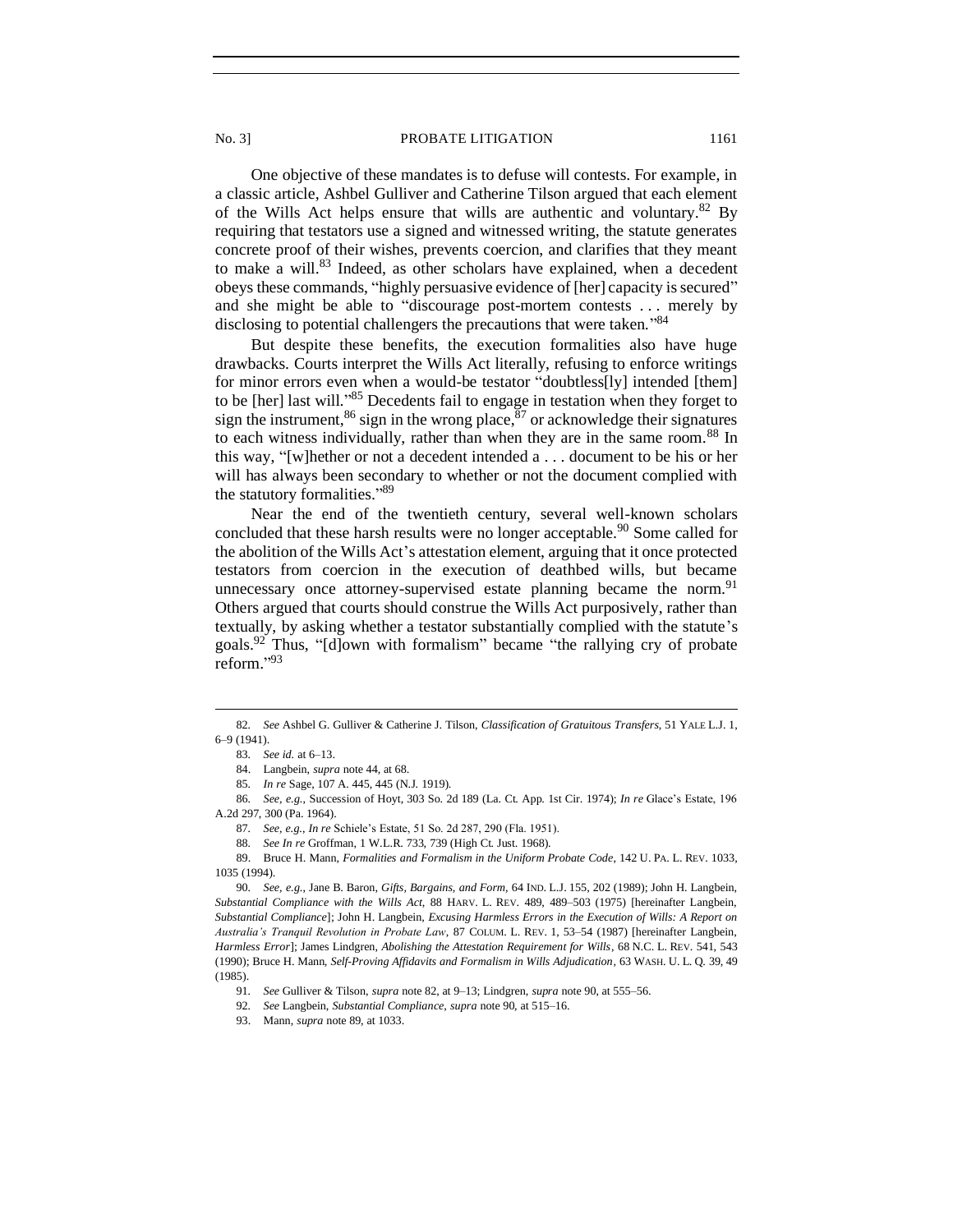The 1990 revisions to the UPC took up the gauntlet. UPC section 2-503 sets forth a safe harbor for execution defects called the harmless error rule.<sup>94</sup> It allows probate judges to enforce a writing that violates the Wills Act if there is clear and convincing evidence that a testator wanted it to be her will:

Although a document or writing added upon a document was not executed in compliance with [the Wills Act], the document or writing is treated as if it had been executed in compliance with that section if the proponent of the document or writing establishes by clear and convincing evidence that the decedent intended the document or writing to constitute . . . the decedent's will  $\ldots$  .  $95$ 

But since then, harmless error has struggled to gain momentum. Only twelve states have embraced the principle in any fashion. Hawaii, Michigan, Montana, New Jersey, Oregon, South Dakota, and Utah have adopted section 2- 503 wholesale.<sup>96</sup> In 2020, Minnesota joined their ranks on a temporary basis to facilitate will-making during the COVID-19 pandemic.<sup>97</sup> California, Colorado, and Virginia have passed "partial" harmless error statutes that still require the testator to sign the document but can cure defects related to attestation.<sup>98</sup> And Ohio recognizes an extraordinarily narrow version of the rule that preserves the Wills Act framework by demanding that both the testator and the witnesses subscribe the document.<sup>99</sup> The remaining thirty-eight American jurisdictions and the District of Columbia, however, have refused to liberalize centuries of settled law.<sup>100</sup>

The primary objection to the harmless error rule is the specter of conflict. For one, critics argue that the doctrine might cause "proponents of noncompliant

<sup>94</sup>*. See* UNIF. PROB. CODE § 2-503 (amended 1990) (UNIF. LAW. COMM'N 1990).

<sup>95</sup>*. Id.* Harmless error emerged in South Australia in the 1970s. *See* TWENTY-EIGHTH REPORT OF THE LAW REFORM COMMITTEE OF SOUTH AUSTRALIA TO THE ATTORNEY-GENERAL: RELATING TO THE REFORM OF THE LAW ON INTESTACY AND WILLS 10–11 (1974) (proposing that "where there is a technical failure to comply with the Wills Act, . . . the Court or a Judge [could] declare that the will in question is a good and valid testamentary document if [s]he is satisfied that the document does in fact represent the last will and testament of the testator"); Wills Act, 1936, § 12(2) (1975) (S. Austl.) (amended 1990, 1994, 1998, and 2000). John Langbein then introduced it to American readers in an influential article. *See* Langbein, *Harmless Error*, *supra* note 90, at 51.

<sup>96</sup>*. See* HAW. REV. STAT. ANN. § 560:2-503 (West 2021); MICH. COMP. LAWS ANN. § 700.2503 (West 2021); MONT. CODE ANN. § 72-2-523 (West 2021); N.J. STAT. ANN. § 3B:3-3 (West 2021); OR. REV. STAT. ANN. § 112.238 (West 2021); S.D. CODIFIED LAWS § 29A-2-503 (West 2021); UTAH CODE ANN. § 75-2-503 (West 2021).

<sup>97</sup>*. See* MINN. STAT. ANN. § 524.2-503(b) (West 2021) ("This section applies to documents and writings executed on or after March 13, 2020.").

<sup>98.</sup> *See* CAL. PROB. CODE § 6110(c)(2) (West 2021); COLO. REV. STAT. ANN. § 15-11-503 (West 2021); VA. CODE ANN. § 64.2-404 (West 2021).

<sup>99</sup>*. See* OHIO REV. CODE ANN. § 2107.24 (West 2021). Ohio's Wills Act requires wills to be (1) "signed *at the end* by the testator" and (2) "subscribed in the conscious presence of the testator, by two or more competent witnesses, who *saw* the testator subscribe, or *heard* the testator acknowledge the testator's signature." *Id.*  § 2107.03 (emphasis added). The state's harmless error statute allows the court to enforce a writing if there is strong evidence that the decedent "signed the document" (presumably anywhere) "*within the range of any of the witnesses' senses*, excluding the sense of sight or sound that is sensed by telephonic, electronic, or other distant communication." *Id.* § 2107.24 (emphasis added).

<sup>100.</sup> SITKOFF & DUKEMINIER, *supra* note 81, at 176.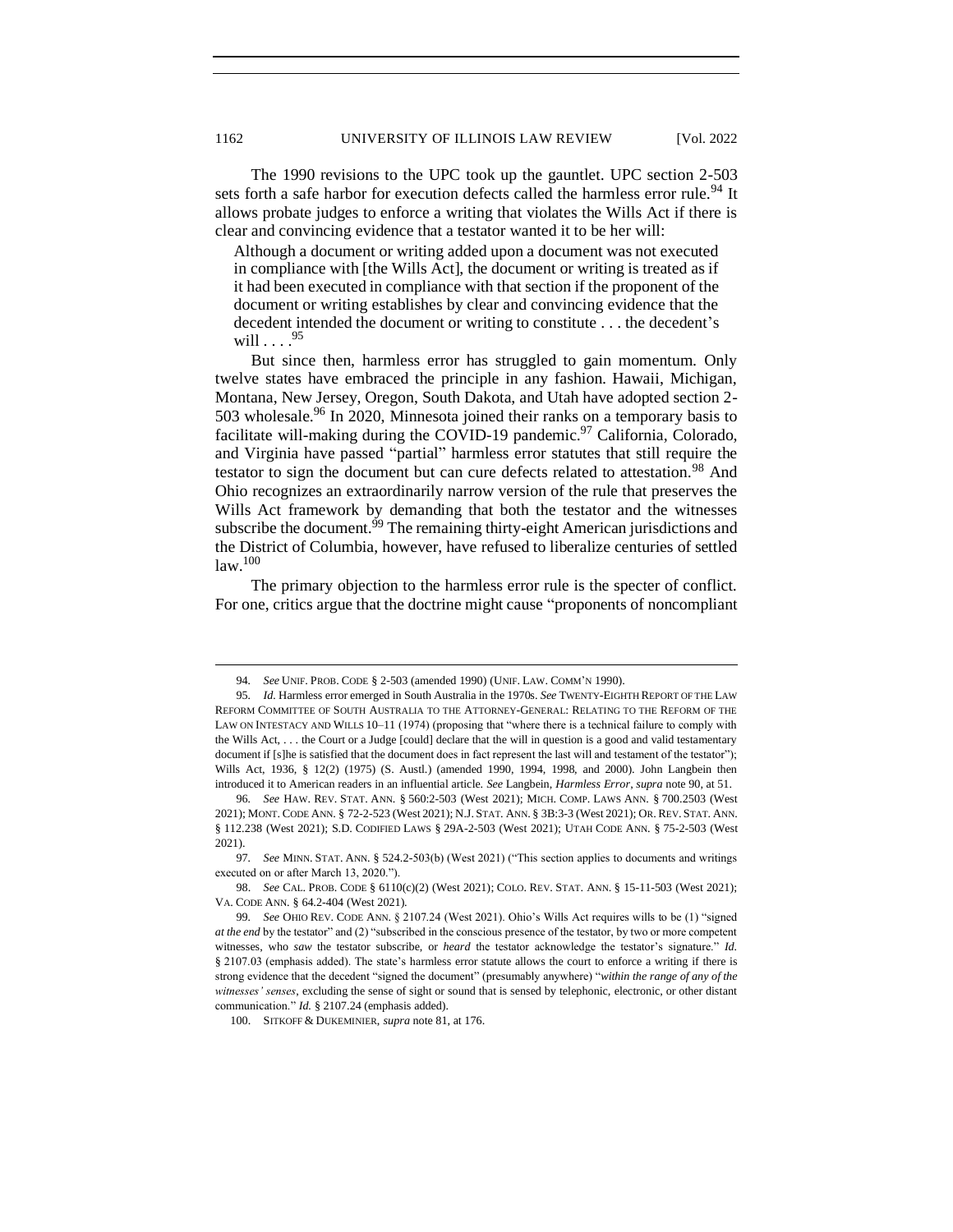wills [to] flood the courts."<sup>101</sup> Seen through this prism, orthodox will-creation rules make the law crystal clear. Even if there is slam-dunk proof that a decedent wanted an unwitnessed writing to be effective, the Wills Act spares the probate court from having to entertain the argument.<sup>102</sup> But harmless error melts away these bright lines. Thus, it transforms easy cases into fact-laden trials that "increase<sup>[]</sup> [the] costs of administration."<sup>103</sup> Also, because harmless error dilutes the attestation requirement, it provides less assurance that testators are acting rationally and voluntarily.<sup>104</sup> As a result, the doctrine could lead to more incapacity and undue influence claims. For these reasons, harmless error has not been able to overcome the perception that a safe harbor for will execution formalities will spawn "an explosion of previously foreclosed litigation." 105

# <span id="page-14-0"></span>*2. Self-Help*

Assertions about litigation also surface in the debate over do-it-yourself wills. Lawmakers, academics, and stakeholders disagree about whether these instruments are an elegant estate planning shortcut or a trial lawyer's "best friend."<sup>106</sup>

Holographs are probably the best-known kind of homemade will.<sup>107</sup> As noted, these informal instruments need not be witnessed but must be handwritten and signed by the testator.<sup>108</sup> They emerged in Rome, migrated to civil law

105. Jane B. Baron, *Irresolute Testators, Clear and Convincing Wills Law*, 73 WASH. & LEE L. REV. 3, 21 (2016); Lloyd Bonfield, *Reforming the Requirements for Due Execution of Wills: Some Guidance from the Past*, 70 TUL. L. REV. 1893, 1915 (1996) (suggesting that there is "a link between the prescribed formalities of execution" and will contests); Kelly A. Hardin, *An Analysis of the Virginia Wills Act Formalities and the Need for a Dispensing Power Statute in Virginia*, 50 WASH. & LEE L. REV. 1145, 1181–82 (1993) ("A dispensing power provision could increase litigation by encouraging parties to argue that technically defective wills are genuine."); Adam J. Hirsch, *Formalizing Gratuitous and Contractual Transfers: A Situational Theory*, 91 WASH. U. L. REV. 797, 829 (2014) ("The harmless error power might tend to encourage carelessness and breed litigation, or open up avenues for fraud."); Langbein, *Harmless Error*, *supra* note 90, at 37 (acknowledging that harmless error triggers "the fear of a litigation imbroglio"); Stephanie Lester, *Admitting Defective Wills to Probate, Twenty Years Later: New Evidence for the Adoption of the Harmless Error Rule*, 42 REAL PROP. PROB. & TR.J. 577, 605 (2007) ("Another concern for jurisdictions that have not adopted the harmless error rule is that adoption of this rule would lead to more confusion and litigation . . . ."); Miller, *supra* note 36, at 706 ("It is difficult . . . to see how a harmless error rule could fail to bring about an initial increase in probate litigation . . . .").

<sup>101.</sup> Mark Glover, *In Defense of the Harmless Error Rule's Clear and Convincing Evidence Standard: A Response to Professor Baron*, 73 WASH. & LEE L. REV. ONLINE 288, 296–97 (2016).

<sup>102.</sup> *See* Langbein, *Substantial Compliance*, *supra* note 90, at 503.

<sup>103.</sup> Peter Wendel, *Testamentary Transfers and the Intent Versus Formalities Debate: The Case for a "Charitable" Common Ground*, 69 U. KAN. L. REV. 249, 270 (2020).

<sup>104</sup>*. See* Daniel B. Kelly, *Toward Economic Analysis of the Uniform Probate Code*, 45 U. MICH. J.L. REFORM 855, 881 (2012) (noting that the doctrine might create "the opportunity for fraud and undue influence").

<sup>106.</sup> LORD CHARLES NEAVES, SONGS AND VERSES, SOCIAL AND SCIENTIFIC 106 (5th ed. 1879) ("Ye [l]awyers who live upon litigants' fees, . . . You should never forget the [p]rofession's best friends; . . . the jolly [t]estator who makes his own [w]ill.").

<sup>107.</sup> *See Holographic Will: Why You Need More than Just a Handwritten Will*, FREEWILL, https://www. freewill.com/learn/holographic-will (Feb. 4, 2021) [https://perma.cc/NN8E-JCS2].

<sup>108.</sup> American states differ about how much of the document must be handwritten. "First generation" holograph laws "require<sup>[]</sup> a holographic will to be entirely written, signed, and dated in the testator's handwriting." RESTATEMENT (THIRD) OF PROPERTY (WILLS & DON. TRANS.) § 3.2 cmt. b (1999). "Second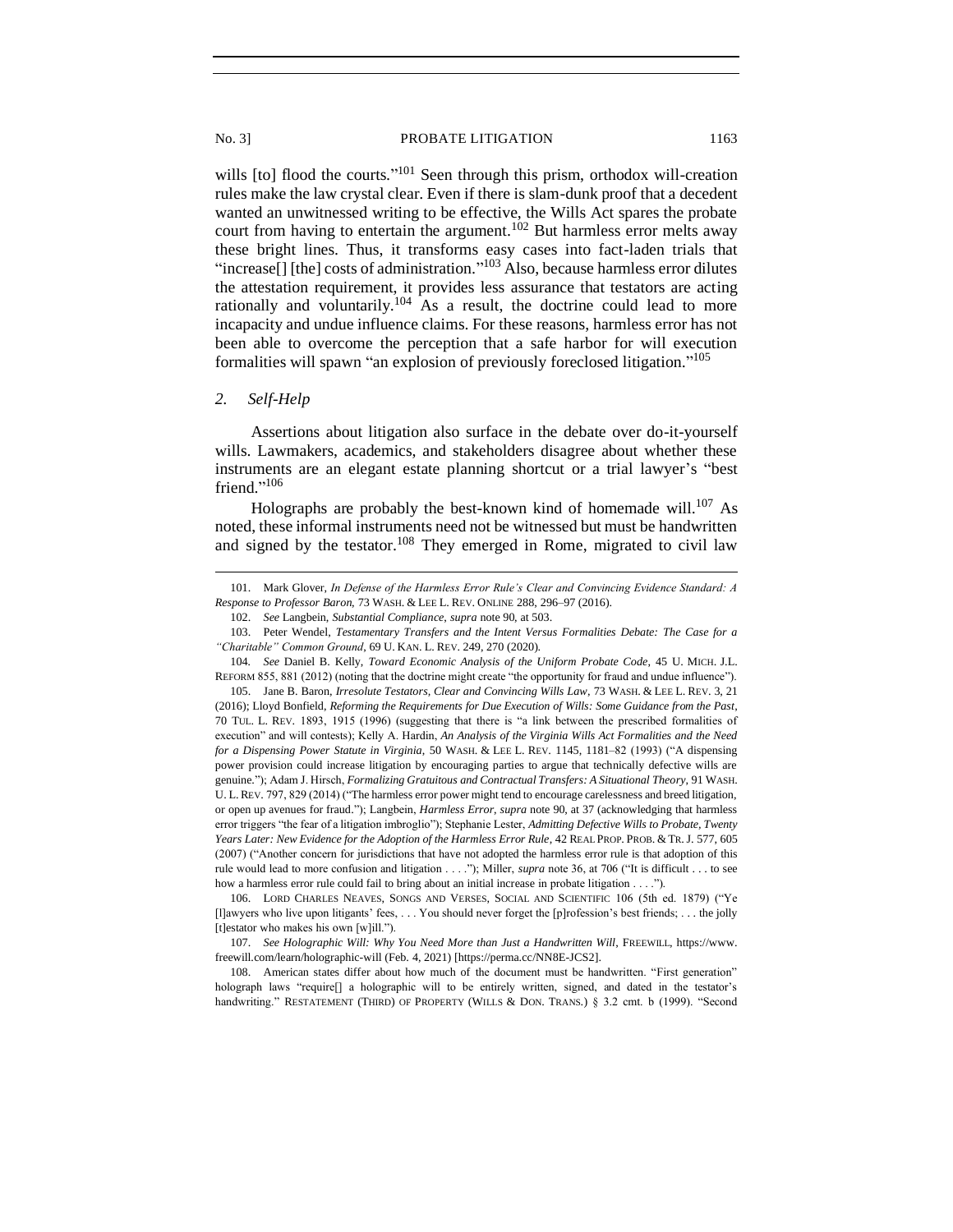countries, and eventually spread to about half of the United States.<sup>109</sup> The logic behind this deviation from the Wills Act is that the testator's unique penmanship furnishes proof that the document is genuine.<sup>110</sup>

Holographs have long been controversial. On the plus side, because they cut drafting attorneys out of the loop, they are "accessible to all"<sup>111</sup> and function as a "poor man's will."<sup>112</sup> Moreover, because testators can dash off a holograph with a few flicks of the wrist, they "may be the *only* tool available to testators who fall seriously ill and wish to execute a will before death."<sup>113</sup> But on the flip side, skeptics accuse holographs of causing "chronic and unnecessary problems."<sup>114</sup> For example, because these wills are unwitnessed, they invite wrongdoing. As Gulliver and Tilson put it, holographs are "obtainable by compulsion as easily as a ransom note."<sup>115</sup> Likewise, holographs do not always look like traditional wills because they lack the formality that accompanies professional draftsmanship.<sup>116</sup> Thus, they can be found in letters,<sup>117</sup> diary entries,  $^{118}$  and even recipes.  $^{119}$  As a result, they can raise chin-stroking questions about whether a handwritten note represents idle musing about the disposition of property at death or an industrial-strength will.<sup>120</sup>

109*. See* Reginald Parker, *History of the Holographic Testament in the Civil Law*, 3 JURIST 1, 4–10, 28–31 (1943) (describing the spread of holographs).

110*. See* Adams' Ex'x v. Beaumont, 10 S.W.2d 1106, 1108 (Ky. 1928) ("[E]ach individual . . . acquires a style of writing, a certain mannerism in the formation of letters and words, absolutely peculiar to himself, and which, almost without exception, renders his handwriting easily distinguishable from that of others . . . ."); Stephen Clowney, *In Their Own Hand: An Analysis of Holographic Wills and Homemade Willmaking*, 43 REAL PROP. TR. & EST. L.J. 27, 33 (2008) (remarking that "[h]andwriting . . . assume[s] the role witnesses normally serve[]").

111. Emily Robey-Phillips, *Reducing Litigation Costs for Holographic Wills*, 30 QUINNIPIAC PROB. L.J. 314, 315 (2017).

112. L.H.H. Jr., Note, *Holographic Wills in Virginia: Problems at Probate*, 45 VA. L. REV. 613, 627 (1959).

113. Clowney, *supra* note 110, at 37–38; *see also* Geoff Ellwand, *An Analysis of Canada's Most Famous Holograph Will: How a Saskatchewan Farmer Scratched His Way into Legal History*, 77 SASK. L. REV. 1, 1, 3 (2014) (describing the case of George Cecil Harris, a farmer who became trapped under a tractor and used his penknife to scratch an enforceable holograph into the vehicle's fender).

114. Richard Lewis Brown, *The Holograph Problem—the Case Against Holographic Wills*, 74 TENN. L. REV. 93, 95 (2006).

115. Gulliver & Tilson, *supra* note 82, at 14. *But see* Reid Kress Weisbord & David Horton, *Inheritance Forgery*, 69 DUKE L.J. 855, 896 (2020) (finding that only two judicial opinions found that a holographic will was forged in national Westlaw survey of will forgery litigation from 2000 to 2019).

116. RESTATEMENT (THIRD) OF PROPERTY (WILLS & DON. TRANS.) § 3.2 cmt. a (1999).

117*. See* Adams v. Maris, 213 S.W. 622, 627 (Tex. Comm'n App. 1919).

118*. See* Reagan v. Stanley, 79 Tenn. 316, 317–18 (1883).

119*. See* John Marshall Gest, *Some Jolly Testators*, 8 TEMP. L.Q. 297, 301 (1934) (describing a holograph that a woman wrote in a recipe for chili).

120*. See, e.g.*, *In re* Estate of Kuralt, 15 P.3d 931, 934 (Mont. 2000) (deeming a handwritten letter to be a holograph even though it promised to make a will in the future); Trim v. Daniels, 862 S.W.2d 8, 9, 12–13 (Tex. App. 1992) (holding that a handwritten passage on the back of a greeting card was legally effective).

generation" statutes merely insist that the "material provisions" be handwritten. *Id.* cmt. a; *see also* UNIF. PROB. CODE § 2-503 & cmt. (1969) ("[A] holograph may be valid even though immaterial parts such as date or introductory wording be printed or stamped."). "Third generation" legislation soften this standard even more to "material portions." RESTATEMENT (THIRD) OF PROPERTY (WILLS & DON. TRANS.) § 3.2 cmt. b (1999) ("The material portion[s] . . . are the words identifying the property and the devisee."); UNIF. PROB. CODE § 2-503 (1990 amend.).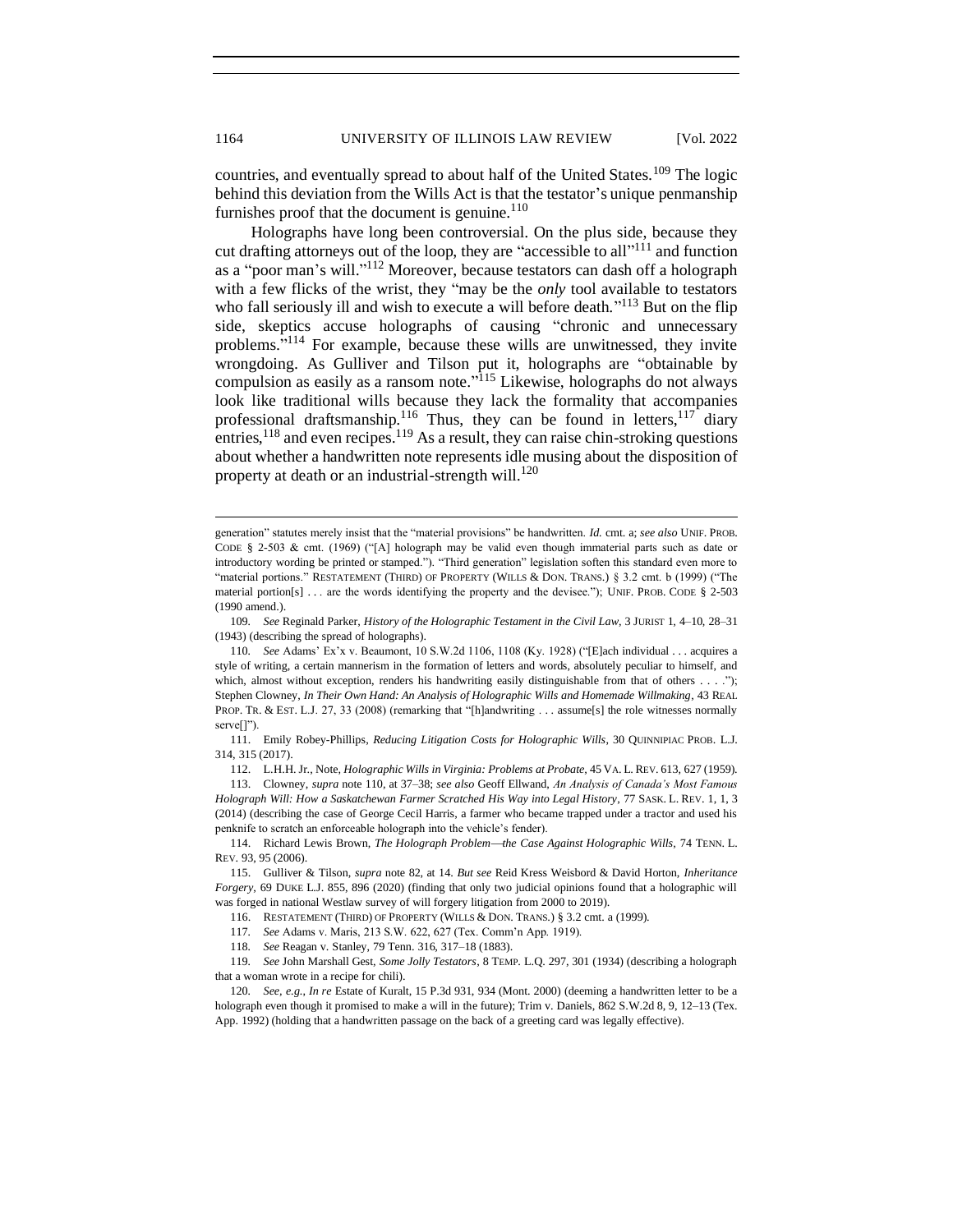Another genus of DIY testamentary instruments is the preprinted template. These wills have existed since at least the nineteenth century, when it became common for stationary stores to sell blank forms that testators could fill in by hand.<sup>121</sup> More recently, during the 1970s, form wills enjoyed a surge of attention as part of the broader push to expand access to justice for marginalized groups.<sup>122</sup> A parade of commentators proposed creating rudimentary "questionnaire" wills that would be easy for lay testators to understand, complete, and execute.<sup>123</sup> California, Maine, Michigan, and Wisconsin enacted "statutory" forms: free will kits approved by state legislatures that guided testators through the execution process in plain English.<sup>124</sup> By the early 1980s, forms seemed poised to transform end-of-life planning.

But the revolution never came. In theory, form wills seemed like an effective way to improve homemade will-making, but they were often disastrous in practice. One hitch was that forms, unlike holographs, still required witness attestation under the Wills Act, and testators did not always grasp this nuance.<sup>125</sup> Over and over, individuals completed a form but neglected to have it witnessed.<sup>126</sup> Also, despite the guardrails established by the pre-printed text, people still sometimes managed to fill in the blanks in a fashion that "ma[de] absolutely no sense<sup>[1]"127</sup> Thus, no state has released a statutory form will since 1986.<sup>128</sup>

127. Estate of Smith, 71 Cal. Rptr. 2d 424, 427 (Ct. App. 1998).

<sup>121</sup>*. See* Matter of Estate of Rand, 61 Cal. 468, 475 (1882) (involving a will written on "a stationer's blank"); M.H. Hoeflich, *Law Blanks & Form Books a Chapter in the Early History of Document Production*, 11 GREEN BAG 2d 189, 195–99 (2008) (mentioning the "law blank" trade).

<sup>122</sup>*. See* Marc Galanter, *Predators and Parasites: Lawyer-Bashing and Civil Justice*, 28 GA. L. REV. 633, 641–42 (1994).

<sup>123</sup>*. See* Edward C. Halbach, *Probate and Estate Planning: Reducing Need and Cost Through Change in the Law*, *in* DEATH, TAXES, AND FAMILY PROPERTY 165, 169 (Edward C. Halbach ed., 1977); Harold Marquis, Barbara Croft Hipple & Judith M. Becker, *The Questionnaire Will: A Device to Facilitate Testamentary Freedom for the Less Affluent*, 30 U. FLA. L. REV. 669, 676 (1978); Gregory V. Mersol, Note, *The Statutory Will: A Simple Alternative to Intestacy*, 35 CASE W. RES. L. REV. 307, 330–31, 334 (1984).

<sup>124</sup>*. See* CAL. PROB. CODE §§ 6220-6227 (West 2021); ME. REV. STAT. tit. 18-A, § 2-514 (West 2021); MICH. COMP. LAWS ANN. § 700.2519 (West 2021); WIS. STAT. ANN. § 853.55 (West 2021). Likewise, in 1984, the National Conference of Commissioners on Uniform State Laws released the Uniform Statutory Will Act. *See*  Gerry W. Beyer, *Statutory Will Methodologies—Incorporated Forms vs. Fill-in Forms: Rivalry or Peaceful Coexistence?*, 94 DICK. L. REV. 231, 244 (1990). This model statute sought to provide stock language that testators could incorporate by reference into their wills. *See id.* at 252. However, only Massachusetts and New Mexico passed the law. *See* MASS. GEN. LAWS ANN. ch. 191B, §§ 1-15 (2019); N.M. STAT. ANN. §§ 45-2A-2- 45-2A-17 (2019).

<sup>125.</sup> Willing Staff, *The Legal Requirements of a Will*, WILLING LEARN (Oct. 2018), https://willing.com/learn/legal-requirements-of-a-will.html [https://perma.cc/5AUJ-9N6K].

<sup>126</sup>*. See, e.g.*, *In re* Estate of Mulkins, 496 P.2d 605, 605 (Ariz. Ct. App. 1972); Succession of Burke, 365 So. 2d 858, 860 (La. Ct. App. 1978); *In re* Estate of Bennett, 324 P.2d 862, 863 (Okla. 1958); *In re* Will of Morris, 67 Va. Circ. 29, 29–30 (2005). Courts sometimes saved these unattested forms by probating them as holographs. To do so, they invented the so-called "surplusage theory," which allowed them to disregard the typewritten language on the form and focus instead on any portions that were in the testator's handwriting. *See In re* Estate of Muder, 765 P.2d 997, 999 (Ariz. 1988); Estate of Black, 641 P.2d 754, 757 (Cal. 1982); 2 WILLIAM PARKER PAGE, PAGE ON THE LAW OF WILLS § 20.5 at 279–80 (2003) ("The surplusage test [requires that] the non-holographic material [be] stricken and the remainder of the instrument admitted to probate if the remaining provisions made sense standing alone.").

<sup>128</sup>*. See* Beyer, *supra* note 124, at 268.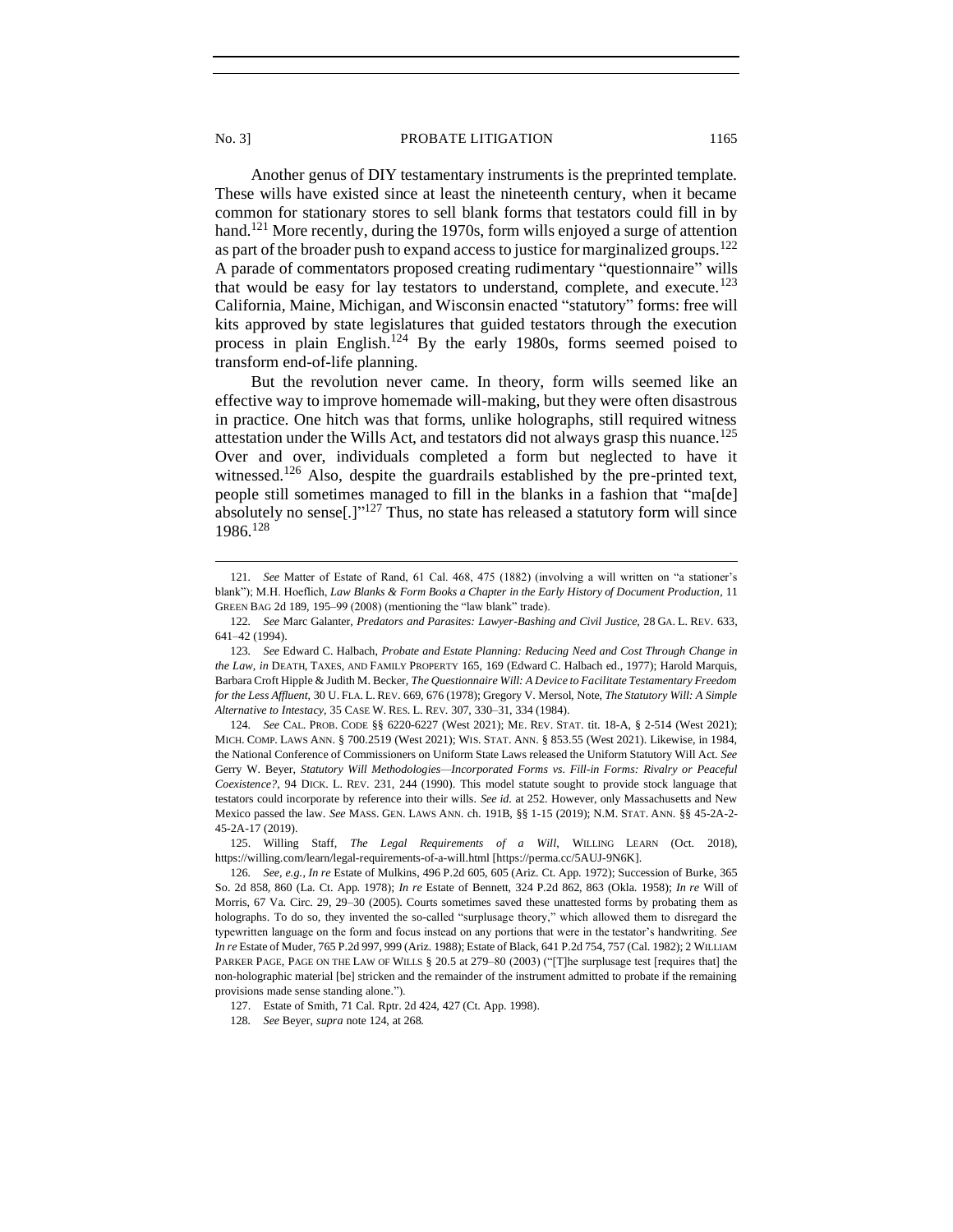Recently, though, form wills have reemerged in a sleek new guise. In the 2000s, self-help firms like LegalZoom, Nolo Press, and Rocket Lawyer began to sell estate planning software.<sup>129</sup> These products harness the power of the Internet to build the will-making experience around "interactive interview[s]."<sup>130</sup> Although they are not free like statutory forms, they are "far less expensive than retaining a lawyer," with providers typically charging between "\$20 to \$100 for a basic will." $131$  Initially, online wills were seen as a tech novelty, with sales building gradually as consumers became accustomed to banking and shopping online.<sup>132</sup> Then, in 2020, amid the COVID-19 pandemic, "will writing companies . . .  $s[aw]$  huge spikes in their business."<sup>133</sup>

Lawyers have tried to stem this tide by arguing that online wills are unreliable and pose a heightened risk of estate litigation. For instance, an American Bar Association Task Force on the subject concluded that will-making is too important to leave to amateurs:

[A] Will is one of the few human acts that survives death. It carries a legacy that can have lasting financial and emotional consequences on those who matter most—our loved ones. Mistakes made in the drafting of such an important document can profoundly alter familial relationships, leaving our family members at best confused or disappointed and at worst locked in hostile litigation.<sup>134</sup>

Likewise, in the media and on blogs, attorneys contend that online testamentary instruments will "increase the volume of estate litigation in the future."<sup>135</sup> To date, however, lawyers and their trade lobbies have yet to

<sup>129.</sup> Larson, *supra* note 40.

<sup>130</sup>*. Legal DIY Websites Are No Match for a Pro*, CONSUMER REPS. (Sept. 2012), https://www.consumerreports.org/cro/magazine/2012/09/legal-diy-websites-are-no-match-for-a-pro/index.htm [https://perma.cc/8TVM-RXGK].

<sup>131.</sup> Lynnette Khalfani-Cox, *Cost-Effective Wills*, AARP, https://www.aarp.org/money/estate-planning/ info-03-2011/cost-effective-wills.html (last visited Mar. 23, 2022) [https://perma.cc/B9LH-RUDS].

<sup>132</sup>*. See* Larson, *supra* note 40.

<sup>133.</sup> Ingrid Lunden, *UK's Farewill Raises \$25M for Its New-Approach Online Will Writing, Funerals and Other Death Services*, TECH CRUNCH (July 8, 2020, 4:15 AM), https://techcrunch.com/2020/07/08/uks-farewillraises-25m-for-its-new-approach-online-will-writing-funerals-and-other-death-services/ [https://perma.cc/ D6EL-K54F]. For example, Gentreo, an online estate planning platform, reported a 220% increase in weekly sales. *See* Catherine Thorbecke, *Coronavirus Leads to a Surge in Wills: 'Everyone is Thinking About Their Mortality'*, ABC NEWS (Apr. 2, 2020, 4:10 AM), https://abcnews.go.com/Health/coronavirus-leads-surge-willsthinking-mortality/story?id=69874540 [https://perma.cc/B4UB-N3RA]; *see also* David Horton & Reid Kress Weisbord, *COVID-19 and Formal Wills*, 73 STAN. L. REV. ONLINE 18, 18 (2020) (explaining that the pandemic has spurred interest in estate planning).

<sup>134</sup>*. Do It Yourself Estate Planning*, AM. BAR ASS'N, https://www.americanbar.org/groups/real\_property\_trust\_estate/resources/estate\_planning/diy\_estate\_planning/ (last visited Mar. 23, 2022) [https://perma.cc/ 487K-XLBA].

<sup>135.</sup> LeClair Ryan, *Do It Yourself Wills: Will They Lead to More Litigation?*, LEXOLOGY (Nov. 7, 2016), https://www.lexology.com/library/detail.aspx?g=65595926-abc9-4be5-b31e-ff314cd91a9d

<sup>[</sup>https://perma.cc/487D-QWKV]; Catey Hill, *Don't Buy Legal Documents Online Without Reading This Story*, MARKETWATCH (Nov. 27, 2015, 9:29 AM), https://www.marketwatch.com/story/dont-buy-legal-documentsonline-without-reading-this-story-2015-11-23 [https://perma.cc/3KE4-AFSE] ("Online legal documents can be out of date, inaccurate or downright wrong, and the companies admit as much."). Conversely, legal academics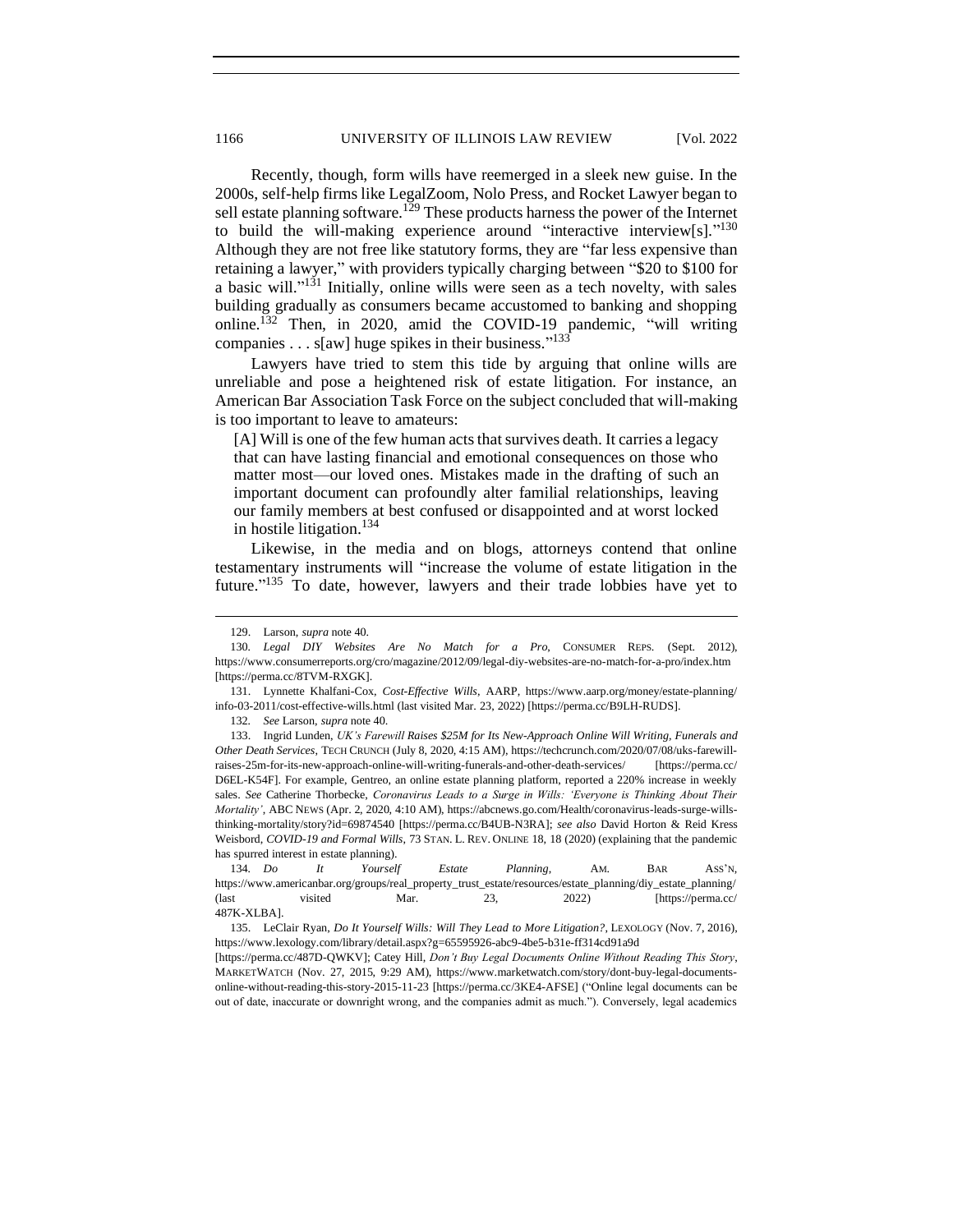empirically substantiate the alleged correlation between online wills and estate litigation.

# <span id="page-18-0"></span>*3. Living Probate*

Finally, perceptions about lawsuits are integral to the living probate movement. A growing number of states have passed statutes authorizing a proceeding called "living probate" (also known as "antemortem probate") through which testators may adjudicate the validity of their will before death, thereby circumventing the possibility of a will contest after they die.<sup>136</sup>

Michigan adopted the first antemortem probate statute in 1883.<sup>137</sup> It permitted a person to petition a probate court for an order "admitt[ing] and establish[ing]" a writing "as [their] last will and testament."<sup>138</sup> To set this machinery in motion, the statute required the testator to notify intestate heirs of the probate hearing.<sup>139</sup> The judge would then decide whether the will was valid and enter a "decree [that] shall have the same effect as if [it was] made . . . after the death of the testator."<sup>140</sup> Finally, the law specified that wills that had passed into its safe harbor were just like "ordinary wills" and thus could be freely revoked or amended.<sup>141</sup>

Two years later, however, the Michigan Supreme Court held that the statute was unconstitutional in *Lloyd v. Wayne Circuit Judge*. <sup>142</sup> The justices commended the legislature for trying to eliminate "the post mortem squabblings and contests on mental condition which have made a will the least secure of all human dealings."<sup>143</sup> Yet the court determined that the law was fatally flawed because it did not require that *all* interested parties receive notice of the antemortem probate proceeding.<sup>144</sup> In addition, a concurring justice speculated that the statute improperly allowed judges to issue advisory opinions.<sup> $145$ </sup> As the

142. 23 N.W. 28, 29 (Mich. 1885).

144*. See id.* at 29. In fact, in the case at bar, the testator had disinherited his wife and then added insult to injury by not informing her of the hearing. *See id.* at 29–30. Under the intestacy statute then in effect, surviving descendants inherited to the exclusion of the decedent's surviving spouse. *See* MICH. COMP. LAWS § 5772(a)(1) (1881) (providing that, if the decedent "shall have no issue, his estate shall descend to his widow during her natural lifetime"). Thus, if the testator had children at the time of antemortem probate, the testator's spouse would not have been an heir and, therefore, not entitled to notice of the antemortem probate proceeding.

tend to view online wills much more favorably. *See* Iris J. Goodwin, *Access to Justice: What to Do About the Law of Wills*, 2016 WIS. L. REV. 947, 951 (2016) (arguing that these instruments have the potential to "transform[] of this area of the law from an elite universe to one by and for everyone"); *cf.* Reid Kress Weisbord, *Wills for Everyone: Helping Individuals Opt Out of Intestacy*, 53 B.C. L. REV. 877, 879–81 (2013) (arguing that policymakers should create simple electronic wills to ensure "universal access to the will-making process").

<sup>136.</sup> Bradley, *supra* note 47, at 1432.

<sup>137.</sup> *See* 1883 Mich. Pub. Acts 17.

<sup>138</sup>*. See id.* § 1.

<sup>139</sup>*. See id.* § 2.

<sup>140</sup>*. Id.* § 4.

<sup>141</sup>*. Id.* § 6.

<sup>143</sup>*. Id.* at 30 (Campbell, J., concurring) (commenting also that the statute "was probably designed to prevent the unseemly and disgraceful attempts, too often made, to defeat the enforcement of the last will of persons whose competency to deal with their own affairs was never doubted or interfered with").

<sup>145</sup>*. See Lloyd*, 23 N.W. at 30–31 (Campbell, J., concurring).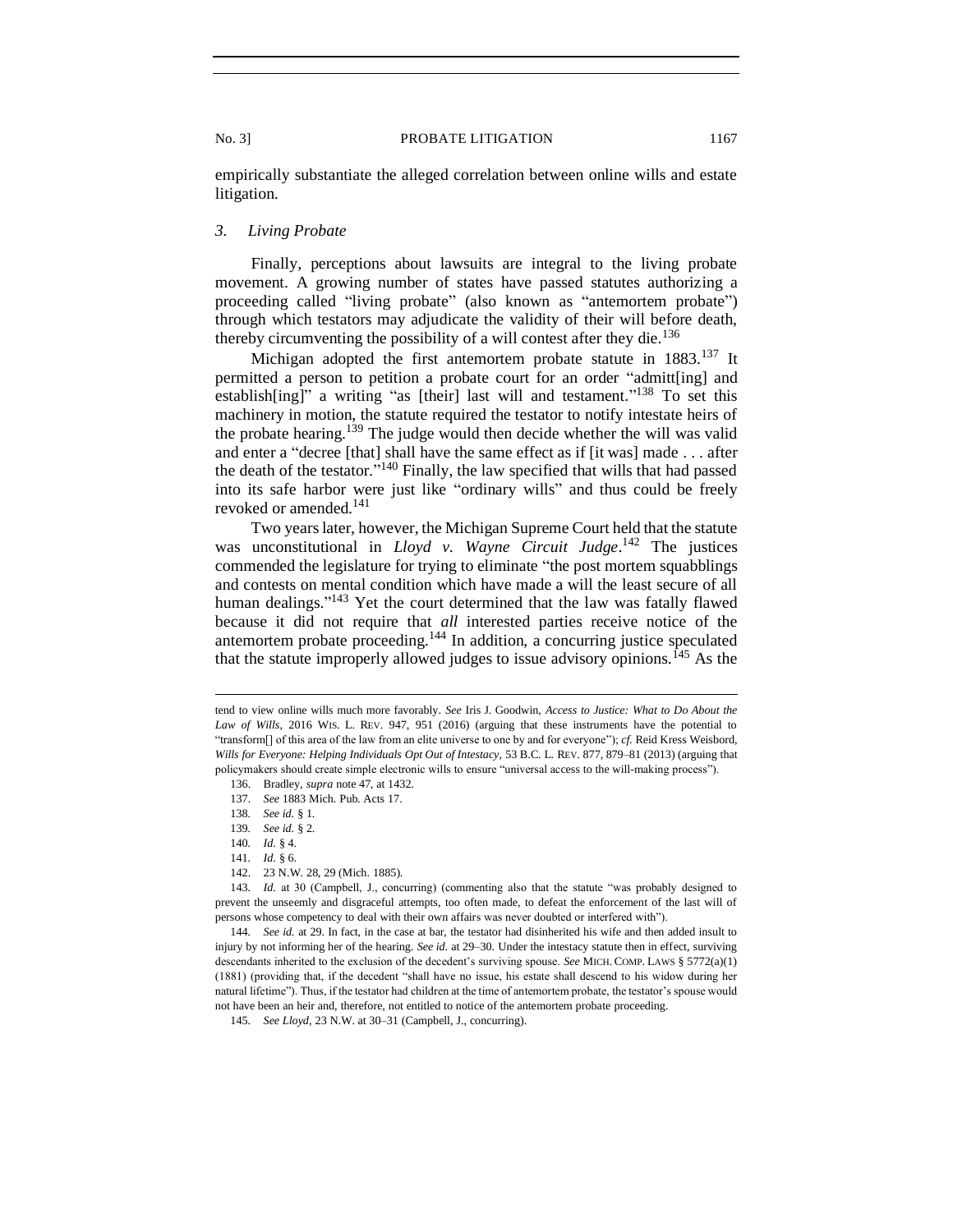concurrence noted, because testators can freely make new wills or amend existing ones, contestants would not necessarily receive any property even if they prevailed.<sup>146</sup> As a result, the concurrence reasoned that a living probate matter did not actually feature a "controvers[y] between conflicting parties in interest." 147

But about a century later, antemortem probate enjoyed an unlikely revival.<sup>148</sup> In 1976, Howard Fink wrote a piece that championed the defunct Michigan law.<sup>149</sup> Fink extolled the virtues of an approach that would dissolve the worst evidence problem by holding will contests "while the testator is alive and able to testify  $\ldots$  in direct view of the court or jury."<sup>150</sup> In addition, he observed that living probate could shave the rough edges off of the Wills Act by giving testators the chance to take corrective action if "the technical execution of the will were found wanting." <sup>151</sup> Finally, Fink explained why *Lloyd* did not bar a state from passing such a statute. First, he argued that the notice defects that the court had flagged could be fixed by better draftsmanship.<sup>152</sup> Second, he asserted that concern about advisory opinions had not withstood the subsequent widespread acceptance of declaratory relief.<sup>153</sup> Therefore, he concluded that living probate "was essentially buried by the Michigan Supreme Court, on a rationale which would not control its decision today."<sup>154</sup>

Fink's article was influential. By 1980, Arkansas, North Dakota, and Ohio had adopted versions of his proposal.<sup>155</sup> These statutes, like their Michigan predecessor, subscribe to what is known as the "contest model" of living probate.<sup>156</sup> They give testators the option of "an accelerated will contest"<sup>157</sup> by empowering them to seek "a judgment declaring the validity of the will as to the signature on the will, the required number of witnesses to the signature and their

150*. Id.*

151*. Id.* at 266–67.

<sup>146</sup>*. See id.* at 31 (Campbell, J., concurring).

<sup>147</sup>*. Id.* (Campbell, J., concurring).

<sup>148.</sup> The living probate experiment was not entirely dormant after *Lloyd*. In the 1930s, a handful of scholars addressed the topic, and the National Conference of Commissioners on Uniform State Laws briefly considered weighing in. *See* Cavers, *supra* note 31, at 444–45; Aloysius A. Leopold & Gerry W. Beyer, *Ante-Mortem Probate: A Viable Alternative*, 43 ARK. L. REV. 131, 161–63 (1990). Likewise, in 1946, the drafters of the Model Probate Code rejected the notion of living probate because "few testators would wish to encounter the publicity involved in such a proceeding." LEWIS M. SIMES & PAUL E. BASYE, PROBLEMS IN PROBATE LAW: INCLUDING A MODEL PROBATE CODE, 20 (Hessel E. Yntema, ed., Mich. Legal Studs. 1946). *See generally* Daniel H. Redfearn, *Ante-Mortem Probate*, 38 COM. L.J. 571 (1933).

<sup>149.</sup> Fink, *supra* note 31, at 266.

<sup>152</sup>*. See id.* at 274–76. By 1976, as in most states, Michigan's intestacy statute included the surviving spouse as an heir for decedents who were also survived by descendants. *In re* Estate of Vary, 237 N.W.2d 498, 451 (Mich. Ct. App. 1975); MICH. REV. STAT. § 702.80 (1948). So, under a statutory requirement to notify all intestate heirs, a testator would have had to provide notice of the proceeding to her spouse and children. Under the doctrine of virtual representation, notifying the decedent's heirs would be sufficient to represent the interests of remote contingent takers. Fink, *supra* note 31, at 276.

<sup>153</sup>*. See id.* at 274.

<sup>154</sup>*. Id.* at 289.

<sup>155</sup>*. See* ARK. CODE ANN. § 28-40-202(a) (West 2021); N.D. CENT. CODE § 30.1-08.1-01 (West 2021); OHIO REV. CODE ANN. § 5817.02(A) (West 2021).

<sup>156.</sup> Langbein, *supra* note 44, at 63 (coining the term "contest model").

<sup>157</sup>*. Id.* at 73.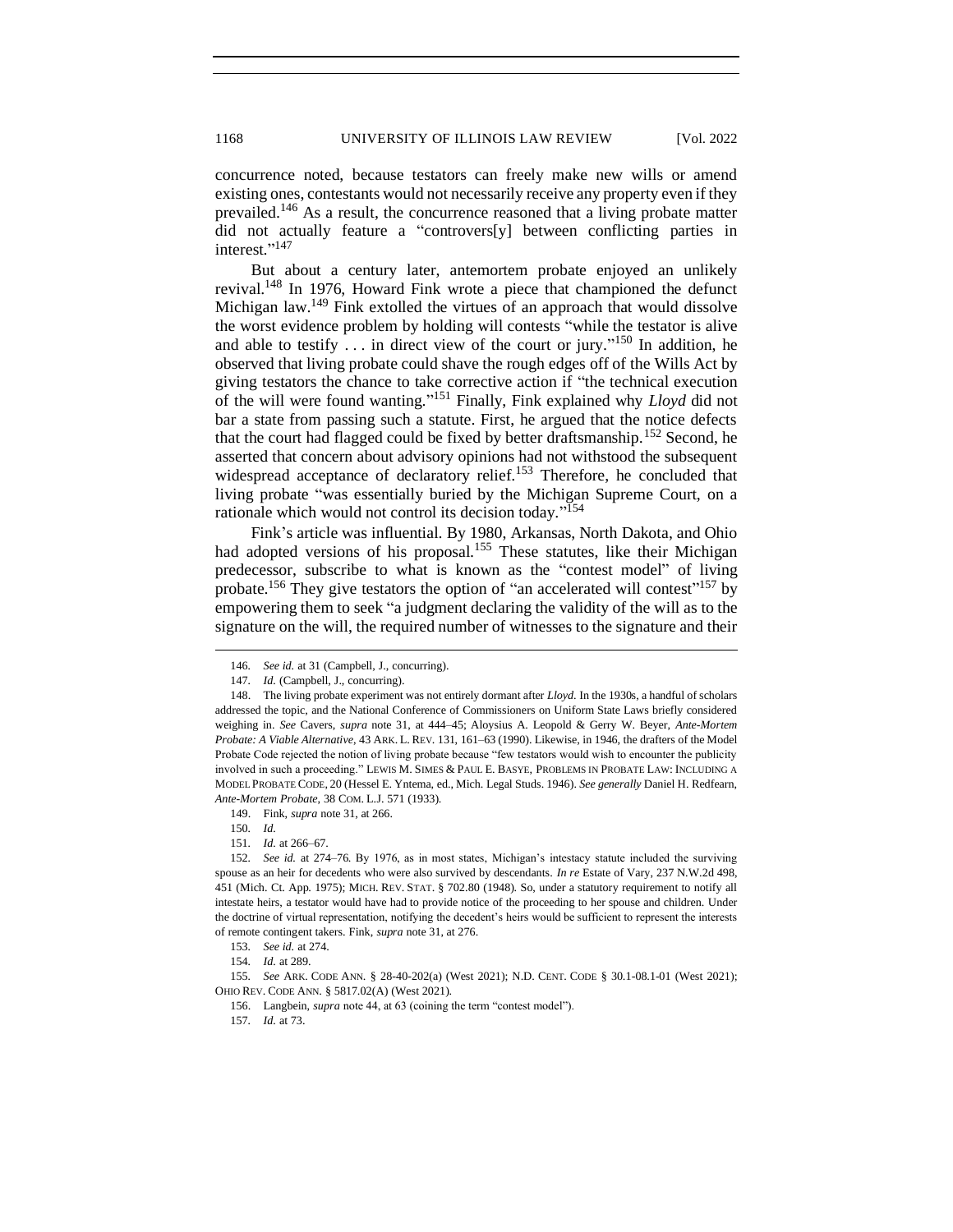signatures, and the[ir] testamentary capacity and freedom from undue influence."<sup>158</sup>

But this enthusiasm soon waned. Leading scholars critiqued the contest model. For example, Mary Louise Fellows argued that the primary benefit of the regime—transplanting will contests from the future to the present—was also a vice.<sup>159</sup> As she observed, disgruntled family members had little incentive to participate in premature litigation because there was no guarantee of a reward:

The expectant heirs and beneficiaries of prior wills affected by the proffered will . . . must bear litigation costs early although their inheritance remains uncertain until the testator's death. To take, they must not only survive the testator, but they also risk that the testator will consume or otherwise dispose of the property before his death . . . [or] execute a new will disinheriting them entirely.<sup>160</sup>

Likewise, John Langbein argued that the contest model was based on the flawed assumption that testators would fall on their swords by christening a hearing that might strike "an irreparable blow to family harmony."<sup>161</sup> Thus, Langbein suggested a rival "conservatorship model" that would borrow from "the existing procedure that is used to determine the capacity of the living . . . in protective proceedings."<sup>162</sup> Unlike the bare-knuckled brawling of the contest model, the conservatorship model would entrust a guardian ad litem with investigating the testator's mental acuity and freedom from coercion.<sup>163</sup> The testator's kin could thus "communicate any relevant information or suspicions to the guardian ad litem in confidence, without having to take actions overtly hostile to the testator."<sup>164</sup> Similarly, Gregory Alexander and Albert Pearson floated an "administrative model" that would be "neither adjudicative nor adversarial," but would be controlled by a kind of court-appointed special master.<sup>165</sup>

This debate remained academic until the 2010s, when a second wave of living probate statutes materialized.<sup>166</sup> Nevada extended its declaratory relief

- 161. Langbein, *supra* note 44, at 73*.*
- 162*. Id.* at 75*.*
- 163*. See id.* at 78–79.
- 164*. Id.* at 78.

<sup>158.</sup> N.D. CENT. CODE § 30.1-08.1-01; *cf.* ARK. CODE. ANN. § 28-40-202(a) ("Any person who executes a will disposing of all or part of an estate located in Arkansas may institute an action in the circuit court of the appropriate county of this state for a declaratory judgment establishing the validity of the will."); OHIO REV. CODE ANN. § 5817.02(a) ("A testator may file a complaint with the probate court to determine before the testator's death that the testator's will is a valid will subject only to subsequent revocation or modification of the will.").

<sup>159</sup>*. See* Fellows, *supra* note 44, at 1073.

<sup>160</sup>*. Id.* at 1073–74.

<sup>165.</sup> Alexander & Pearson, *supra* note 44, at 112. Alexander and Pearson parted company with Langbein in two main ways. First, they would not require the testator to disclose the will to the guardian ad litem. *See id.*  at 93–96. Second, they would dispense with notice to interested parties, which they argued was not constitutionally compelled. *See id.* at 98–111.

<sup>166</sup>*. See* ALASKA STAT. ANN. § 13.12.530 (West 2021); DEL. CODE ANN. tit. 12, § 1311 (West 2021); N.H. REV. STAT. ANN. § 552:18 (West 2021); NEV. REV. STAT. ANN. § 30.040(2) (West 2021); N.C. GEN. STAT. ANN. § 28A-2B-1 (West 2021). *But see* Kellar v. Davis, 829 S.E.2d 466, 470 (Ga. 2019) (refusing to allow a party to obtain a declaratory judgment about the validity of a will during the testator's life in the absence of a living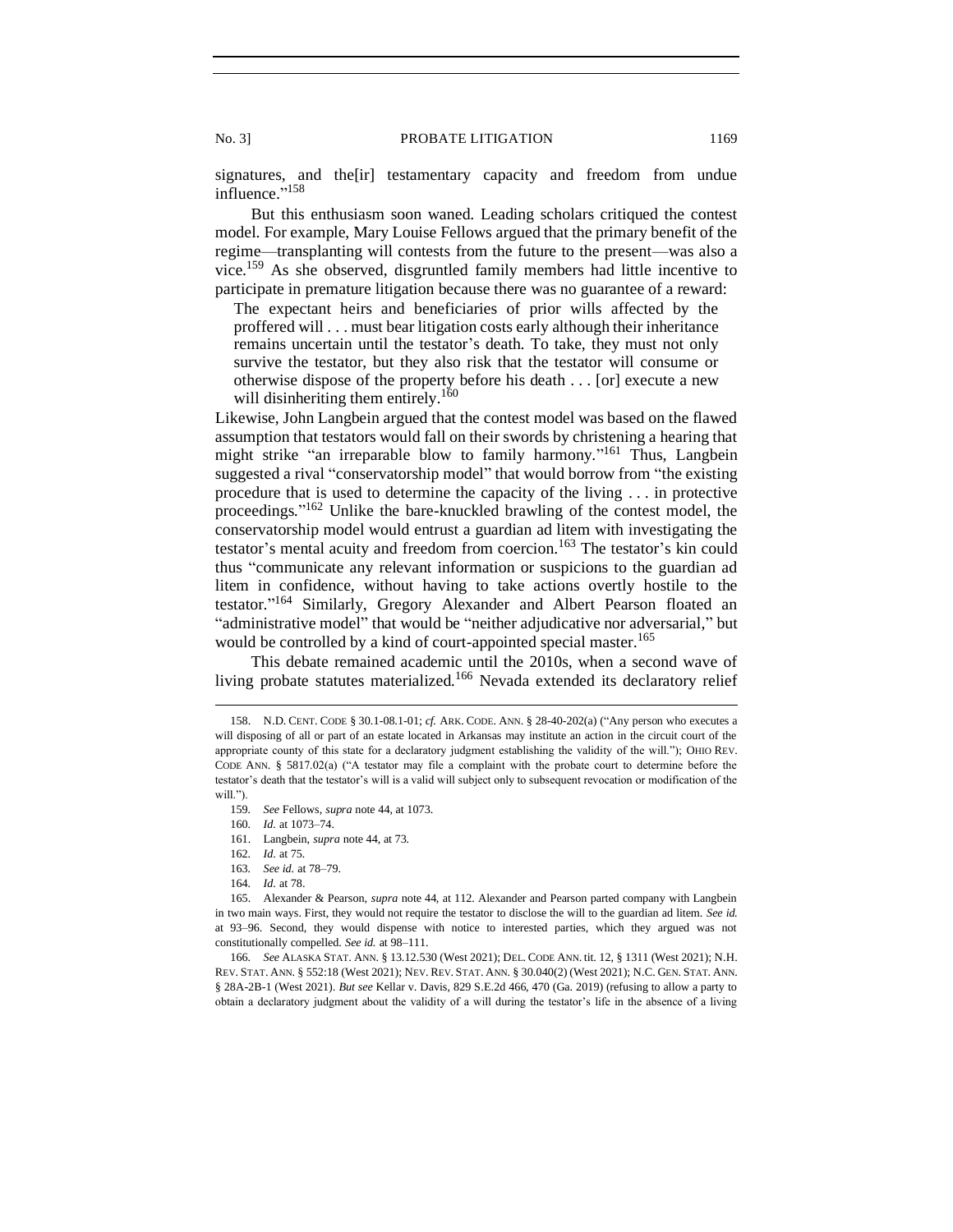procedures to cover questions about the validity of a will.<sup>167</sup> Other jurisdictions, including New Hampshire, adopted the contest model.<sup>168</sup> And still others, such as Alaska and North Carolina, nodded towards the privacy of the conservatorship and administrative models by shielding certain information from disclosure.<sup>169</sup> These developments rekindled discussions about whether antemortem probate minimizes the damage caused by "spurious will contest[s]."<sup>170</sup>

# *C. Data*

<span id="page-21-0"></span>Despite this preoccupation with litigation, we know little about it. To be sure, over the years, scholars have published a handful of studies of probate records.<sup>171</sup> Yet almost all these articles fall into one of two camps: they examine the sociological or historical significance of the files or the efficacy of the administrative process.<sup>172</sup> Thus, they only mention litigation in passing.

For example, in 1950, Edward Ward and J.H. Beuscher published a review of 415 estates from Dane County, Wisconsin.<sup>173</sup> Ward and Beuscher focused on

167. NEV. REV. STAT. ANN. § 30.040(2).

171. Arango, *supra* note 47, at 790.

probate statute on the grounds that the testator might change the will and thus "any ruling determining its validity would constitute an improper advisory opinion"). New Jersey and New York also considered passing such laws. *See* Thatch, *supra* note 47, at 333; Press Release, N.Y.C. B. Ass'n, Comment on Permitting Pre-Mortem Probate in the State of New York (Jan. 15, 2009), http://www.nycbar.org/pdf/report/Pre\_Mortem\_Probate.pdf [https://perma.cc/BBQ4-UAMJ].

<sup>168.</sup> N.H. REV. STAT. ANN. § 552:18(I) ("During his or her life, an individual may commence a judicial proceeding to determine the validity of his or her will, subject only to the will's subsequent modification or revocation.").

<sup>169</sup>*. See* ALASKA STAT. ANN. § 13.12.585(a) (stating that all pleadings other than the notice of the filing of the petition, a summary of the proceedings, and the order are "confidential"); N.C. GEN. STAT. ANN. § 28A-2B-5 ("Following the entry of a judgment, a party to the proceeding may move that the contents of the file be sealed and kept confidential. . . ."). Similarly, Delaware uses a non-judicial procedure in which a testator can serve a will on a potentially adverse party, who then must file a contest within 120 days. *See* DEL. CODE ANN. tit. 12, § 1311(a)–(b).

<sup>170.</sup> Arango, *supra* note 47, at 811 (proposing a living probate statute that emphasizes confidentiality); Bradley, *supra* note 47, at 1433 (arguing that "that antemortem probate statutes are a bad idea and states would be ill advised to enact them").

<sup>172.</sup> *See, e.g.*, Stephen Duane Davis II & Alfred L. Brophy, *"The Most Solemn Act of My Life": Family, Property, Will, and Trust in the Antebellum South*, 62 ALA. L. REV. 757, 803 (2011) (surveying 100 wills from Greene County, Alabama, from before the Civil War); Allison Dunham, *The Method, Process and Frequency of Wealth Transmission at Death*, 30 U. CHI. L. REV. 241, 241 (1963) (surveying a handful of estates from 1953 and 1957 from Cook County, Illinois); Lawrence M. Friedman, Christopher J. Walker & Ben Hernandez-Stern, *The Inheritance Process in San Bernardino County, California, 1964: A Research Note*, 43 HOUS. L. REV. 1445, 1446–47 (2007) (reviewing estates from San Bernardino County, California in 1964); Jason C. Kirklin, *Measuring the Testator: An Empirical Study of Probate in Jacksonian America*, 72 OHIO ST. L.J. 479, 535 (2011) (considering eighty-one wills from Hamilton County, Indiana in the middle of the nineteenth century); Alberto B. Lopez, *Antebellum and Postbellum Testamentary Transfers in Three Kentucky Counties*, 53 U.C. DAVIS L. REV. 2433, 2438 (2020) (assessing the "testamentary anatomy of wills in three Kentucky counties from 1860 to 1870"); Robert A. Stein, *Probate Administration Study: Some Emerging Conclusions*, 9 REAL PROP. PROB. & TR. J. 596, 596 (1974) (collecting data from four Minnesota counties in 1969).

<sup>173</sup>*. See* Ward & Beuscher, *supra* note 60, at 393. Ward and Beuscher started by examining all the death certificates within the county for the years 1929, 1934, 1939, 1941, and 1944. *See id.* at 393–94. After excluding people who either did not live in the area or were age twenty or younger, they selected every fifth death certificate and then looked up these names in the files of the local probate court. *See id.* at 394.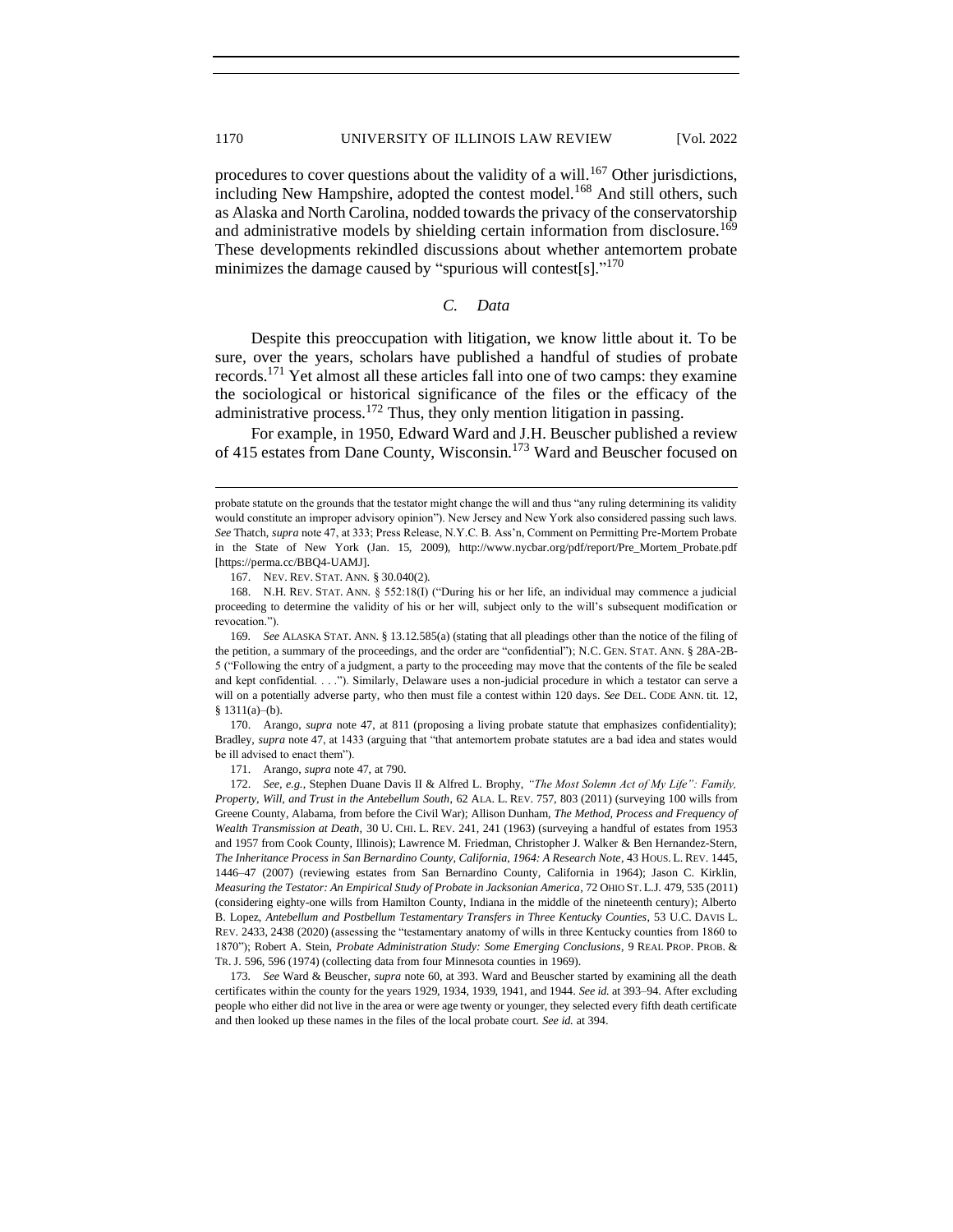the demographics of the decedents and issues such as costs and the length of cases.<sup>174</sup> They also devoted a short section of their article to litigation, which consisted of six contests out of 166 wills  $(3.6\%)$ .<sup>175</sup> They reported that two challenges succeeded and four were voluntarily dismissed.<sup>176</sup> Thus, Ward and Beuscher concluded that "[o]ne of [our] most interesting findings . . . is the rarity of contests that actually result in the trial of litigated issues in probate proceedings."<sup>177</sup>

Likewise, Marvin Sussman, Judith Cates, and David Smith examined 659 cases from Cuyahoga County, Ohio in the mid-1960s and followed up by consulting some decedents' family members.<sup>178</sup> Again, the authors were largely concerned with factors other than disputes—in this instance, the social meaning of inheritance.<sup>179</sup> They reported, however, that litigants sought to invalidate six of 453 wills  $(1.3\%)$ .<sup>180</sup> Five such matters ended with jury verdicts against the contestants and then settled before an appeal.<sup>181</sup> The sixth contest settled without a trial.<sup>182</sup> Sussman, Cates, and Smith asked survivors about the settlements and discovered that they ranged in size from \$400 to \$150,000.<sup>183</sup> They concluded that "will contest[s] are resolved through compromise" and that contestants "had a very good chance of getting something, but the amount was less than they asked."<sup>184</sup>

The most thorough account of probate litigation so far is Jeffrey Schoenblum's 1987 article, *Will Contests—An Empirical Study*. <sup>185</sup> Schoenblum surveyed 7,638 probate administrations from Nashville, Tennessee during a nine-year period.<sup>186</sup> He found sixty-six will contests: a litigation rate of less than  $1\%$ .<sup>187</sup> About two-thirds of these matters featured allegations of either incapacity or undue influence exclusively.<sup>188</sup> Conversely, asserted violations of the execution formalities were both less common and underdeveloped, suggesting that they were merely "added as a make-weight."<sup>189</sup> Overall, contestants achieved mixed results. Ten of them voluntarily dismissed their claims.<sup>190</sup>

186*. See id.* at 613–14.

<sup>174</sup>*. See id.* at 395–409.

<sup>175</sup>*. See id.* at 415–16.

<sup>176</sup>*. See id.* at 416. Likewise, Ward and Beuscher found seven disputes about the meaning of a will (4.2%) and three battles over service as administrator or executor. *See id.* at 416–18.

<sup>177</sup>*. Id.* at 415.

<sup>178.</sup> SUSSMAN, CATES & SMITH, *supra* note 60, at 45–52.

<sup>179</sup>*. See id.* at 3 ("The study explores the exercise of testamentary freedom . . . in relation to acts of familial responsibility and intergenerational behavior.").

<sup>180</sup>*. See id.* at 184.

<sup>181</sup>*. See id.*

<sup>182</sup>*. See id.*

<sup>183</sup>*. See id.*

<sup>184</sup>*. Id.* at 188.

<sup>185</sup>*. See* Schoenblum, *supra* note 25.

<sup>187</sup>*. See id.* Schoenblum noted that these disputes often arose out of low-value estates, which prompted him to speculate that some contestants were motivated by "nonpecuniary impulses." *Id.* at 615, 617.

<sup>188</sup>*. See id.* at 647–49.

<sup>189</sup>*. Id.* at 647.

<sup>190</sup>*. See id.* at 625.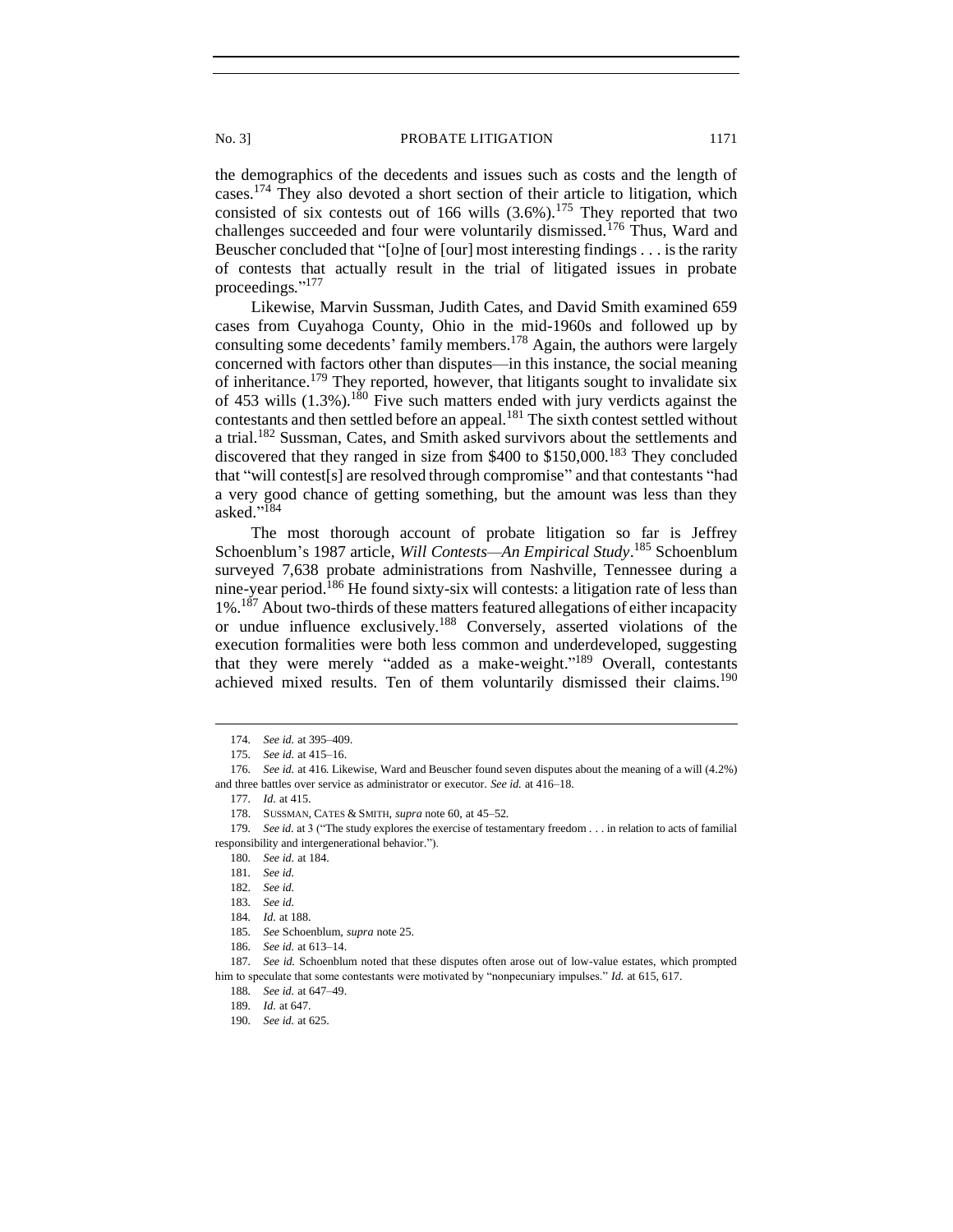Twenty-five went to trial, where they won just eight times.<sup>191</sup> Twenty-four settled.<sup>192</sup> But surprisingly, none of them "settle[d] for mere token awards."<sup>193</sup>

More recently, one of us has published a pair of symposium contributions that tried to refine our understanding of two specific litigation-related issues.<sup>194</sup> The first probed whether California's adoption of partial harmless error in 2009 led to more disputes.<sup>195</sup> Examining cases from Alameda County, California from between 2008 and 2010, it discovered that harmless error surfaced in just 0.57% of all matters that were eligible for the doctrine.<sup>196</sup> It therefore found no evidence that the rule "vastly increase[s] the number of will contests."<sup>197</sup> The second article collected data about self-made wills from both Alameda and San Francisco Counties.<sup>198</sup> Using a logistic regression, it determined that several types of homemade testamentary instruments were correlated with a statistically significant increase in the odds of conflict relative to lawyer-drafted wills.<sup>199</sup> Thus, it found preliminary support for the idea that "some of these documents [are] litigation magnets." 200

This body of work is valuable, but it also leaves many questions unanswered. For example, we know little about what factors are correlated with conflict or how California's harmless error experiment is playing out on the ground now that more time has passed since its enactment and attorneys may be more familiar with it. Likewise, data about litigation rates does not tell us whether disputed matters are slower, costlier, or more destructive to family cohesiveness than uncontested ones. Finally, prior empirical studies of probate records focus on will contests, and thus do not speak to other kinds of lawsuits, like petitions to remove an executor or breach of fiduciary duty claims. Accordingly, because these papers are merely "a starting point for subsequent research, $^{3201}$  we try to take them to the next level in the remainder of this Article.

# III. EMPIRICAL RESULTS

<span id="page-23-0"></span>This Part is the descriptive heart of our Article. It explains our methodology and then presents our findings about will types and terms, corelates of litigation, probate length and expense, and case outcomes.

<sup>191</sup>*. See id.* at 626.

<sup>192</sup>*. See id.* at 620.

<sup>193</sup>*. Id.* at 624.

<sup>194.</sup> David Horton, *Do-It-Yourself Wills*, 53 U.C. DAVIS L. REV. 2357, 2357 (2020) [hereinafter Horton, *DIY Wills*]; David Horton, *Partial Harmless Error for Wills: Evidence from California*, 103 IOWA L. REV. 2027, 2027 (2018) [hereinafter Horton, *Harmless Error*].

<sup>195</sup>*. See* Horton, *Harmless Error*, *supra* note 194, at 2032.

<sup>196</sup>*. See id.* at 2050.

<sup>197</sup>*. Id.* at 2065.

<sup>198</sup>*. See* Horton, *DIY Wills*, *supra* note 194, at 2364.

<sup>199</sup>*. See id.* at 2392. The article divided self-made wills into five categories: lawyer-drafted, homemade attested, holographs, forms, and software. *See id.* at 2381–82. In Alameda County, holographs were associated with higher litigation rates; in San Francisco County, the same was true for homemade attested instruments. *See id.* at 2393.

<sup>200</sup>*. Id.* at 2395.

<sup>201.</sup> Schoenblum, *supra* note 25, at 659.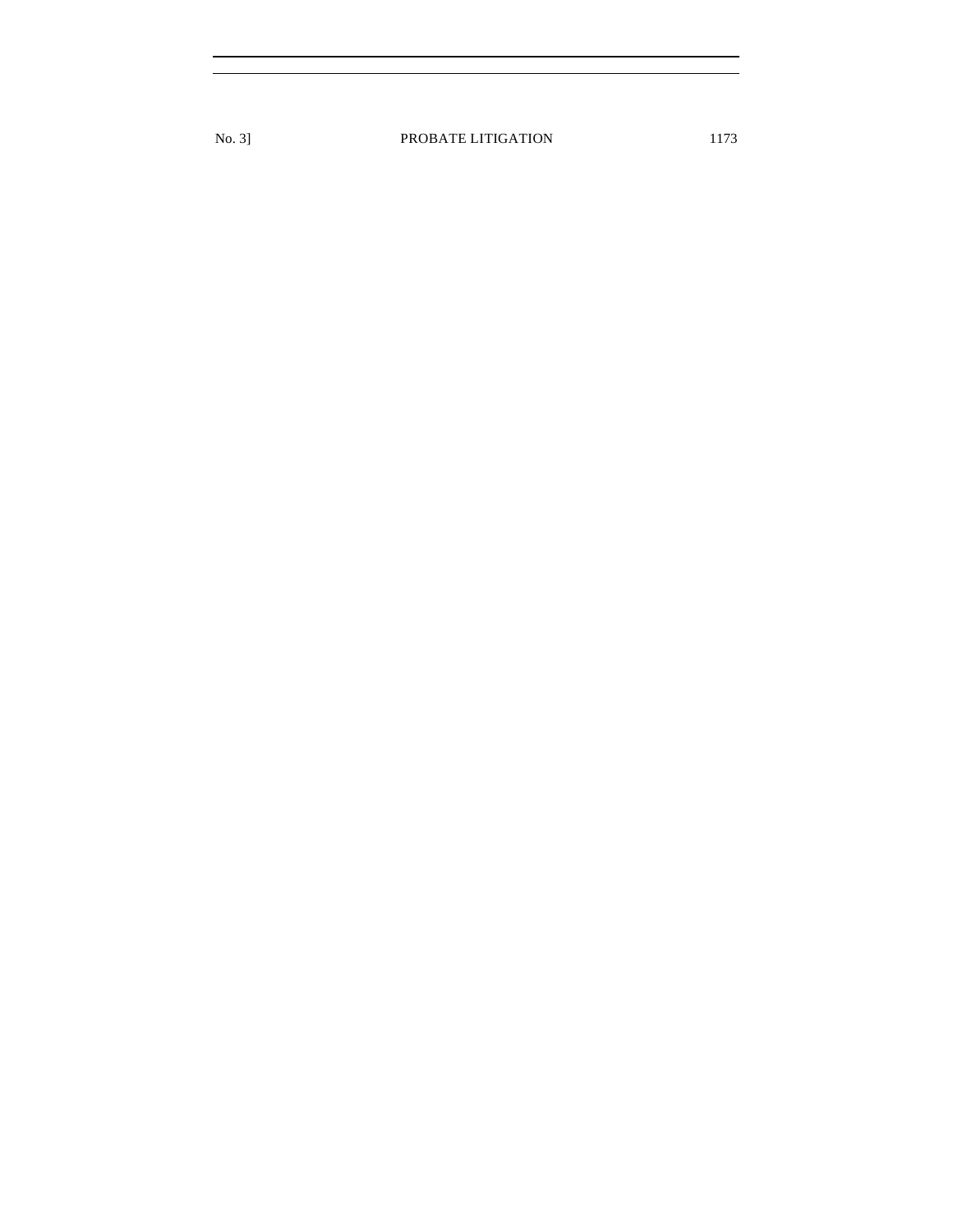### 1174 UNIVERSITY OF ILLINOIS LAW REVIEW [Vol. 2022

### *A. Methodology and Caveats*

We recently compiled a dataset of 1,349 probate matters that were heard in San Francisco Superior Court between January 1, 2014 and December 31, 2016.<sup>202</sup> Because we wanted this Article to focus solely on wills, we dropped 676 intestacies. In addition, we cut 230 "pour-over wills," which leave property to an existing trust. We did so because pour over wills are mere conduits to inter vivos trusts: they ensure that any assets that the settlor failed to transfer to her trust during her life end up passing under the trust's terms after she dies.<sup>203</sup> Because inter vivos trusts are not required to be filed in the probate proceeding, we do not have enough information about those estates to use them.<sup>204</sup> Also, by eliminating pour-over wills, we zeroed in on documents that served as one of the testator's core estate planning vehicles.<sup>205</sup> Ultimately, these changes left us with 443 cases.

There are both drawbacks and benefits to our research technique. Admittedly, relying on a single county's probate files may provide a skewed picture. For starters, San Francisco is not nationally representative: it has lower poverty levels and higher median home values than the rest of the country.<sup>206</sup> In addition, California's probate system differs from other jurisdictions' regimes. Some states give probate courts the discretion to award executors and their lawyers "reasonable compensation" under the facts of a particular case.<sup>207</sup> But the Golden State has a more rigid fee structure. Executors and their counsel are

204*. Cf.* Mark Glover, *Boilerplate in Pour-Over Wills*, 103 IOWA L. REV. ONLINE 138, 144 (2018) (critiquing a similar methodology that excluded pour-over wills).

205. Admittedly, we cannot know from court records whether decedents supplemented their wills with nonprobate transfers such as life insurance or pay-on-death accounts. John H. Langbein, *The Nonprobate Revolution and the Future of the Law of Succession*, 97 HARV. L. REV. 1108, 1108 (1984) (describing the rise of "will substitutes" that "enable[e] property to pass on death without probate and without will").

206*. Compare QuickFacts: San Francisco County, California*, U.S. CENSUS BUREAU, https://www.census.gov/quickfacts/sanfranciscocountycalifornia (last visited Mar. 23, 2022) [https://perma.cc/JD8Q-G7KX] (determining San Francisco County's poverty rate to be 9.5% and its median owner-occupied housing value to be \$1,097,800), *with QuickFacts: United States*, U.S. CENSUS BUREAU, https://www.census.gov/quickfacts/fact/table/US/PST045218 (last visited Mar. 23, 2022) [https://perma.cc/HVQ6-QS4H] (calculating that the U.S. poverty rate is 11.4% and its median owner-occupied housing value is \$217,500).

<span id="page-25-0"></span>

<sup>202.</sup> We gathered this information by asking research assistants to go day by day through the court's online "search by date" interface. *See Case Calendar*, SUPERIOR CT. CAL., COUNTY S.F., https://webapps.sftc.org/ cc/CaseCalendar.dll?=&SessionID=234265FB7A045EF3B4DD02F420AB8711094F2C46 (last visited Mar. 23, 2022) [https://perma.cc/ULW5-3A2V]. We previously used these cases to write a paper about "heir hunting": companies that locate relatives of a decedent who may not be aware of their inheritance rights. *See* David Horton & Reid Kress Weisbord, *Heir Hunting*, 169 U. PA. L. REV. 383, 383 (2021). In addition, as mentioned above, one of us used this data to write a symposium piece on self-made wills. *See* Horton, *DIY Wills*, *supra* note 194, at 2364.

<sup>203</sup>*. See In re* Henry B. Wilson, Jr., Revocable Tr. Dated June 27, 2002, No. A-15-1014, 2017 WL 5608085, at \*16 (Neb. Ct. App. Nov. 21, 2017), *aff'd on other grounds sub nom. In re* Wilson, 915 N.W.2d 50 (2018) (explaining that pour over wills exist "to send everything to the trust"); MICHAEL J. GAU, A PRACTICAL GUIDE TO ESTATE PLANNING AND ADMINISTRATION 61 (2005).

<sup>207</sup>*. See, e.g.*, 755 ILL. COMP. STAT. ANN. 5/27-1 (West 2021); TEX. EST. CODE ANN. § 551.004 (West 2021); *In re* Estate of Wallace, 829 S.W.2d 696, 701 (Tenn. Ct. App. 1992) ("This determination must be made in light of all the relevant circumstances, including the extent of the executor's responsibilities, the nature of the services rendered, the promptness and adequacy of the services, and the value of the benefits conferred.").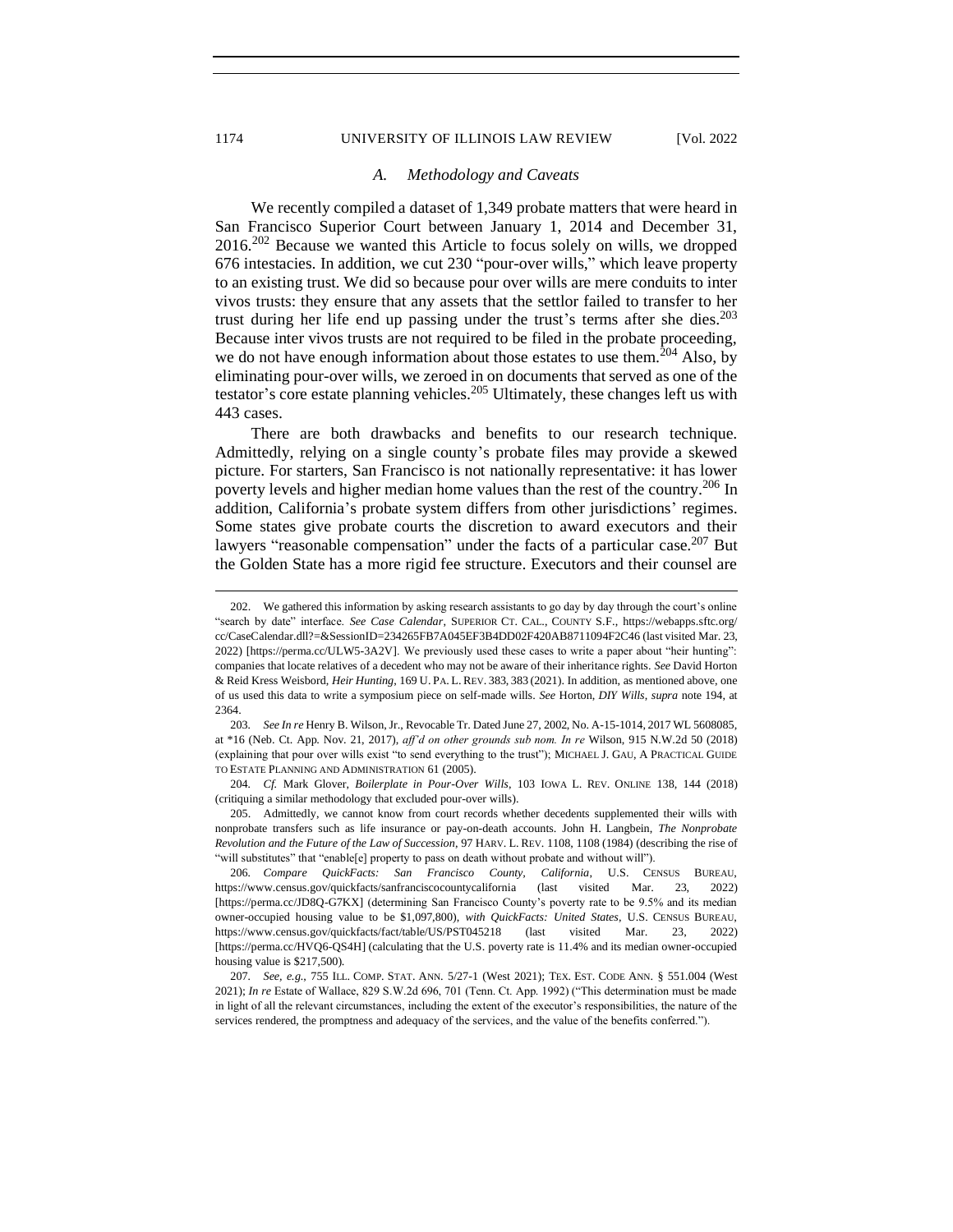entitled to "ordinary" fees based on a percentage of the value of the estate and can only earn more by performing "extraordinary" services.<sup>208</sup> Finally, the fact that California is a community property state likely warps the demographics of our data. Because a surviving spouse can sometimes collect assets from a deceased spouse's estate outside of the probate process,<sup>209</sup> our research oversamples single people.<sup>210</sup> Divergences like these may limit the generalizability of our findings.

Yet on the plus side, using probate records allows us to stockpile information. Indeed, we collected or calculated more than 100 variables from each case. These datapoints range from relatively pedestrian issues like the decedent's gender to more complicated topics such as the expense, length, and outcome of litigation. These details are not available to researchers who rely solely on judicial opinions.

# *B. Results*

<span id="page-26-0"></span>This Section discusses our findings. After providing an overview, it examines types of wills, their terms, factors that seemed to breed conflict, and the cost, time, and results of litigated cases.

# <span id="page-26-1"></span>*1. General Findings*

Table 1 contains basic information about the estates in our dataset. It reveals that the average case took 532 days from the petition for probate to the order for final distribution. The mean gross value of decedents' property was  $$1,675,695<sup>211</sup>$  Executors received an average of \$13,614 in statutory fees and \$155 in extraordinary fees, and attorneys pocketed a mean of \$21,820 in statutory fees and \$1,660 in extraordinary fees. Thus, the average total amount of fiduciary and attorney fees represented approximately 2.2% of the average estate value.

<sup>208</sup>*. See* CAL. PROB. CODE §§ 10810-11 (West 2021). For similar states, see ARK. CODE ANN. § 28-48-108 (West 2021); FLA. STAT. ANN. § 733.617 (West 2021); IOWA CODE ANN. § 633.197 (West 2021); M.D. CODE ANN. EST. & TRUSTS § 7-601 (West 2021); MO. ANN. STAT. § 473.153 (West 2021); NEV. REV. STAT. ANN. §§ 150.060-.067 (West 2021).

<sup>209</sup>*. See, e.g.*, CAL. PROB. CODE § 13500 (West 2021) (allowing surviving spouses to obtain property from their former husband's or wife's estate by filing a spousal property petition).

<sup>210.</sup> Indeed, just forty of the 443 testators (9.0%) in our files were married at death.

<sup>211.</sup> Two caveats about our "estate value" variable cut in opposite directions. On the one hand, the California probate system, like most such regimes, uses the gross value of an estate. *See* Horton, *supra* note 60, at 626–27; *In re* Estate of Bowlds, 102 P.3d 593, 594 (Nev. 2004). As a result, it will exaggerate the wealth of decedents who have significant debts or unpaid mortgage liability. But on the other hand, some of the testators in our sample may own nonprobate assets, such as property placed in a trust. We have tried to minimize this possibility by dropping pour-over wills, *see supra* notes 203–04, but we cannot eliminate it. In turn, this means our "estate value" calculations might also underestimate a person's net worth.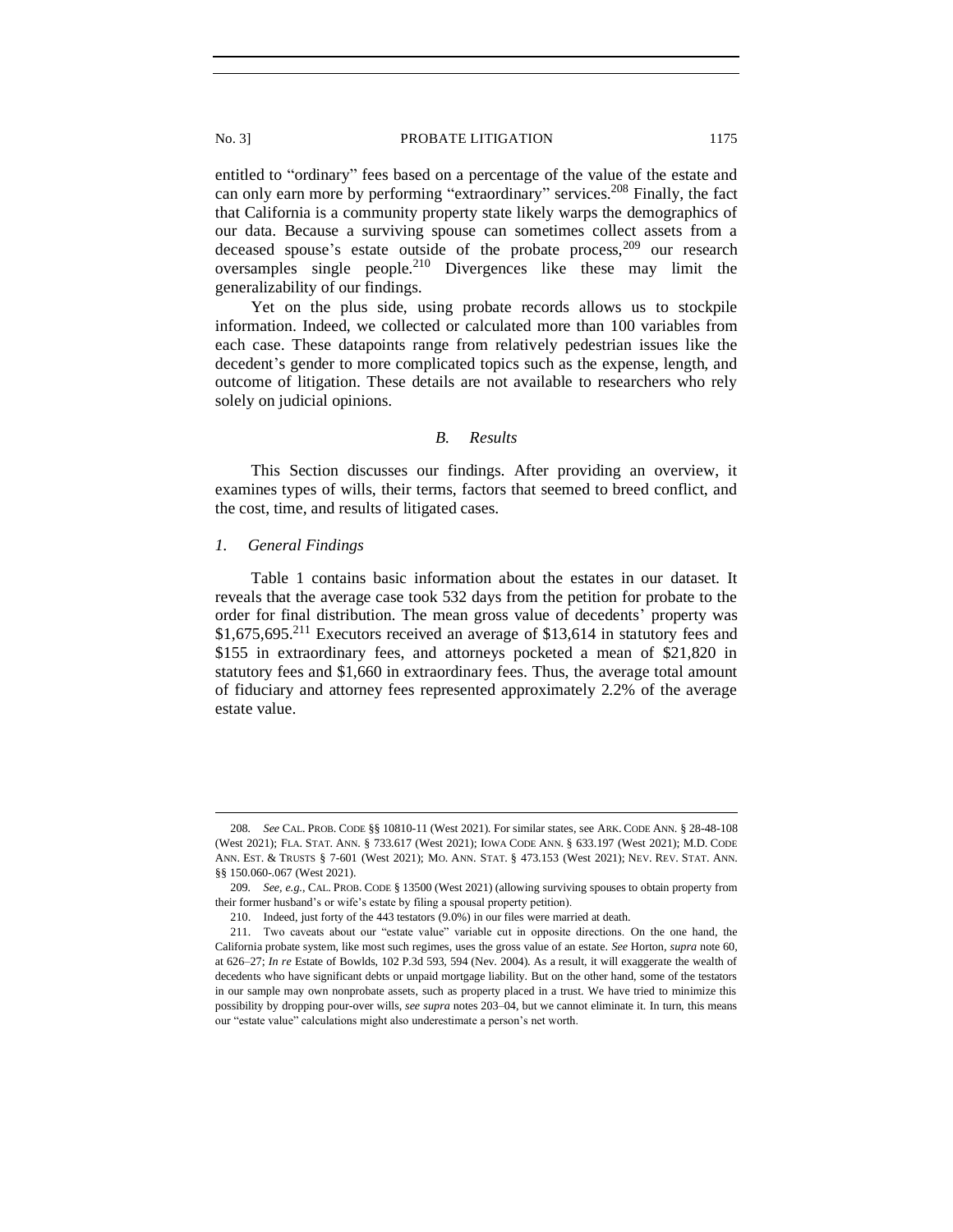# 1176 UNIVERSITY OF ILLINOIS LAW REVIEW [Vol. 2022

| Table 1: Descriptive Statistics                                                                                                                       |     |             |  |
|-------------------------------------------------------------------------------------------------------------------------------------------------------|-----|-------------|--|
| Variable                                                                                                                                              | N   | Mean        |  |
| Estate Length in Days                                                                                                                                 | 389 | 532         |  |
| <b>Estate Value</b>                                                                                                                                   | 443 | \$1,675,695 |  |
| <b>Statutory Executors' Fees</b>                                                                                                                      | 389 | \$13,614    |  |
| Extraordinary Executors' Fees                                                                                                                         | 389 | \$155       |  |
| <b>Statutory Attorneys' Fees</b>                                                                                                                      | 389 | \$21,820    |  |
| Extraordinary Attorneys' Fees                                                                                                                         | 389 | \$1,660     |  |
| Notes:<br>Fifty-four estates are missing information about the amount<br>(1)<br>of extraordinary fees awarded or the length of the probate<br>matter. |     |             |  |

# <span id="page-27-0"></span>*2. Will Types and Terms*

We divided the wills in our sample into five categories: (1) documents that were written by estate planning counsel; (2) "homemade attested" wills that were self-authored and signed by attesting witnesses; (3) holographic wills that were handwritten by the testator but *not* signed by attesting witnesses;<sup>212</sup> (4) fill-inthe-blank form wills; and (5) "software wills" purchased from online legal service providers, which we identified by their distinctive font and formatting.<sup>213</sup>

As shown in Figure 2, when sorted by type, our sample contained 304 wills written by attorneys (68.8%), fifty-eight holographs (13.1%), thirty-six homemade attested instruments (8.1%), twenty-five software wills (5.6%), and twenty forms  $(4.5\%)$ <sup>214</sup>

<sup>212.</sup> As a result, if the testator handwrote a will but also had it witnessed, we placed it into the "homemade attested" camp.

<sup>213.</sup> For more on this issue, see Horton, *DIY Wills*, *supra* note 194, at 2381–82.

<sup>214.</sup> As we mentioned *supra* note 124, form wills can either be private or promulgated by the California Bar Association. Ten of the forms in our data were sold by vendors and ten were California Bar forms.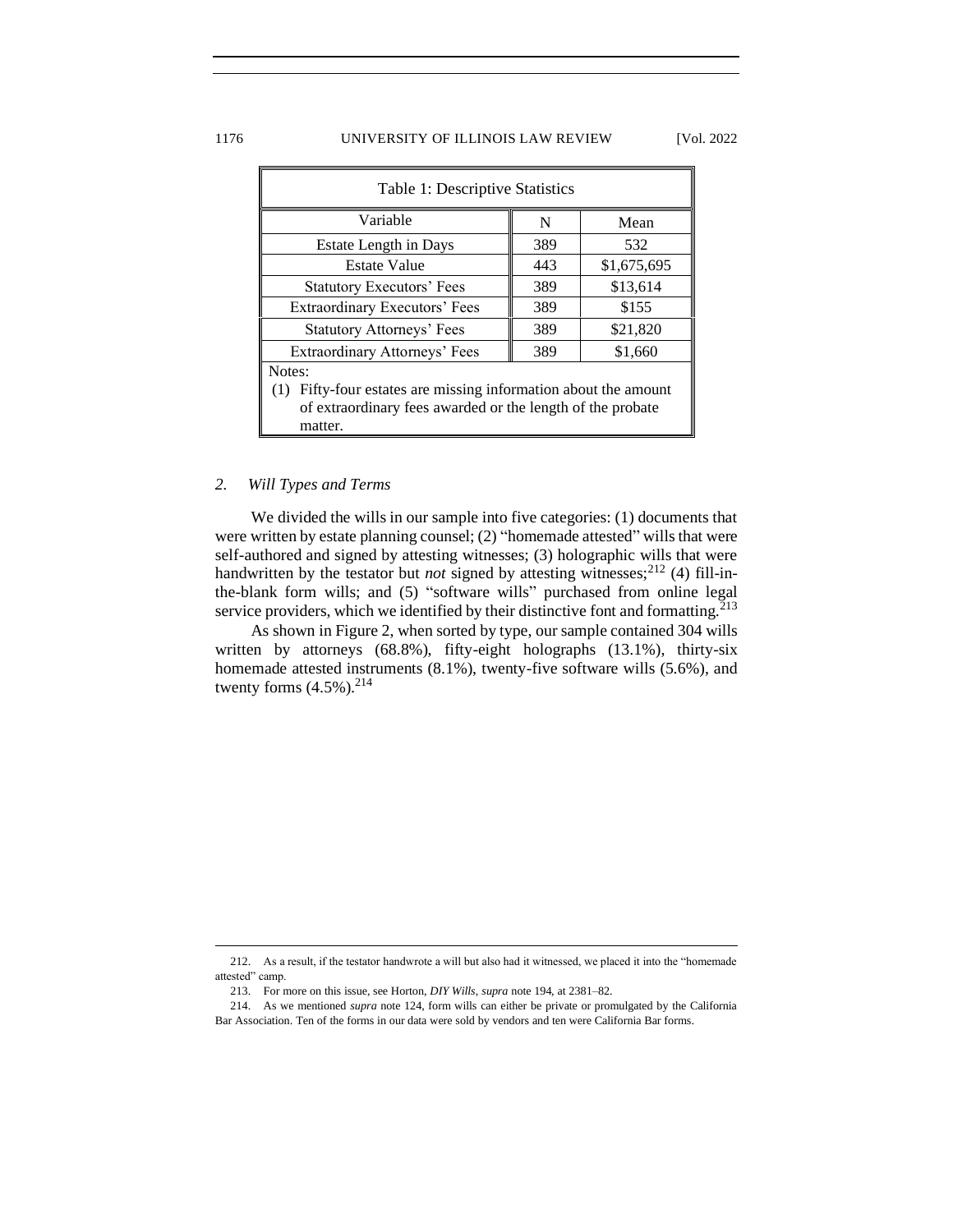

Table 2 shows how the terms of these wills varied by type. For instance, instruments written by lawyers often tried to prevent litigation: 18.4% of them contained a fiduciary exculpation provision<sup>215</sup> and 73.4% featured a no-contest clause.<sup>216</sup> These measures were less prevalent in homemade attested wills (8.3% fiduciary exculpation, 11.1% no-contest clause), holographs (0% fiduciary exculpation, 10.3% no-contest clause), and forms (5.0% fiduciary exculpation,

<sup>215.</sup> We defined a "fiduciary exculpation provision" as a term that either (1) waived one or more of the executor's fiduciary duties or (2) exonerated her from liability. Forty-three wills (9.7%) included a waiver of at least one fiduciary duty, including twenty-six waivers of the duty to diversify (5.9%), eighteen waivers of the duty to diversify assets (4%), and nine waivers of the duty of care (2%). In addition, thirty-eight (8.6%) featured a liability waiver. *Cf.* Reid Kress Weisbord, *Fiduciary Authority and Liability in Probate Estates: An Empirical Analysis*, 53 U.C. DAVIS L. REV. 2561, 2598 (2020) (examining wills from New Jersey and determining that about 15% waive a fiduciary duty and 10% include a general fiduciary exculpation clause).

<sup>216.</sup> A no contest clause, which disinherits anyone who files a claim related to the estate, is a centuries-old technique that tries to deter litigation. *See* Anonymous, 86 Eng. Rep. 910, 910 (1674) (featuring a will that stated that "[i]f A. molest B. by suit or otherwise, he shall lose what is devised to him, and it shall go to B"). In general, these provisions are enforceable unless a litigant had "probable cause" for her claims. UNIF. PROB. CODE § 2- 517 (2020); ARIZ. REV. STAT. ANN. § 14-2517 (2021); COLO. REV. STAT. ANN. § 15-12-905 (West 2021); MINN. STAT. ANN. § 524.2-517 (West 2021). "Probable cause" is "the existence, at the time of the initiation of the proceeding, of evidence which would lead a reasonable person, properly informed and advised, to conclude that there is a substantial likelihood that the contest or attack will be successful." RESTATEMENT (SECOND) OF PROP.: DONATIVE TRANSFERS § 9.1 cmt. j (AM. JUR. L. INST. 1983). California's approach to the validity of no contest provisions has long been in flux. *See, e.g.*, *Revision of No Contest Clause Statute*, 37 CAL. L. REVISION COMM'N REPS. 359, 379–90 (2007) (summarizing the intricacies of the doctrine). However, in the decade before our research period began, the California legislature revamped its no contest clause statute in a way that roughly aligned it with the majority view. *See* CAL. PROB. CODE §§ 21310–21311 (West 2021) (embracing a slightly more complicated version of the "probable cause" standard).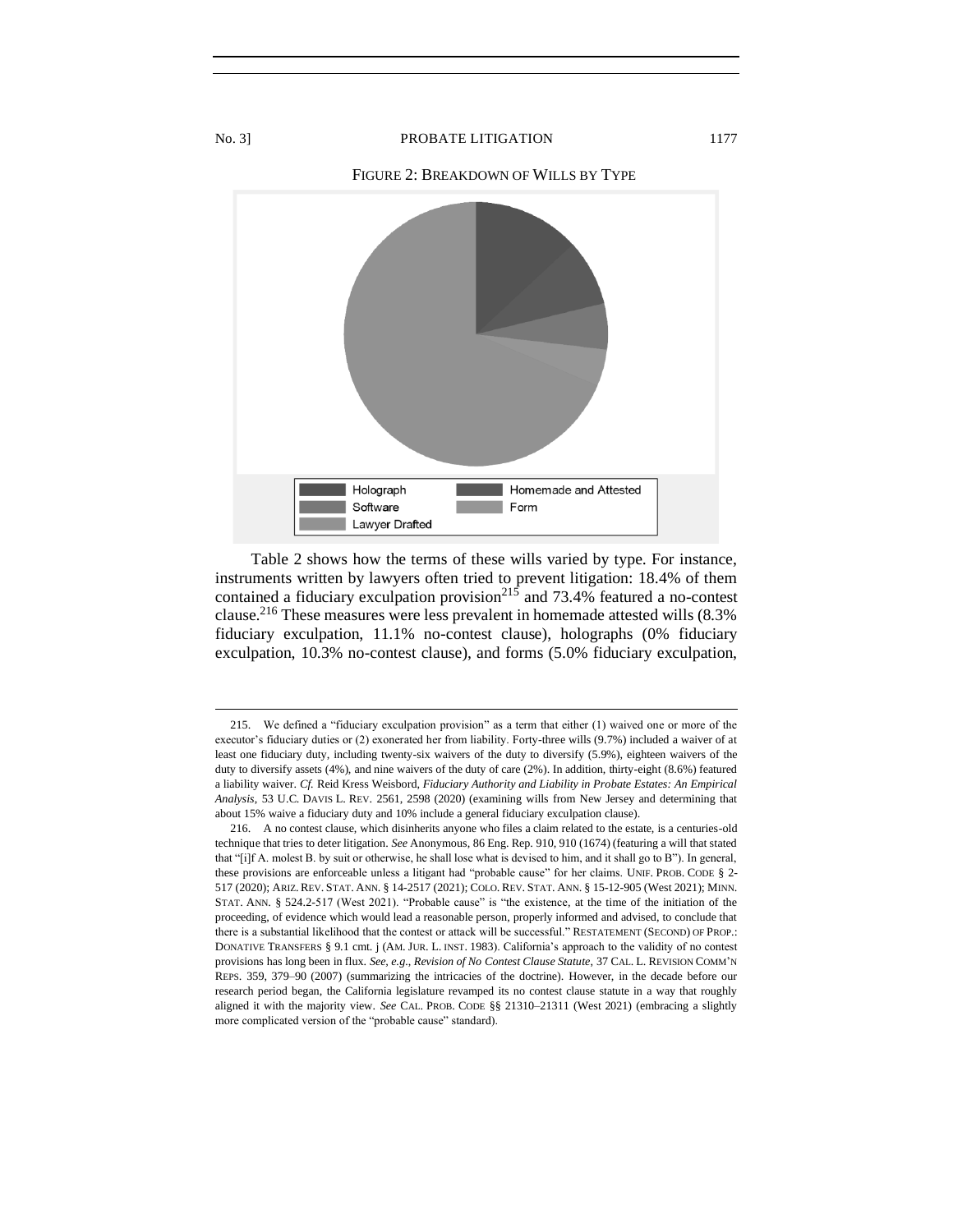0% no-contest clause).<sup>217</sup> Likewise, 99% of professionally drafted wills and 95% of forms named an executor. But only 80.6% of homemade attested wills and 56.9% of holographs took this elementary estate planning step.<sup>218</sup>

Software wills had more in common with attorney-created wills than the other do-it-yourself options. In fact, 36% of software wills had a fiduciary exculpation clause: a proportion that is actually *higher* than the corresponding figure in lawyer-drafted wills by a statistically significant margin. In addition, 60% of software wills boasted a no-contest clause and 100% named an executor, although these figures are not statistically different from professional wills. Admittedly, the anti-litigation language in software wills might be boilerplate, rather than the product of an informed decision.<sup>219</sup> Nevertheless, it appears that software wills allow users to engage in relatively sophisticated estate planning.

<sup>217.</sup> These divergences were statistically significant except for fiduciary exculpation clauses in both homemade attested wills and form wills. We would be remiss if we did not briefly mention a testator named Peter Fries, who inserted a memorable no contest clause into his homemade attested will. Rather than disinheriting litigants, he specified that they should receive a reminder of his religious faith:

Should anyone in any form challenge the provisions of this last will and testament, the Executors/Administrators designated above are ordered to secure for each challenger a Memorial Mass for

Divine Grace and Guidance at St. Mary's Cathedral [San Francisco]—and provide each challenger with an appropriate mass card so stating[:] *Deus caritas est, et qui manet in caritate, in Deo manet et Deus in eo.*

Petition for Probate of Will and for Letters Testamentary at 9–10, Estate of Fries, No. PES-14-297969 (Cal. Super. Ct. Aug. 8, 2014).

<sup>218.</sup> These differences were statistically significant. *Cf.* Clowney, *supra* note 110, at 47 (finding that 43% of holographs did not name an executor); Weisbord, *supra* note 215, at 2588–89 (finding that 100% of a sample of 249 non-holographic wills from Sussex County, New Jersey appointed an executor).

<sup>219.</sup> In general, we doubt that testators understand legalistic language in wills. *See* Reid Kress Weisbord & David Horton, *Boilerplate and Default Rules in Wills Law: An Empirical Analysis*, 103 IOWA L. REV. 663, 668 (2018) (examining 230 wills from Sussex County, New Jersey, and finding that they routinely dealt with arcane matters through "language that sounds authoritative, but makes little sense in context"); David Horton & Reid Kress Weisbord, *Boilerplate No Contest Clauses*, 82 LAW & CONTEMP. PROBS. 69, 88 (2019) (reaching similar conclusions about no contest clauses in a sample of 457 wills from Alameda County, California).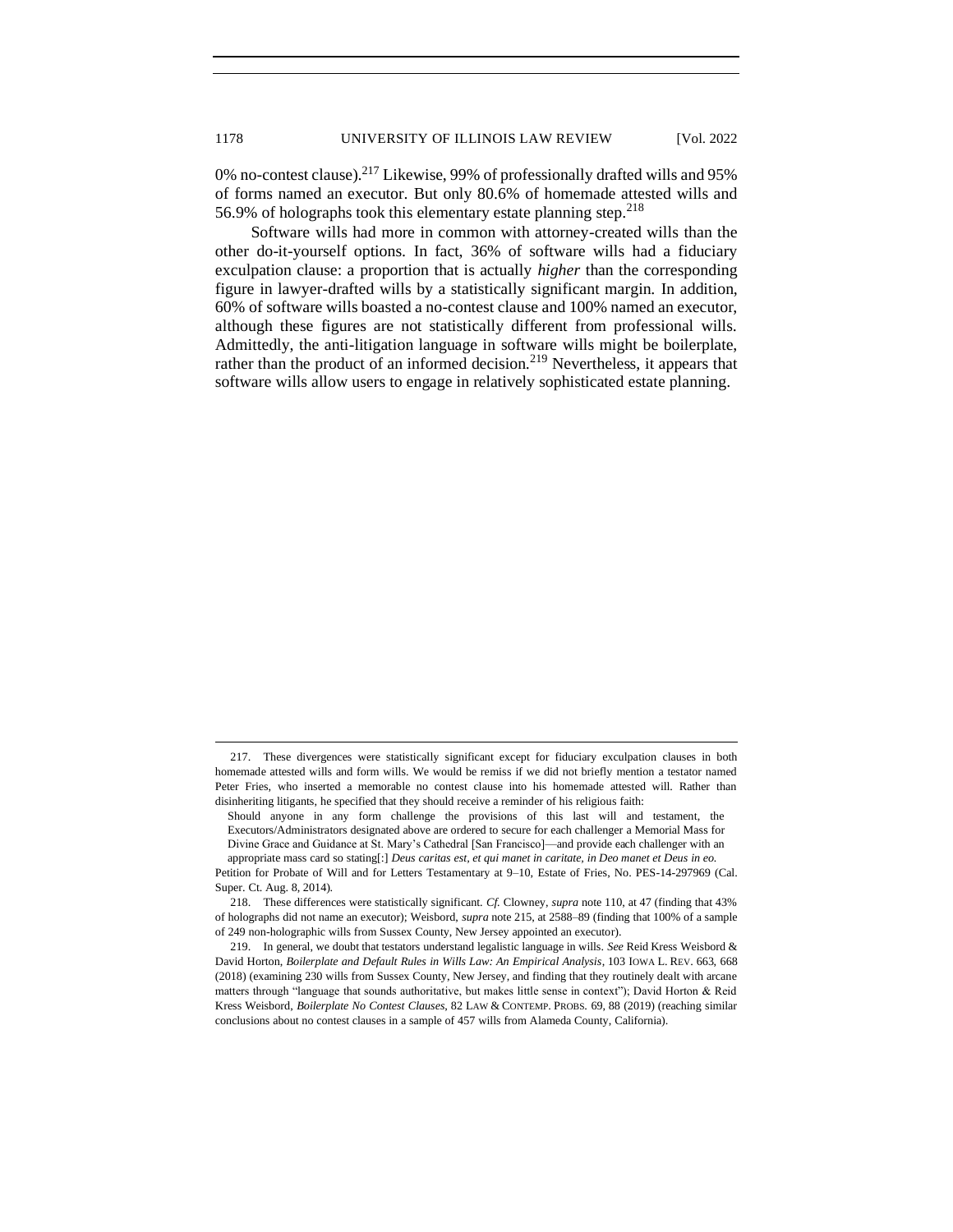| Table 2: Terms                                                                                                                                                                         |                                        |                              |          |                                               |     |                                         |
|----------------------------------------------------------------------------------------------------------------------------------------------------------------------------------------|----------------------------------------|------------------------------|----------|-----------------------------------------------|-----|-----------------------------------------|
|                                                                                                                                                                                        | Fiduciary<br>No Contest<br>Exculpation |                              |          |                                               |     | Names Executor                          |
| Type of Will                                                                                                                                                                           | N                                      | Percent <sup>†</sup>         | N        | Percent <sup>†</sup>                          | N   | Percent <sup>†</sup>                    |
| Lawyer-Drafted                                                                                                                                                                         | 56                                     | 18.4%                        | 223      | 73.4%                                         | 301 | 99.0%                                   |
| Homemade<br>Attested                                                                                                                                                                   | 3                                      | 8.3%<br>$(p = 0.131)$        | 4        | $11.1\%$ **<br>$(p = 0.000)$                  | 29  | $80.6\sqrt[3]{\cdots}$<br>$(p = 0.000)$ |
| Holograph                                                                                                                                                                              | $\mathbf{0}$                           | $0.0\%$ ***<br>$(p = 0.000)$ | 6        | $10.3\overline{\frac{1}{6}}$<br>$(p = 0.000)$ | 33  | 56.9% ***<br>$(p = 0.000)$              |
| Form                                                                                                                                                                                   | 1                                      | 5.0%<br>$(p = 0.127)$        | $\Omega$ | $0.0\%$ ***<br>$(p = 0.000)$                  | 19  | 95.0%<br>$(p = 0.116)$                  |
| Software                                                                                                                                                                               | 9                                      | $36.0\%$ *<br>$(p = 0.034)$  | 15       | 60.0%<br>$(p = 0.151)$                        | 25  | 100%<br>$(p = 0.618)$                   |
| Total                                                                                                                                                                                  | 69                                     | 15.6%                        | 248      | 56.0%                                         | 407 | 91.9%                                   |
| Notes:<br>$(1)$ <sup>†</sup> Z-tests compare lawyer-drafted wills with each kind of DIY will.<br>$(2)$ <sup>*</sup> $p < 0.05$ , <sup>**</sup> $p < 0.01$ , <sup>***</sup> $p < 0.001$ |                                        |                              |          |                                               |     |                                         |

The testators in our data nominated a variety of different people as executor. As Table 3 showcases, 103 (23.3%) entrusted the role of primary executor to their child or grandchild, sixty-six (14.9%) chose their spouse or partner,<sup>220</sup> sixty-one (13.8%) picked a sibling, fifty-one (11.5%) designated another relative, and twenty-eight (6.3%) named an attorney, accountant, or professional fiduciary. The remaining ninety-eight (22.1%) ranged from in-laws to an individual who was identified as the decedent's "student and follower"<sup>221</sup> to the owner of a dive bar where the testator was a regular. $^{222}$ 

<sup>220.</sup> The paucity of wills that selected spouses or partners as primary executor likely reflect the general lack of married testators in our data. *See supra* text accompanying notes 209–10.

<sup>221.</sup> Petition for Probate of Will and for Letters Testamentary at 9, Estate of Chun, No. PES-16-300038 (Cal. Super. Ct. Aug. 1, 2016).

<sup>222</sup>*. See* Notice of Ex Parte Petition and Ex Parte Petition for Stay in Proceeding and Suspension of Powers of Personal Representative; Memorandum of Points and Authorities at 5, Estate of Wesche, No. PES-14-297404 (Cal. Super. Ct. Jan. 19, 2016). In addition, forty-four wills (9.9%) appointed co-primary executors. Most of the time, both co-primary executors were members of the same class, such as two of the testator's kids or nieces. (For cases with co-executors who were not members of the same group, we listed the person with the closest biological relationship to the testator as the "primary executor.") One testator established a simple mechanism for resolving conflict among co-executors by writing "[i]f they cannot agree upon any particular course of action at any time, let them flip a coin, two out of three." Petition for Probate of Will and for Letters Testamentary at 8, Estate of Huttig, No. PES-15-299197 (Cal. Super. Ct. Oct. 8, 2015). 283 (63.9%) decedents took the precaution of listing at least one-contingent executor. These fallback provisions governed in the 126 cases (28.4%) where the primary executor or co-executors either died, declined to serve, or could not be found. Finally, contingent executors were unable to serve in thirty-six estates (8.4%).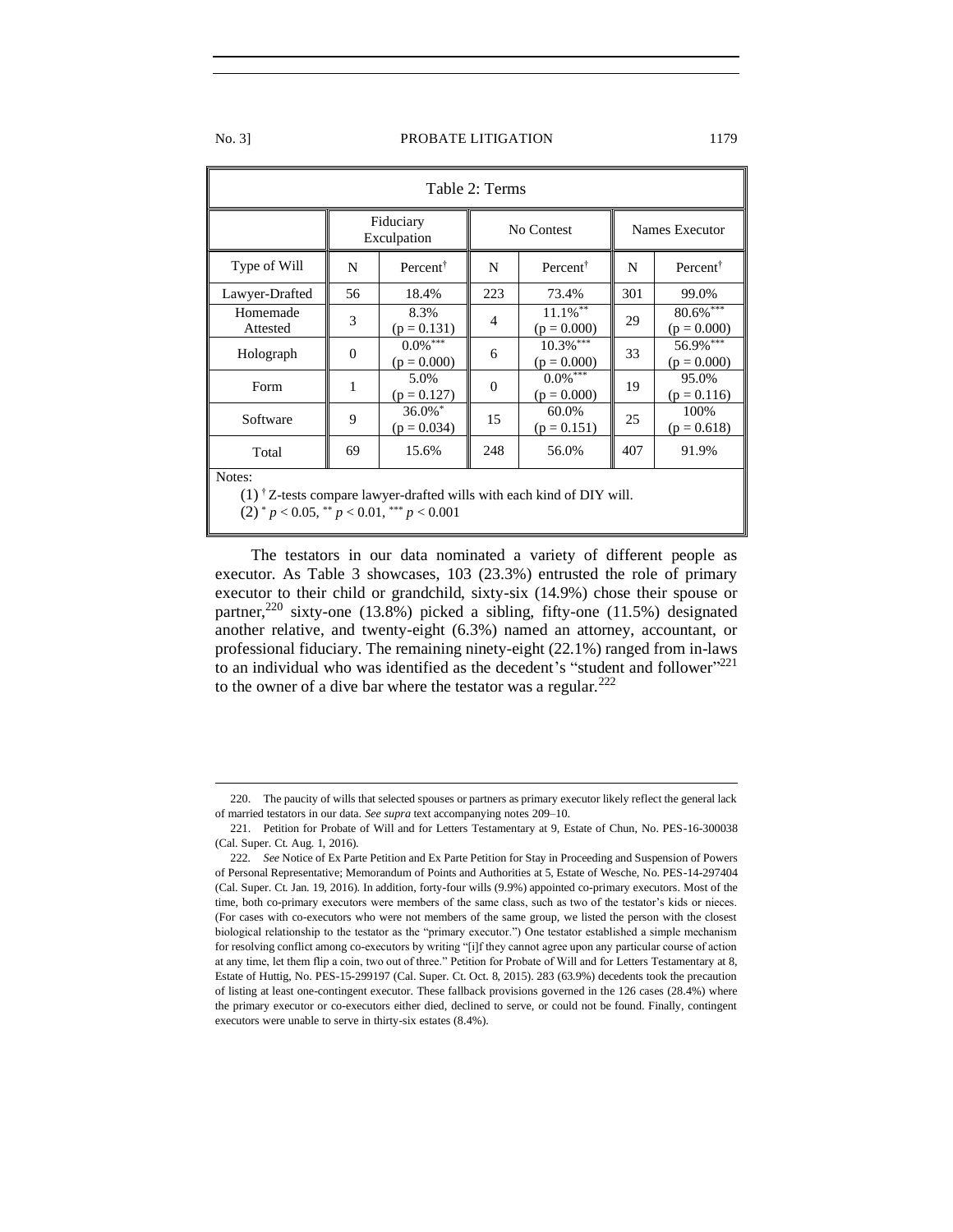### 1180 UNIVERSITY OF ILLINOIS LAW REVIEW [Vol. 2022

| Table 3: Primary Executor Named in Will |     |         |
|-----------------------------------------|-----|---------|
| Relationship to Decedent                | N   | Percent |
| Spouse or Partner                       | 66  | 14.9%   |
| Child or Grandchild                     | 103 | 23.3%   |
| Sibling                                 | 61  | 13.8%   |
| Other Relative                          | 51  | 11.5%   |
| Professional                            | 28  | 6.3%    |
| Other                                   | 98  | 22.1%   |
| No Nomination                           | 36  | 8.1%    |
| Total                                   | 443 | 100%    |

# <span id="page-31-0"></span>*3. Correlates of Litigation*

Because probate is unique, we should begin our discussion of "litigation" by defining that term. In most contexts, "litigation" means "'a case before a court.'" <sup>223</sup> As a result, identifying "litigation" could not be easier: all matters within the judicial system are "litigated." Estate administration, however, *automatically* takes place in court. Thus, one must look closer to separate routine estates from contested ones. Compounding this problem, parties in probate often take action that might be seen as "litigation" but do not involve a counterparty. For example, beneficiaries might ask the judge to interpret an ambiguous bequest or trace the testator's family tree.<sup>224</sup> Even if there is no opposition, the judge might deny the request, which gives the proceeding a quasi-contested flavor.<sup>225</sup> Nevertheless, we wanted our "litigation" variable to be as useful as possible for the policy debates we described in Part II. Because quasi-contested filings rarely breed family animosity or derail and drain the estate—the harms that are normally associated with litigation—we excluded them from our litigation count. Thus, for our purposes, "litigation" occurred only if one party formally objected to another party's actions.

In sharp contrast to previous studies, which found litigation rates of between less than 1% and 3.6%, $^{226}$  fifty-one San Francisco estates (11.5%) were tainted by litigation. We broke the disputes in these matters into three rough camps: will contests, fiduciary litigation, and other. Because several cases featured more than

<sup>223.</sup> Triple Crown at Observatory Vill. Ass'n, Inc. v. Vill. Homes of Colo., Inc., 328 P.3d 275, 280 (Colo. App. 2013) (quoting WEBSTER'S THIRD NEW INTERNATIONAL DICTIONARY 1322 (2002)).

<sup>224.</sup> David Horton & Andrea Cann Chandrasekher, *Probate Lending*, 126 YALE L.J. 102, 157 n.290 (2016) (describing these quasi-adversarial matters).

<sup>225</sup>*. See* Horton, *supra* note 60, at 633.

<sup>226</sup>*. See supra* Section II.C. Admittedly, this may be a California-specific phenomenon. As noted, estates in which one spouse leaves property to another—which are especially unlikely to involve litigation—are exempt from probate. *See supra* text accompanying notes 209–10. As a result, the court files may contain a disproportionate percentage of messy or contentious matters.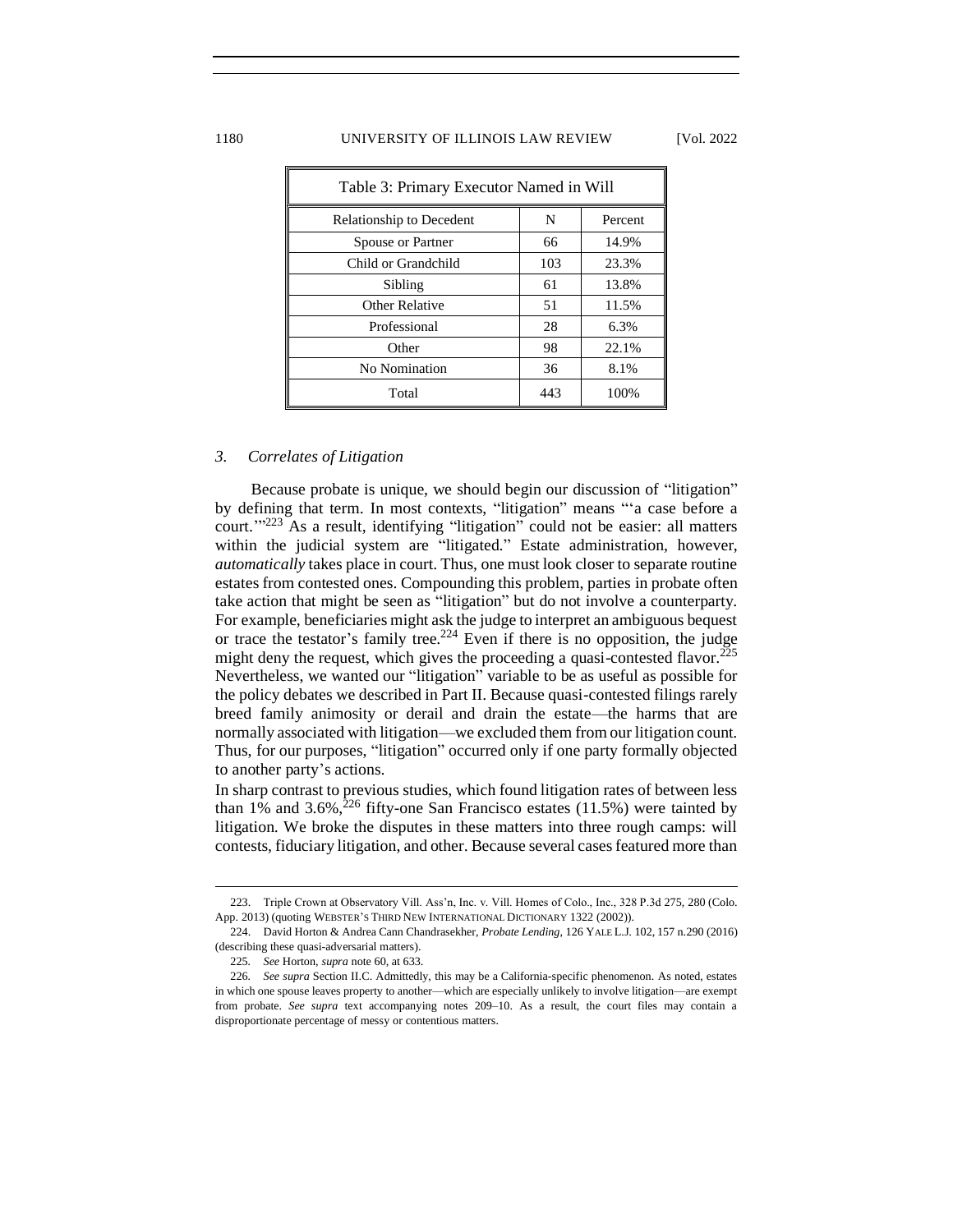| Table 4: Litigation by Claim Type |    |  |
|-----------------------------------|----|--|
| Type of Case                      | N  |  |
| Will Contest                      | 25 |  |
| <b>Fiduciary Litigation</b>       | 22 |  |
| Other                             | 13 |  |
| Total                             | 70 |  |

one allegation, we found a grand total of seventy separate causes of action. Table 4 breaks these claims down by type.

Two types of claims dominated. Will contests, which appeared in twentyfive estates (5.6%), were the most common. Contestants typically argued that a will was invalid for multiple reasons. Collectively, they asserted undue influence fourteen times, incapacity eleven times, a lack of testamentary intent ten times, fraud or forgery eight times, and failure to comply with the execution formalities seven times. In addition, fiduciary litigation was almost as prevalent as will contests, occurring in twenty-two matters (5.0%). Thirteen parties objected to the nomination of an executor and ten argued that the executor had breached her fiduciary duties.<sup>227</sup> The remaining disputes included five assertions (1%) that a third party held property that belonged to the estate<sup>228</sup> and a motley assortment of other allegations, such as that the decedent had breached a contract to make a will<sup>229</sup> or accidentally omitted a child from his estate plan.<sup>230</sup>

For further refinement of the sample, we sorted the will contests into two subcategories. The first subcategory, "formalities/intent" challenges, includes disputes that allege either noncompliance with the statutory formalities or a lack of testamentary intent. Both types of claims share the common thread of asserting that a writing is just a writing—not a will. The second subcategory, "incapacity/undue influence" cases, includes allegations of incapacity, undue influence, fraud, or forgery. These claims generally challenge the voluntariness of the testator's estate plan.

A bivariate analysis reveals that several variables are linked to disputes. The first, as Table 5 displays, is the type of will. 2.3% of lawyer-drafted documents resulted in a formalities/intent contest. But 13.9% of homemade and attested instruments and 10.0% of form wills spawned formalities/intent claims. Both differences were statistically significant ( $p < 0.01$  and  $p < 0.05$ ,

<sup>227.</sup> Two litigants both objected to an executor and sued for breach of fiduciary duties, which is why the total number of fiduciary-related claims exceeds twenty-two.

<sup>228.</sup> In California, these are known as "850" petitions after the Probate Code section that authorizes them. *See* CAL. PROB. CODE § 850(a)(2)(D) (West 2021) (allowing executors to sue "[w]here the decedent died having a claim to real or personal property, title to or possession of which is held by another").

<sup>229</sup>*. See* Petition to Determine Persons Entitled to Distribution of Estate at 2–3, Estate of Agonoy, No. PES-16-300333 (Cal. Super. Ct. Feb. 8, 2019).

<sup>230</sup>*. See* Petition for Determination of Entitlement to Estate Distribution at 3, Estate of Chung, No. PES-16-299654 (Cal. Super. Ct. May 5, 2017).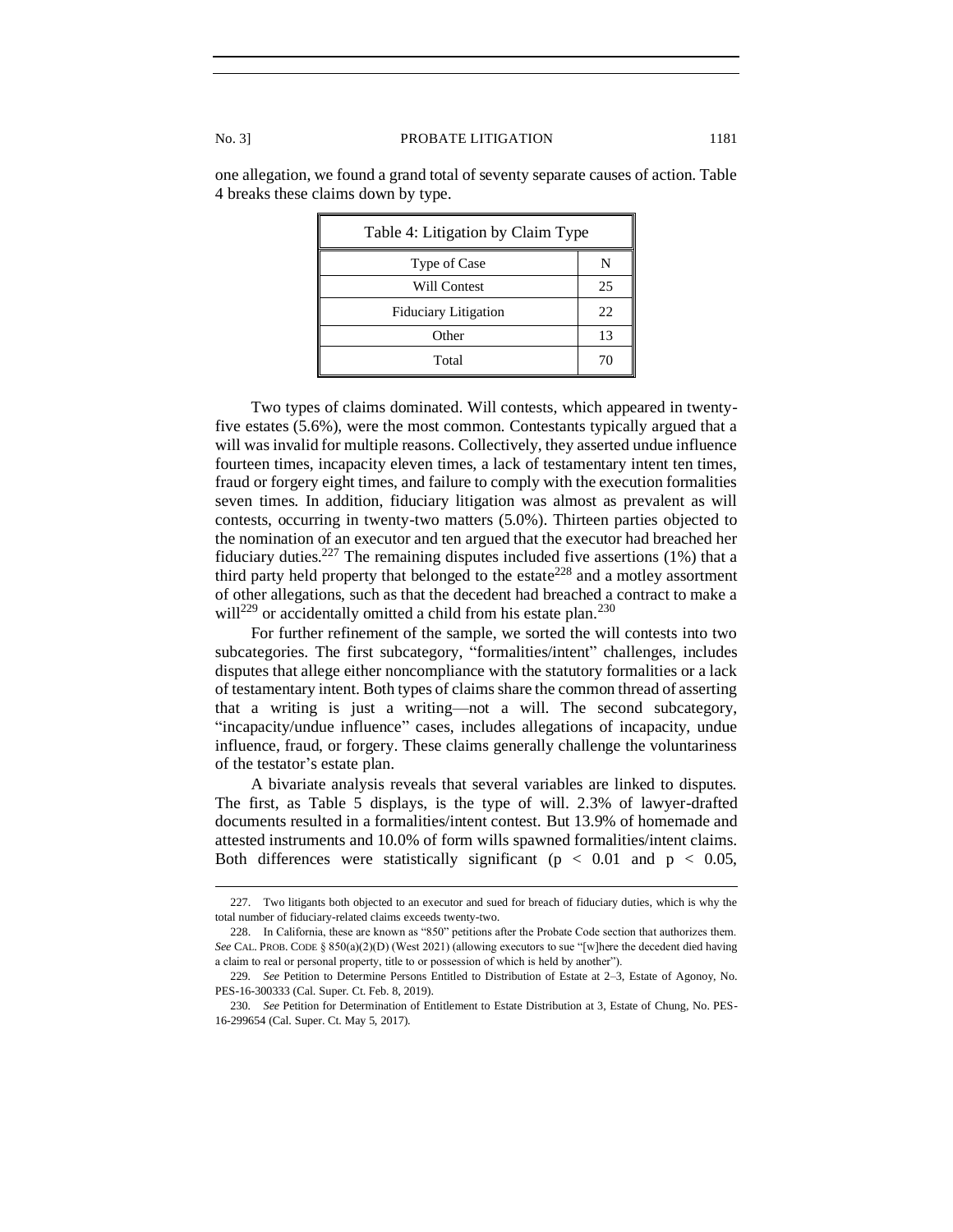respectively). In addition, 3.3% of attorney-written wills led to incapacity/undue influence claims. Again, the corresponding metric for form wills (15.0%) was higher by a statistically meaningful margin ( $p < 0.01$ ).

| Table 5: Litigation By Will Type                                                                                                                                             |                                       |                             |                                               |                           |                                      |                       |
|------------------------------------------------------------------------------------------------------------------------------------------------------------------------------|---------------------------------------|-----------------------------|-----------------------------------------------|---------------------------|--------------------------------------|-----------------------|
|                                                                                                                                                                              | Formalities<br>or Intent <sup>†</sup> |                             | Incapacity or<br>Undue Influence <sup>†</sup> |                           | Fiduciary<br>Litigation <sup>†</sup> |                       |
| Type of<br>Will                                                                                                                                                              | N                                     | Percent of<br>Estates       | N                                             | Percent of<br>Estates     | N                                    | Percent of<br>Estates |
| Lawyer-<br>Drafted                                                                                                                                                           | 7                                     | 2.3%                        | 10                                            | 3.3%                      | 16                                   | 5.3%                  |
| Homemade<br>and Attested                                                                                                                                                     | 5                                     | 13.9%**<br>$(p = 0.004)$    | 1                                             | 2.8%<br>$(p = 0.870)$     | $\overline{c}$                       | 5.5%<br>$(p = 0.941)$ |
| Holograph                                                                                                                                                                    | $\overline{c}$                        | 3.4%<br>$(p = 0.608)$       | 2                                             | 3.4%<br>$(p = 0.951)$     | 1                                    | 1.7%<br>$(p = 0.243)$ |
| Form                                                                                                                                                                         | $\overline{2}$                        | $10.0\%$ *<br>$(p = 0.042)$ | 3                                             | $15.0\%**$<br>(p < 0.010) | 1                                    | 5.0%<br>$(p = 0.959)$ |
| Software                                                                                                                                                                     | 1                                     | 4.0%<br>$(p = 0.596)$       | 1                                             | 4.0%<br>$(p = 0.849)$     | 2                                    | 8.0%<br>$(p = 0.563)$ |
| Total                                                                                                                                                                        | 17                                    | 3.84%                       | 17                                            | 3.84%                     | 22                                   | 5.0%                  |
| Notes:                                                                                                                                                                       |                                       |                             |                                               |                           |                                      |                       |
| $(1)$ <sup>†</sup> Z-tests compare lawyer-drafted wills with each kind of DIY will.<br>$(2)$ <sup>*</sup> $p < 0.05$ , <sup>**</sup> $p < 0.01$ , <sup>***</sup> $p < 0.001$ |                                       |                             |                                               |                           |                                      |                       |

The second variable that seems to incite conflict is the testator's dispositive choices. Some wills deviate from the default rules of intestacy: they either favor nonrelatives or divide assets lopsidedly among similarly situated family members (like giving more to one child over another). We will call these "unequal" wills. $^{231}$  As Table 6 demonstrates, 51.4% of matters that did not feature will contests arose from unequal wills. Yet the proportion of these wills in incapacity/indue influence cases was 76.5%, which was higher by a statistically significant amount ( $p < 0.05$ ).

<sup>231.</sup> Unequal choices are not surprising because one of the main reasons for making a will is to opt out of the neutral family allocation rules of intestate succession.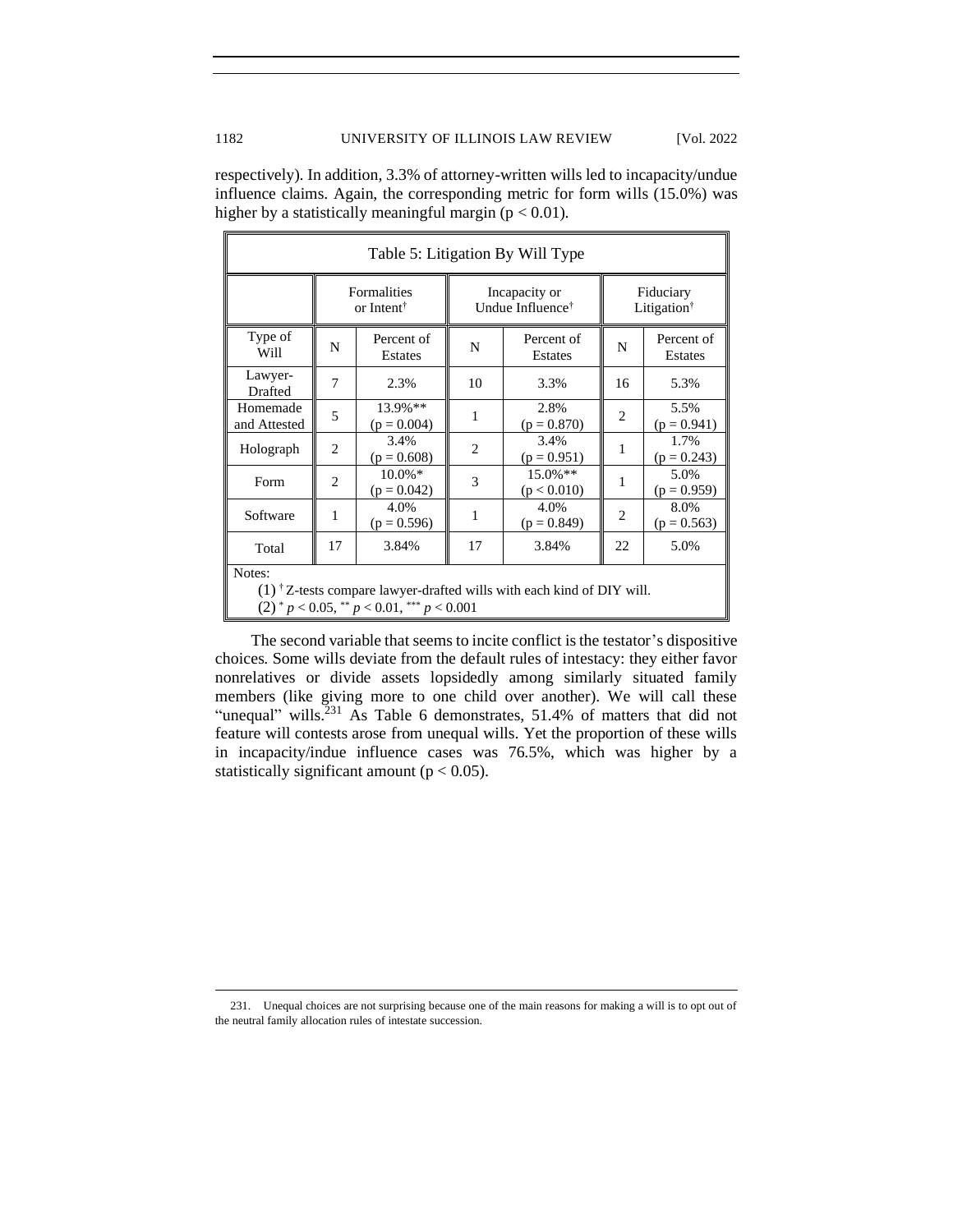| Table 6: Will Contests: Other Variables <sup>232</sup> 233                                                                                                                                                                                              |                                           |                                                |                                              |  |
|---------------------------------------------------------------------------------------------------------------------------------------------------------------------------------------------------------------------------------------------------------|-------------------------------------------|------------------------------------------------|----------------------------------------------|--|
| Variable                                                                                                                                                                                                                                                | Mean in Cases<br>Without Will<br>Contests | Mean in<br>Formalities/<br><b>Intent Cases</b> | Mean in Incapacity/<br>Undue Influence Cases |  |
| <b>Will Divides</b><br>Unequally <sup>†</sup>                                                                                                                                                                                                           | 51.4%                                     | 58.8%<br>$(p = 0.550)$                         | 76.5%*<br>$(p = 0.043)$                      |  |
| Codicil<br>Executed <sup>†</sup>                                                                                                                                                                                                                        | 9.8%                                      | 11.8%<br>$(p = 0.791)$                         | 5.9%<br>$(p = 0.591)$                        |  |
| Days Between<br>Will and<br>$Death(FN)$ <sup>††</sup>                                                                                                                                                                                                   | 3,572                                     | 3,670<br>$(p = 0.888)$                         | 2,241<br>$(p = 0.139)$                       |  |
| No Contest<br>$Clause^{\dagger}$                                                                                                                                                                                                                        | 56.7%                                     | 41.2%<br>$(p = 0.206)$                         | 52.9%<br>$(p = 0.759)$                       |  |
| Estate Value <sup>††</sup>                                                                                                                                                                                                                              | \$1,678,288                               | \$1,939,180<br>$(p = 0.805)$                   | \$1,316,009<br>$(p = 0.712)$                 |  |
| <b>Express</b><br>Disinheritance<br>$FN^{\dagger}$                                                                                                                                                                                                      | 9.8%                                      | 17.6%<br>$(p = 0.293)$                         | 17.6%<br>$(p = 0.293)$                       |  |
| Notes:<br>$(1)$ <sup>†</sup> Z-tests measure the difference in means.<br><sup>††</sup> T-tests measure the difference in means.<br>(2)<br>(3) Some of the estates are missing information.<br>(4) $^* p < 0.05$ , $^{**} p < 0.01$ , $^{***} p < 0.001$ |                                           |                                                |                                              |  |

Third, as Table 7 elucidates, two factors leapt out in matters with fiduciary litigation. For one, these causes of action were concentrated in wealthier estates. Testators in matters without executor-related conflict owned an average of \$1,578,137, which was lower by a statistically significant sum than the \$3,542,604 mean in litigated cases ( $p < 0.05$ ). Also, we found a connection between creditor's claims<sup>234</sup> and fiduciary disputes. Individuals or entities tried to collect debts in 30% of estates where there was no fiduciary litigation and

<sup>232.</sup> One complication with calculating the amount of time between the signing of the will and the testator's death stems from the legal effect of codicils (amendments to a will). Under the doctrine of republication by codicil, courts treat a will as though it has been re-executed each time the testator creates a codicil. *See In re* Will of Marinus, 493 A.2d 44, 51 (N.J. Super. Ct. App. Div. 1985). Thus, in the forty-three estates with codicils, we applied this rule and deemed the operative date of the will to be the date of its most recent codicil.

<sup>233.</sup> We defined an "express disinheritance" clause as a provision that singles out a particular individual by name to receive either nothing or a nominal bequest (such as \$1). *See, e.g.*, Petition for Letters of Administration with Will Annexed at 6, Estate of Cuzzort, No. PES-14-297923 (Cal. Super. Ct. Jul. 24, 2014) ("I specifically direct that LARRY KEITH CUZZORT be disinherited and receive nothing from my estate. We have been separated from [sic] many years and his whereabouts are unknown to me."). We included this variable because we hypothesized that some people might have a visceral reaction to being explicitly—rather than implicitly cut out.

<sup>234.</sup> If a decedent dies with debts, a creditor must present the claim in the probate matter. *See* CAL. PROB. CODE § 9002 (West 2021). The executor can either pay the obligation or reject it (which entitles the creditor to file a civil lawsuit to try to collect). *See id.* § 9351.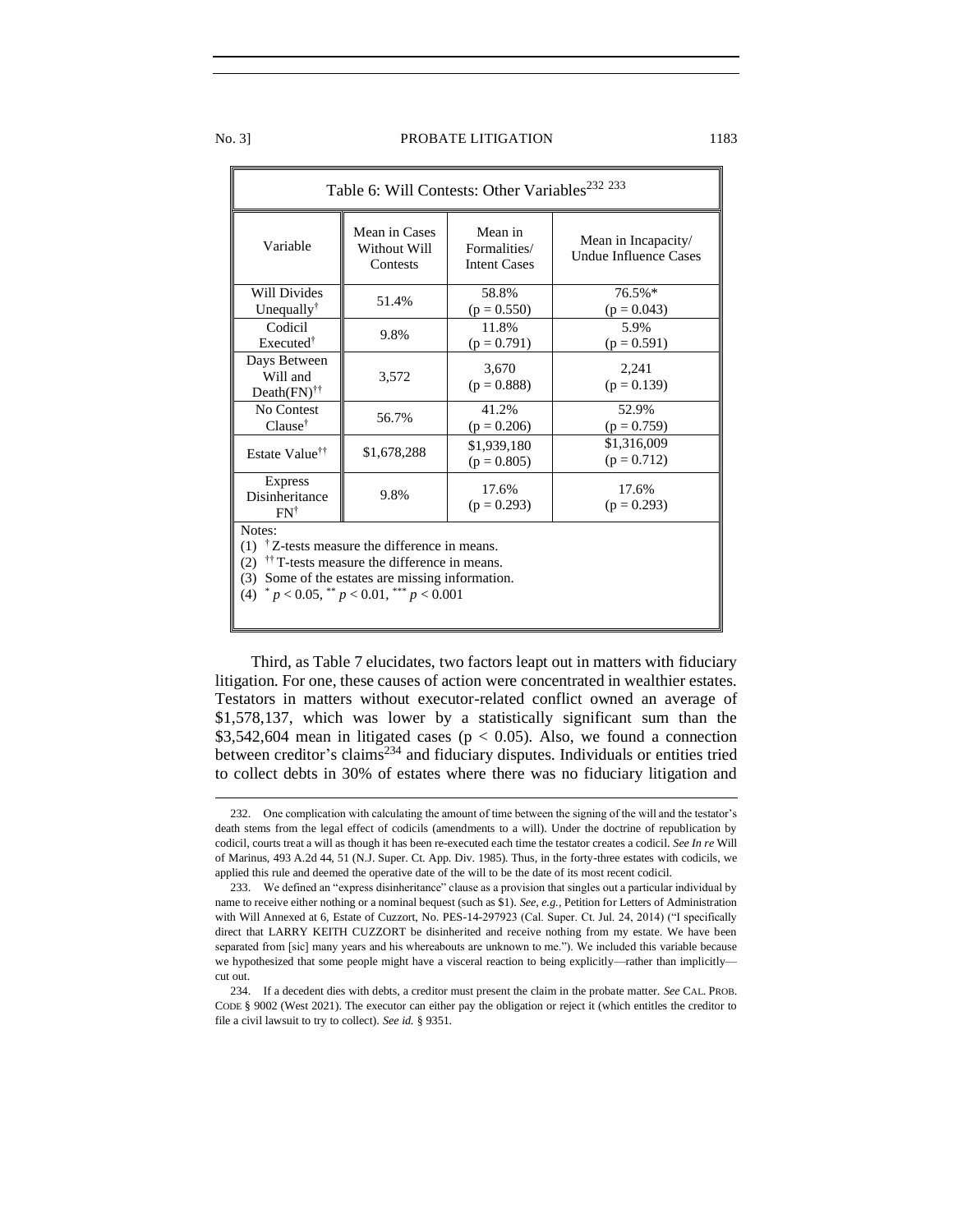| Table 7: Fiduciary Litigation: Other Variables <sup>235</sup> 236                                                                                                                                                                                |                                                  |                                                   |  |
|--------------------------------------------------------------------------------------------------------------------------------------------------------------------------------------------------------------------------------------------------|--------------------------------------------------|---------------------------------------------------|--|
| Variable                                                                                                                                                                                                                                         | Mean in Cases<br>Without Fiduciary<br>Litigation | Mean in Cases With<br><b>Fiduciary Litigation</b> |  |
| No Executor<br>Nominated <sup>†</sup>                                                                                                                                                                                                            | 8.1%                                             | 9.1%<br>$(p = 0.865)$                             |  |
| Primary Executor Cannot<br>$Server^{\dagger}$                                                                                                                                                                                                    | 27.8%                                            | 40.9%<br>$(p = 0.184)$                            |  |
| <b>Contingent Executor</b><br>Cannot Serve <sup>†</sup>                                                                                                                                                                                          | 8.3%                                             | 9.1%<br>$(p = 0.898)$                             |  |
| Co-Executors Serve <sup>†</sup>                                                                                                                                                                                                                  | 5.0%                                             | 0%<br>$(p = 0.283)$                               |  |
| <b>Full IAEA</b><br>Authority $(FN)^{\dagger}$                                                                                                                                                                                                   | 94.8%                                            | 95.5%<br>$(p = 0.889)$                            |  |
| <b>Executor Represented by</b><br>Attorney <sup>†</sup>                                                                                                                                                                                          | 94.3%                                            | 95.5%<br>$(p = 0.819)$                            |  |
| Fiduciary<br>Exculpation <sup>†</sup>                                                                                                                                                                                                            | 15.7%                                            | 13.6%<br>$(p = 0.797)$                            |  |
| No Contest Clause (FN) <sup>†</sup>                                                                                                                                                                                                              | 55.1%                                            | 72.7%<br>$(p = 0.105)$                            |  |
| Days Between<br>Will and Death <sup>††</sup>                                                                                                                                                                                                     | 3,608                                            | 2,219<br>$(p = 0.081)$                            |  |
| Estate Value <sup>††</sup>                                                                                                                                                                                                                       | \$1,578,137                                      | \$3,542,604*<br>$(p = 0.037)$                     |  |
| Creditor's<br>Claim Filed <sup>†</sup>                                                                                                                                                                                                           | 30.0%                                            | 59.1%**<br>$(p = 0.003)$                          |  |
| Fiduciary<br>Exculpation Clause <sup>†</sup>                                                                                                                                                                                                     | 15.7%                                            | 13.6%<br>$(p = 0.797)$                            |  |
| Estate Contains Land <sup>®</sup>                                                                                                                                                                                                                | 45.8%                                            | 54.5%<br>$(p = 0.425)$                            |  |
| Notes:<br>$(1)$ <sup>†</sup> Z-tests measure the difference in means.<br>$(2)$ <sup>†</sup> T-tests measure the difference in means.<br>(3) Some of the estates are missing information.<br>$(4)$ * $p < 0.05$ , ** $p < 0.01$ , *** $p < 0.001$ |                                                  |                                                   |  |

59.1% of matters where there was a dispute, which was a statistically significant difference ( $p < 0.01$ ).

<sup>235.</sup> The IAEA is the Independent Administration of Estates Act. *See* CAL. PROB. CODE § 10400 (West 2021). If a probate court grants full IAEA authority—which happened 94.8% of the time in our dataset—the executor can take many actions without requesting advance judicial approval, including transferring property, paying taxes, and suing and defending claims. *See id.* §§ 10552–10564.

<sup>236.</sup> In some jurisdictions, no contest clauses (arguably) only govern challenges to the validity of a will. *See, e.g.*, Boettcher v. Busse, 277 P.2d 368, 371 (Wash. 1954) (refusing to apply a no contest provision because "the instant case is not a will contest"). However, California courts have held that challenges to certain fiduciary matters can trigger a no contest clause. *See* Hearst v. Ganzi, 52 Cal. Rptr. 3d 473, 485 (Ct. App. 2006). Thus, we include a "no contest" variable for both will contests and fiduciary-related allegations.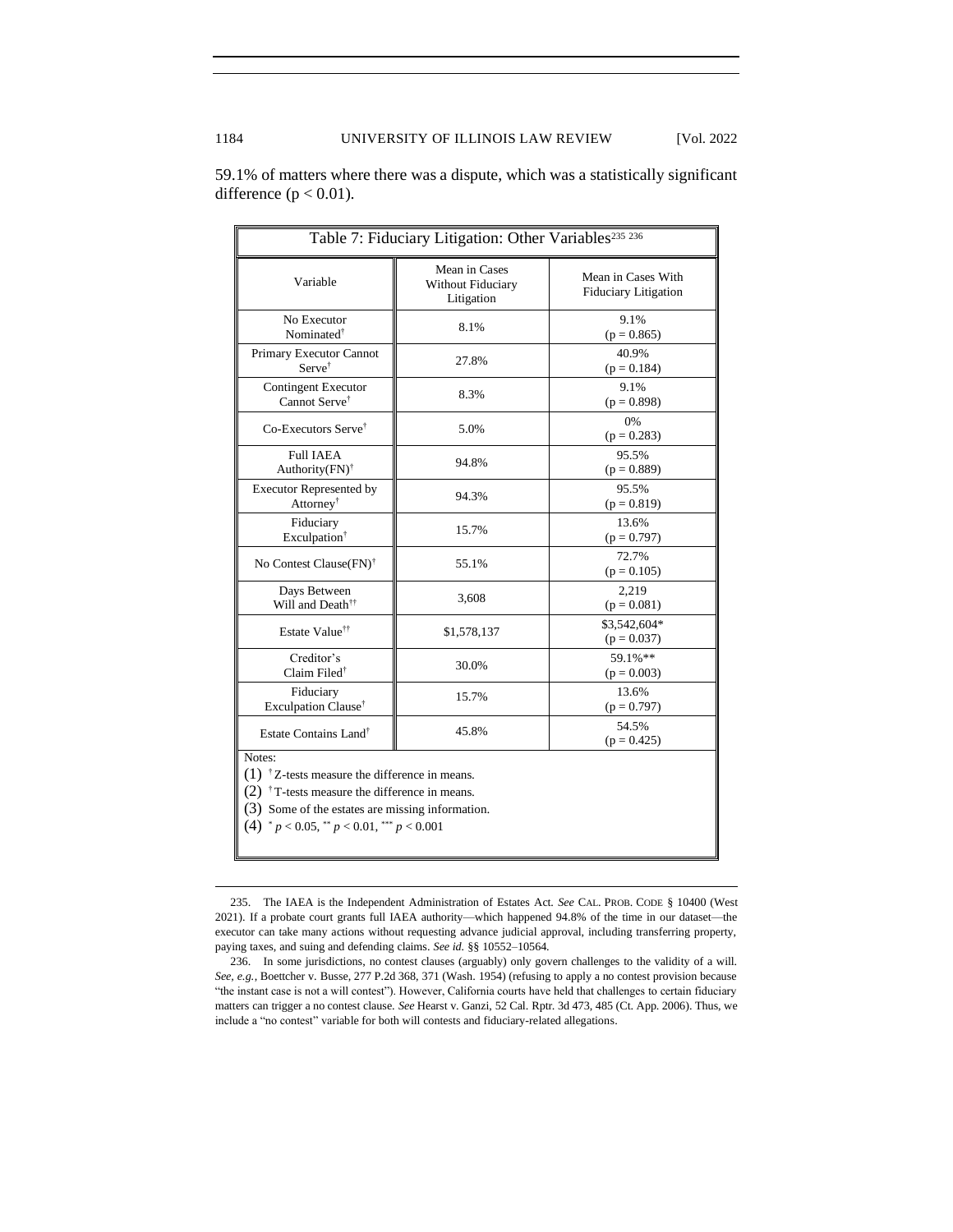To investigate further, we ran logistic regression analyses that used the three different species of litigation—formalities/intent claims, influence/capacity claims, and fiduciary claims—as dependent variables. We supplemented the independent variables mentioned above with a few additional controls. For will contests, we examined the testator's gender and marital status both at the time of execution of the will and at death. For fiduciary litigation, we considered the identity of the executor, dividing relationships into five groups: spouse or partner, descendant, other relative, professional, and nonrelative.

As Table 8 displays, this more-sophisticated technique generally confirmed the bivariate findings. Four variables demonstrated a statistically significant impact on the odds of a claim. First, homemade attested wills were correlated with a 104% increase in the odds of formalities/intent claims when compared to lawyer-drafted documents ( $p < 0.01$ ). Second, form wills fared worse: when measured against the baseline of professional wills, the odds of a formalities/intent dispute rose by  $97\%$  (p < 0.05) and the odds of incapacity/undue influence claims climbed by  $68\%$  ( $p < 0.05$ ). Third, unequal wills were connected to a 46% increase in the odds of an incapacity/undue influence challenge  $(p < 0.05)$ . Finally, the assertion of a creditor's claim bumped the odds of fiduciary litigation up by 29% ( $p < 0.05$ ).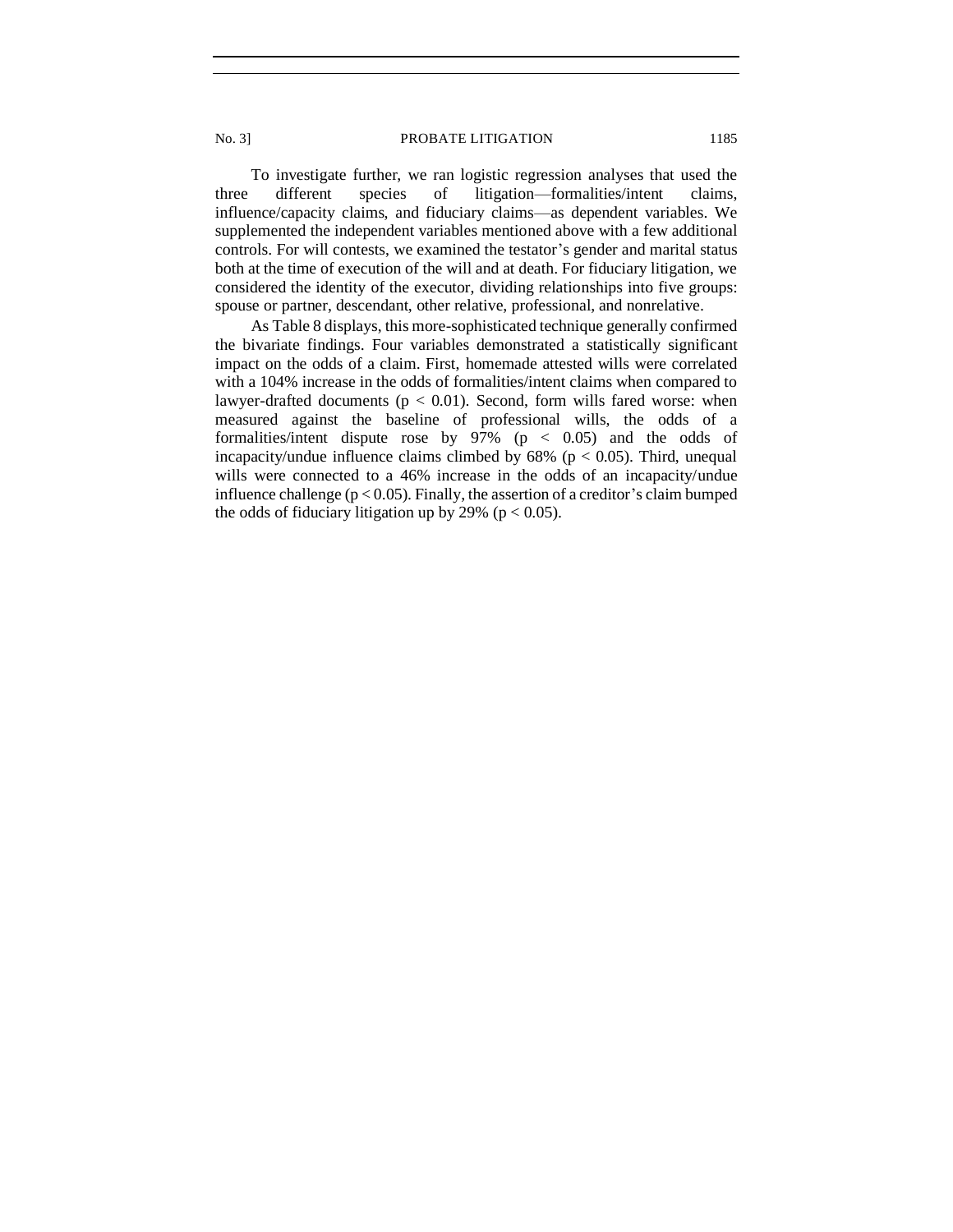# 1186 UNIVERSITY OF ILLINOIS LAW REVIEW [Vol. 2022

<span id="page-37-0"></span>

| Table 8: Litigation Regression Analyses    |                                   |                                              |                  |  |
|--------------------------------------------|-----------------------------------|----------------------------------------------|------------------|--|
|                                            | Logit Model                       |                                              |                  |  |
|                                            |                                   |                                              |                  |  |
|                                            | Logit Coefficient                 |                                              |                  |  |
|                                            | (Standard Errors)<br>[Odds Ratio] |                                              |                  |  |
|                                            |                                   | Incapacity                                   | Fiduciary        |  |
|                                            | Formalities                       | or Undue                                     | Claims           |  |
|                                            | or Intent                         | Influence                                    |                  |  |
|                                            | Will Type                         |                                              |                  |  |
|                                            |                                   | (Reference Category is Lawyer-Drafted Wills) |                  |  |
|                                            | 2.342**                           | $-0.428$                                     | $-0.008$         |  |
| Homemade Attested                          | (0.797)                           | (1.205)                                      | (1.079)          |  |
|                                            | [10.406]                          | [0.652]                                      | [0.992]          |  |
|                                            | 0.793                             | 0.148                                        | $-1.486$         |  |
| Holograph                                  | (0.922)                           | (0.921)                                      | (1.417)          |  |
|                                            | [2.211]                           | [1.160]                                      | [0.226]          |  |
|                                            | 2.270*                            | 1.910*                                       | 0.357            |  |
| Form                                       | (1.036)                           | (0.948)                                      | (1.308)          |  |
|                                            | [9.676]<br>1.115                  | [6.754]                                      | [1.419]          |  |
| Software                                   | (1.144)                           | 0.298<br>(1.105)                             | 0.657<br>(0.901) |  |
|                                            | [3.048]                           | [1.347]                                      | [1.928]          |  |
| Relationship Between Testator and Executor |                                   |                                              |                  |  |
| (Reference Category is Spouse or Partner)  |                                   |                                              |                  |  |
| 0.513                                      |                                   |                                              |                  |  |
| Descendant                                 | Ť                                 | Ť                                            | (1.251)          |  |
|                                            |                                   |                                              | [1.671]          |  |
|                                            |                                   |                                              | 0.785            |  |
| <b>Other Relative</b>                      | Ť                                 | $\ddot{\dagger}$                             | (1.211)          |  |
|                                            |                                   |                                              | [2.192]          |  |
|                                            |                                   |                                              | 0.848            |  |
| Professional                               | $\ddot{\dagger}$                  | $\ddot{\dagger}$                             | (1.330)          |  |
|                                            |                                   |                                              | [2.334]          |  |
|                                            |                                   |                                              | 0.580            |  |
| Nonrelative                                | t                                 | Ť                                            | (1.210)          |  |
|                                            |                                   |                                              | [1.787]          |  |
|                                            | <b>Other Controls</b>             |                                              |                  |  |
| <b>Will Divides</b>                        | 0.400                             | $1.521*$                                     | Ť                |  |
| Unequally                                  | (0.589)<br>[1.492]                | (0.681)                                      |                  |  |
|                                            | 0.584                             | [4.576]<br>$-0.512$                          | 0.026            |  |
| Codicil Executed                           | (0.820)                           | (1.072)                                      | (0.828)          |  |
|                                            | [1.793]                           | [0.599]                                      | [1.026]          |  |
|                                            | 0.000                             | $-0.000$                                     | $-0.000$         |  |
| Days B/w Will &                            | (0.000)                           | (0.000)                                      | (0.000)          |  |
| Death                                      | [1.000]                           | $[1.000]$                                    | $[1.000]$        |  |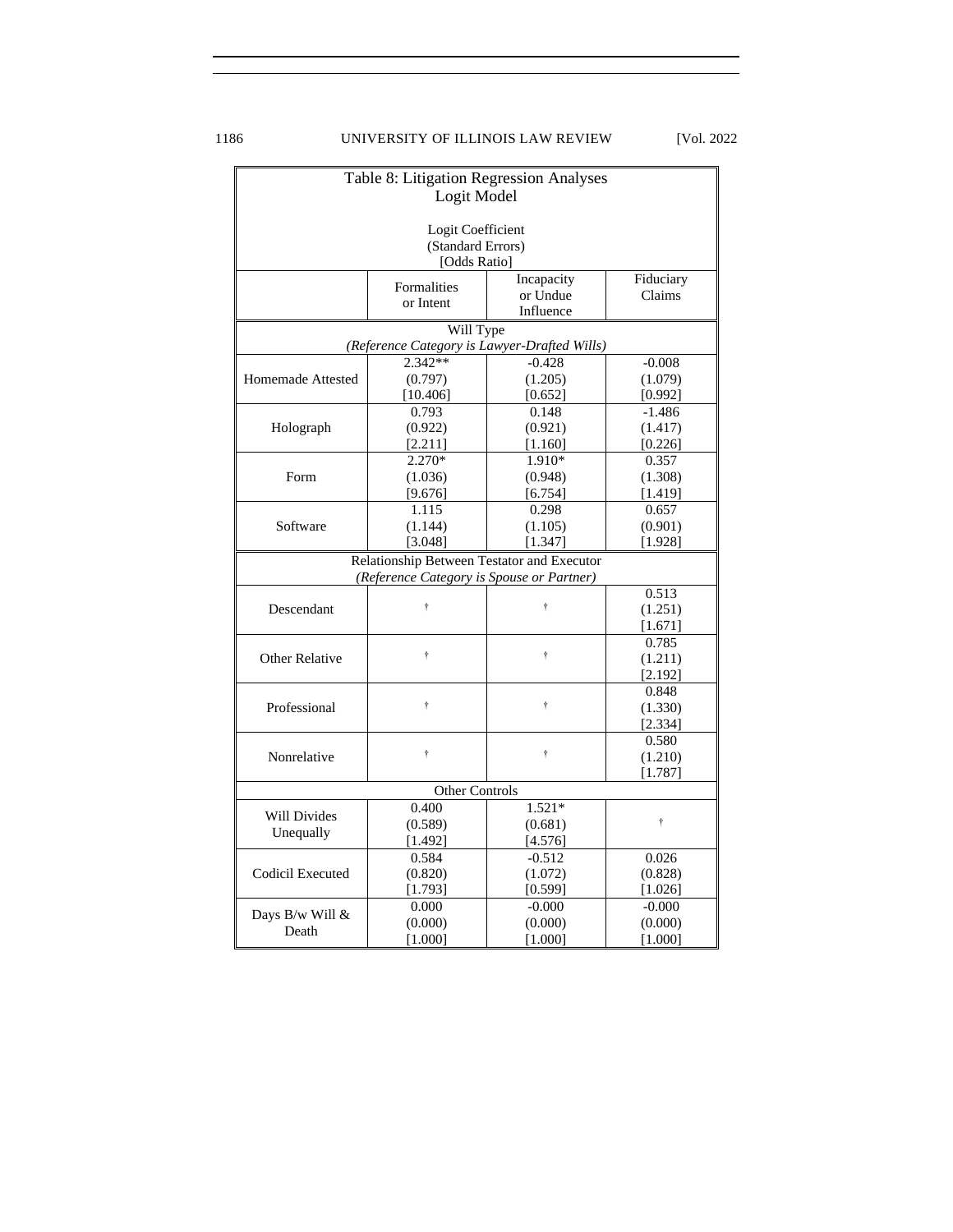|                           | 0.074            | 0.424            | 1.010            |
|---------------------------|------------------|------------------|------------------|
| No Contest Clause         | (0.684)          | (0.705)          | (0.668)          |
|                           | [1.077]          | [1.528]          | [2.745]          |
|                           | 0.000            | $-0.000$         | 0.000            |
|                           |                  |                  |                  |
| <b>Estate Value</b>       | (0.000)          | (0.000)          | (0.000)          |
|                           | [1.000]          | [1.000]          | [1.000]          |
|                           | 0.224            | $-0.361$         | Ť                |
| Female T                  | (0.538)          | (0.554)          |                  |
|                           | [1.251]          | [0.697]          |                  |
| T Married at              | 0.790            | 0.972            |                  |
| Execution                 | (0.843)          | (0.974)          | Ť                |
|                           | [2.203]          | [2.644]          |                  |
|                           | 0.612            | 0.745            |                  |
| T Married at Death        | (0.943)          | (0.983)          | Ť                |
|                           | [1.843]          | [2.107]          |                  |
|                           | 0.973            | 0.583            |                  |
| <b>Express</b>            | (0.730)          | (0.713)          | $\ddot{\dagger}$ |
| Disinheritance            | [2.647]          | [1.792]          |                  |
|                           |                  |                  | 1.585            |
| No Executor               | Ť.               | $\ddot{\dagger}$ | (1.165)          |
| Nominated                 |                  |                  | [4.878]          |
|                           |                  |                  | 0.804            |
| Primary Executor          | $\ddot{\dagger}$ | $\ddot{\dagger}$ | (0.553)          |
| <b>Cannot Serve</b>       |                  |                  |                  |
|                           |                  |                  | [2.234]          |
| Contingent                | Ť.               | $\ddot{\dagger}$ | 0.171            |
| Executor                  |                  |                  | (0.707)          |
| <b>Cannot Serve</b>       |                  |                  | [1.186]          |
|                           | Ť.               | $\dagger$        | ††               |
| <b>Co-Executors Serve</b> |                  |                  |                  |
|                           |                  |                  | $-0.340$         |
|                           | Ť.               | $\dagger$        | (1.198)          |
| <b>IAEA</b> Authority     |                  |                  |                  |
|                           |                  |                  | [0.967]          |
| Executor                  | Ť.               | $\ddot{\dagger}$ | 0.116            |
| Represented by            |                  |                  | (1.148)          |
| Attorney                  |                  |                  | [1.123]          |
| Creditor's Claim          |                  |                  | $1.052*$         |
| Filed                     | Ť.               | Ť                | (0.496)          |
|                           |                  |                  | [2.863]          |
|                           |                  |                  | $-0.616$         |
| Fiduciary                 | Ť.               | Ť                | (0.708)          |
| <b>Exculpation Clause</b> |                  |                  | [0.540]          |
|                           |                  |                  | 0.831            |
| <b>Estate Contains</b>    | Ť.               | Ť                | (0.494)          |
| Land                      |                  |                  | [2.295]          |
|                           | $-5.134***$      | $-4.515***$      | $-5.006*$        |
| Constant                  | (0.890)          | (0.959)          | (1.977)          |
| $\boldsymbol{N}$          | 439              | 439              | 418              |
|                           |                  |                  |                  |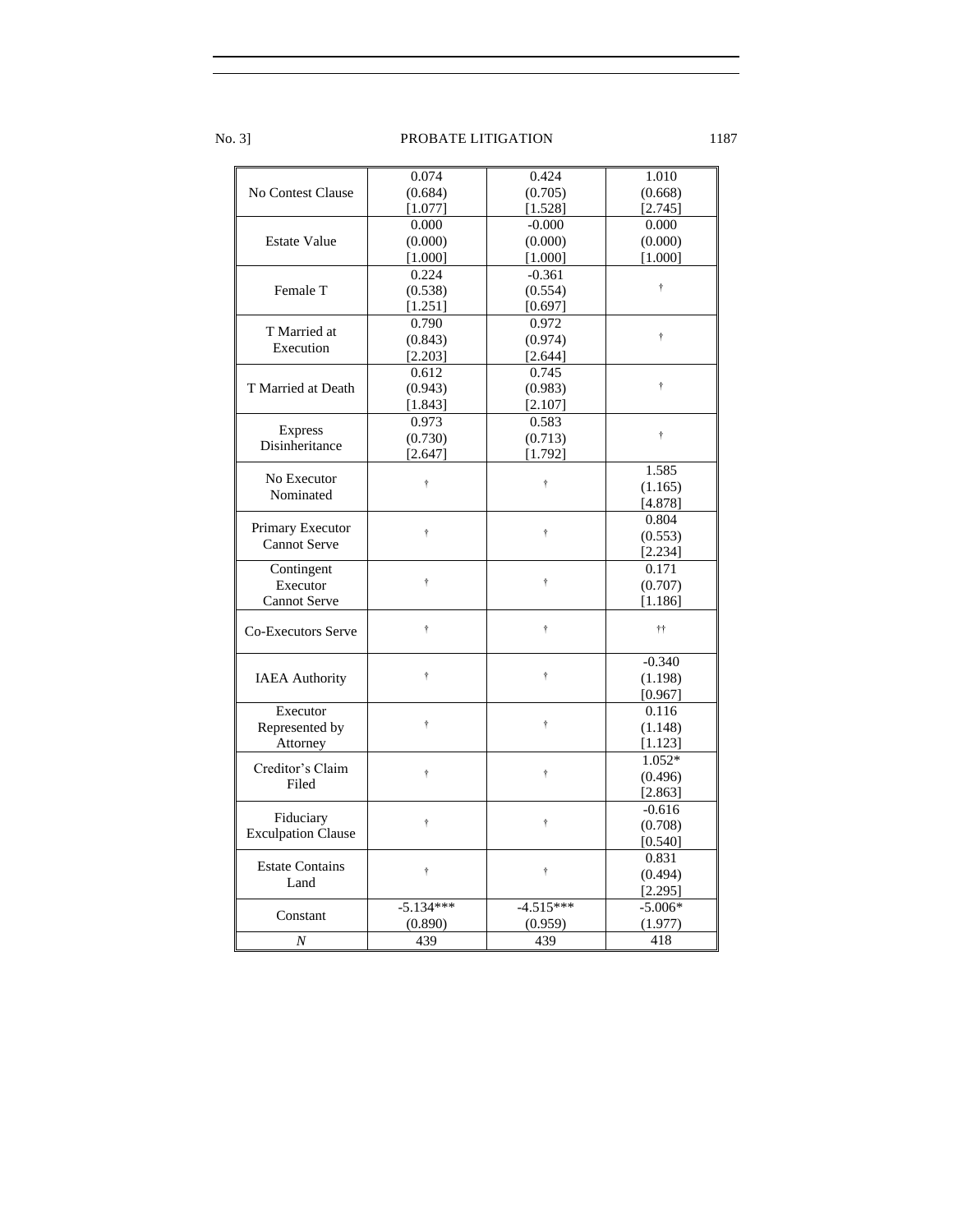| Notes: |                                                                                         |
|--------|-----------------------------------------------------------------------------------------|
|        | <sup>†</sup> Not all variables are relevant in each specification.                      |
| (2)    | <sup>††</sup> Because no cases in which co-executors serve led to fiduciary litigation, |
|        | the regression drops the variable.                                                      |
|        | (3) The regression samples are smaller than the overall dataset because some            |
|        | cases are missing information.                                                          |
|        | (4) $p < 0.05$ , $p < 0.01$ , $p < 0.001$                                               |
|        |                                                                                         |

# *4. Costs and Time*

Unsurprisingly, our data confirmed that litigated estates incur more costs and take longer to resolve than uncontested matters. As we mentioned above, California's fixed fee schedule allows attorneys to recover for "extraordinary" services, such as defending a lawsuit.<sup>237</sup> The average amount of extraordinary compensation in matters without disputes is \$505. Conversely, in the thirty-three disputed matters for which we have data, this figure is a sky-high \$14,112, which is a statistically significant difference ( $p = 0.000$ ). Similarly, the mean number of days in tranquil estates is 511, whereas the same figure for contested matters is 769, which is also statistically significant ( $p = 0.000$ ). Finally, a handful of litigated cases were still ongoing as of February 2021. As a result, our numbers likely underestimate the true amount of expense and delay. Table 9 breaks down our figures by claim type.

237*. See supra* text accompanying note 208.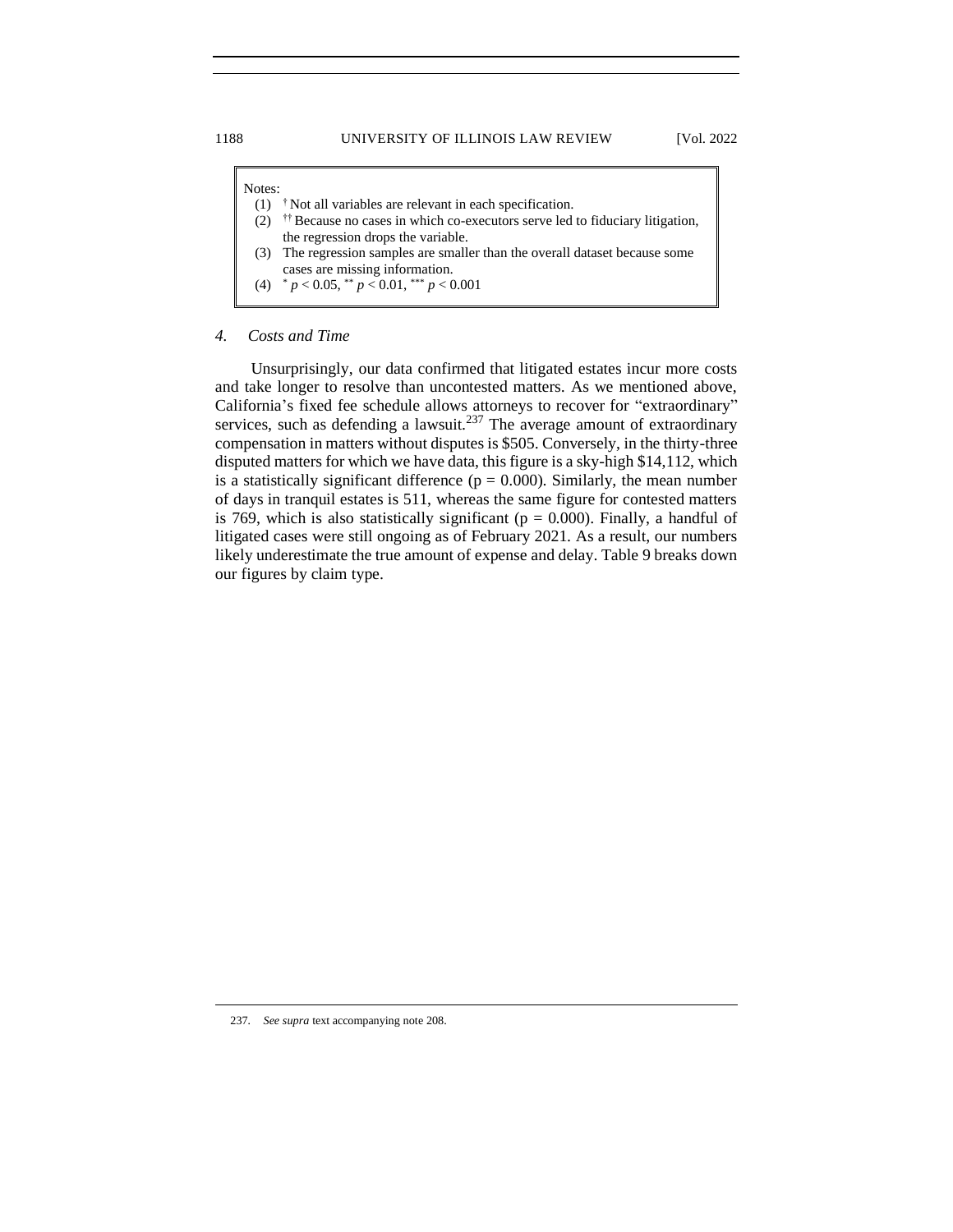| Table 9: Litigation Costs and Case Length                                                                                                                                                                                                              |                |                                                       |                          |                                      |  |
|--------------------------------------------------------------------------------------------------------------------------------------------------------------------------------------------------------------------------------------------------------|----------------|-------------------------------------------------------|--------------------------|--------------------------------------|--|
| Type of Case                                                                                                                                                                                                                                           | N              | Mean<br>Extraordinary<br>Attorneys' Fees <sup>†</sup> | N                        | Mean Days<br>in Probate <sup>†</sup> |  |
| No Litigation                                                                                                                                                                                                                                          | 356            | \$505                                                 | 357                      | 511                                  |  |
| Formalities/Intent                                                                                                                                                                                                                                     | 5              | \$16,739***<br>$(p = 0.00)$                           | 5                        | 670<br>$(p = 0.19)$                  |  |
| Incapacity/<br><b>Undue Influence</b>                                                                                                                                                                                                                  | $\overline{4}$ | $$17,145***$<br>$(p = 0.00)$                          | $\overline{2}$           | 798<br>$(p = 0.13)$                  |  |
| <b>Both Types</b><br>of Will Contests                                                                                                                                                                                                                  | 6              | \$35,805***<br>$(p = 0.00)$                           | 6                        | 784*<br>$(p = 0.01)$                 |  |
| <b>Fiduciary Claims</b>                                                                                                                                                                                                                                | 13             | \$4,789***<br>$(p = 0.00)$                            | 13                       | 763*<br>$(p = 0.00)$                 |  |
| Will Contest and<br>Fiduciary Claims <sup>††</sup>                                                                                                                                                                                                     | $\overline{c}$ | \$0<br>$(p = 831)$                                    | 2                        | 569<br>$(p = 0.76)$                  |  |
| Other Claims                                                                                                                                                                                                                                           | 3              | $$12,107***$<br>$(p = 0.00)$                          | $\overline{\mathcal{A}}$ | 975 **<br>$(p = 0.00)$               |  |
| Total                                                                                                                                                                                                                                                  | 389            | \$1,660                                               | 389                      | 532                                  |  |
| Notes:<br>$(1)$ <sup>†</sup> T-tests measure the difference in means against the baseline of cases<br>without litigation.<br>$(2)$ <sup>††</sup> The two estates with both will contests and fiduciary claims featured<br>formality/intent challenges. |                |                                                       |                          |                                      |  |
| (3)<br>Fifty-four estates are missing information about the amount of<br>extraordinary fees awarded or the length of the probate matter.                                                                                                               |                |                                                       |                          |                                      |  |

(4) \* *p* < 0.05, \*\* *p* < 0.01, \*\*\* *p* < 0.001

# <span id="page-40-1"></span><span id="page-40-0"></span>*5. Case Outcomes*

# a. Will Contests

Recall that commentators take it as gospel that heirs routinely file meritless will contests and obtain blackmail settlements from the estate.<sup>238</sup> Conversely, our study suggests that strike suits are rare. Admittedly, we discovered that contestants lost most of the cases that did not settle. Indeed, the court upheld the will in three of the four formalities/intent challenges, each of the two incapacity/influence cases, and three of the four matters featuring both kinds of claims.

<sup>238</sup>*. See supra* Section II.A.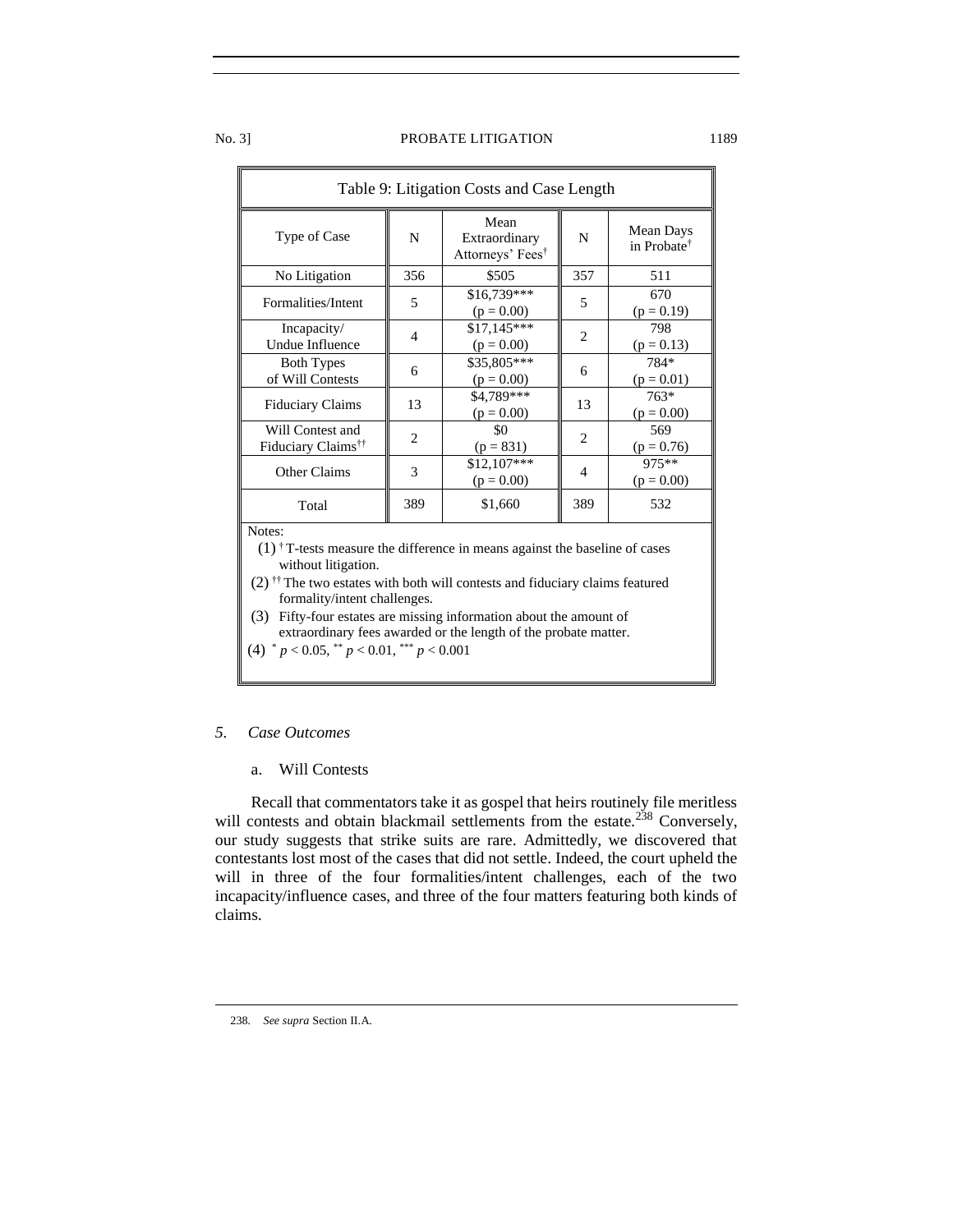### 1190 UNIVERSITY OF ILLINOIS LAW REVIEW [Vol. 2022

| Table 10: Outcome of Will Contests |                          |         |                                         |         |                                       |         |
|------------------------------------|--------------------------|---------|-----------------------------------------|---------|---------------------------------------|---------|
|                                    | Formalities<br>or Intent |         | Incapacity or<br><b>Undue Influence</b> |         | <b>Both Types</b><br>of Will Contests |         |
|                                    | N                        | Percent | N                                       | Percent | N                                     | Percent |
| Proponent<br>$Won^{\dagger}$       | 3                        | 37.5%   | $\overline{c}$                          | 25.0%   | 3                                     | 33.3%   |
| Contestant<br>Won <sup>††</sup>    | 1                        | 12.5%   | $\Omega$                                | 0%      | 1                                     | 11.1%   |
| Case<br>Settled                    | $\overline{4}$           | 50.0%   | 6                                       | 75.0%   | 4                                     | 44.4%   |
| Unclear                            | $\theta$                 | 0%      | $\Omega$                                | 0%      | 1                                     | 11.1%   |
| Total                              | 8                        | 100%    | 8                                       | 100     | 9                                     | 100%    |
| $NT - 1 - 1$                       |                          |         |                                         |         |                                       |         |

Notes:

 $(1)$  <sup>†</sup> Proponent wins include contests that are voluntarily dismissed.

 $(2)$  <sup>††</sup> Contestant wins include wills that are withdrawn from probate.

But ironically, contestants performed much better in disputes that *did* settle. As noted, the confidential nature of settlements is a major impediment to testing the strike suit hypothesis.<sup>239</sup> But in California, parties must obtain judicial approval of settlements that either require a transfer of more than \$25,000 of a  $\frac{1}{24}$  decedent's assets<sup>240</sup> or involve title to real property.<sup>241</sup> Because every settlement in our dataset satisfied at least one of these criteria, we were able to access these normally private contracts. We used this information to calculate each contestant's "success rate": the settlement amount divided by the sum the contestant would have received if she had prevailed and invalidated the will.<sup>242</sup> Contrary to the strike suit thesis, Table 11 reports that the average success rate was a healthy 62%: 68% in formalities/intent cases, 63% in incapacity/undue influence contests, and 56% in cases with both types of claims.

<sup>239</sup>*. See supra* text accompanying notes 79–80.

<sup>240</sup>*. See* CAL. PROB. CODE § 9833 (West 2021).

<sup>241</sup>*. See id.* § 9832(a)(1).

<sup>242.</sup> Suppose Testator had two children, Son and Daughter, owned \$100,000 in property, and executed a will leaving everything to Daughter. Son filed a will contest and ultimately settled for \$10,000. If son had prevailed, he would have taken half of the estate (\$50,000) in intestacy. Thus, Son's success rate would be \$10,000/\$50,000, or 20%.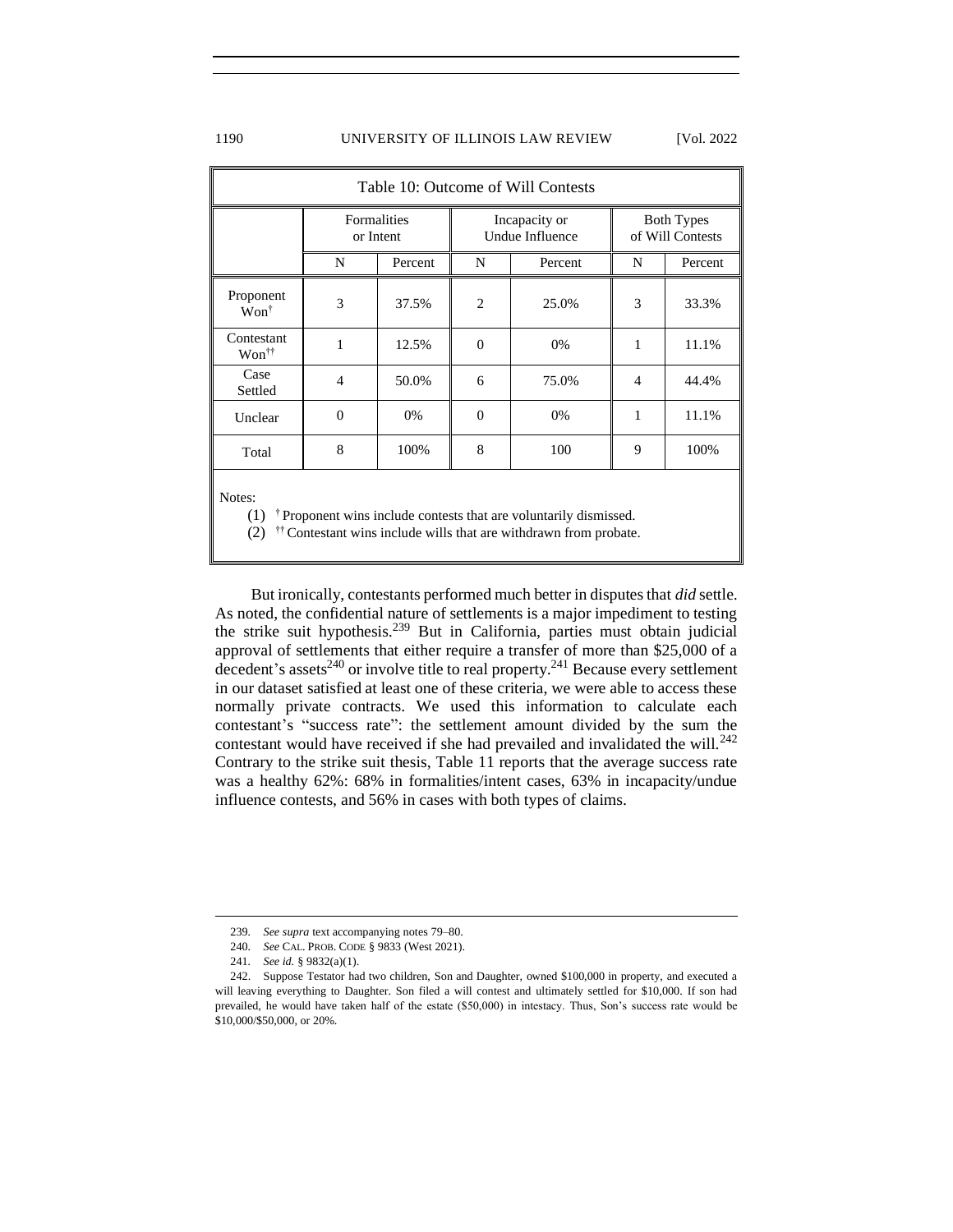| Table 11: Will Contest Settlements                                                                                                                                                                                                                                                                                                                    |                                 |           |                                  |           |                                       |             |
|-------------------------------------------------------------------------------------------------------------------------------------------------------------------------------------------------------------------------------------------------------------------------------------------------------------------------------------------------------|---------------------------------|-----------|----------------------------------|-----------|---------------------------------------|-------------|
|                                                                                                                                                                                                                                                                                                                                                       | <b>Formalities</b><br>or Intent |           | Incapacity or<br>Undue Influence |           | <b>Both Types</b><br>of Will Contests |             |
|                                                                                                                                                                                                                                                                                                                                                       | Mean                            | Median    | Mean                             | Median    |                                       | Median      |
| <b>Settlement</b><br>Amount                                                                                                                                                                                                                                                                                                                           | \$237,500                       | \$120,500 | \$3,174,136                      | \$557,685 | \$1,222,841                           | \$1,104,275 |
| <b>Success</b><br>Rate                                                                                                                                                                                                                                                                                                                                | 68%                             | 80%       | 63%                              | 66%       | 56%                                   | 57%         |
| Notes:<br>We were able to calculate the success rate for 12 of the 14 settlements.<br>(1)<br>Two cases featured dueling will contests, where both parties simultaneously attacked one<br>(2)<br>will and defended another. In these cases, we calculated the success rate for each party with<br>respect to the instrument they sought to invalidate. |                                 |           |                                  |           |                                       |             |

# <span id="page-42-0"></span>b. Fiduciary Litigation

Beneficiaries with complaints against the executor fared well on the merits. As Table 12 reveals, they received some relief on eleven objections, settled twice, and lost eight times. The most successful type of claim was an objection to an executor. Although the person named in the will "has the right to appointment as personal representative," $243$  a beneficiary can oppose a nomination at the outset or seek to remove an existing executor.<sup>244</sup> To prevail, the challenger must establish that the executor is unfit to serve or has mismanaged or neglected the testator's property.<sup>245</sup> Out of deference to the testator, "courts exercise the power of removal sparingly, and only upon a clear showing of serious misconduct."<sup>246</sup> Some litigants in our data, however, cleared this high hurdle by proving that the executor had allowed the probate matter to

<sup>243.</sup> CAL. PROB. CODE § 8420 (West 2021).

<sup>244.</sup> If no one listed in the will can serve, the court will fill the gap by appointing an administrator with the will annexed using a strict pecking order. In California, closely related candidates enjoy priority, with spouses at the top, followed by descendants, parents, siblings, and so on. *See* CAL. PROB. CODE § 8461 (West 2021); Estate of Garrett, 71 Cal. Rptr. 3d 864, 867 (Cal. Ct. App. 2008) ("The purpose of the provision for priority is to 'plac[e the administration of the estate] in the hands of persons most likely to manage the estate property to the best advantage of those beneficially interested.'" (quoting Estate of Kaseroff, 562 P.2d 325, 328 (Cal. 1977)). Other jurisdictions calibrate this list differently. *See, e.g.*, UNIF. PROB. CODE § 3-203(a) (amended 2019) (privileging individuals who receive property under the will over relatives).

<sup>245</sup>*. See* CAL. PROB. CODE § 8502(a)–(c) (West 2021); UNIF. PROB. CODE § 3-611(b) (amended 2019) (permitting removal if the executor "has disregarded an order of the court, has become incapable of discharging the duties of the office, or has mismanaged the estate or failed to perform any duty pertaining to the office").

<sup>246.</sup> *In re* Heino, 103 N.Y.S.3d 526, 526 (N.Y. App. Div. 2020) (quoting *In re* Petrocelli, 763 N.Y.S.2d 73, 73 (N.Y. App. Div. 2003)); *see also* Estate of Sapp, 248 Cal. Rptr. 3d 244, 263 (Cal Ct. App. 2019) (affirming removal where "the record shows [that the executor] spent more than 15 years delaying the sale of the estate's property"); *cf. In re* Estate of Farquharson, 535 S.E.2d 774, 776 (Ga. Ct. App. 2000) ("Irreconcilable differences and animosity, between a nominated executor on the one hand and the beneficiaries on the other, authorize but do not require the probate court's refusal to appoint the person nominated in the will as executor.").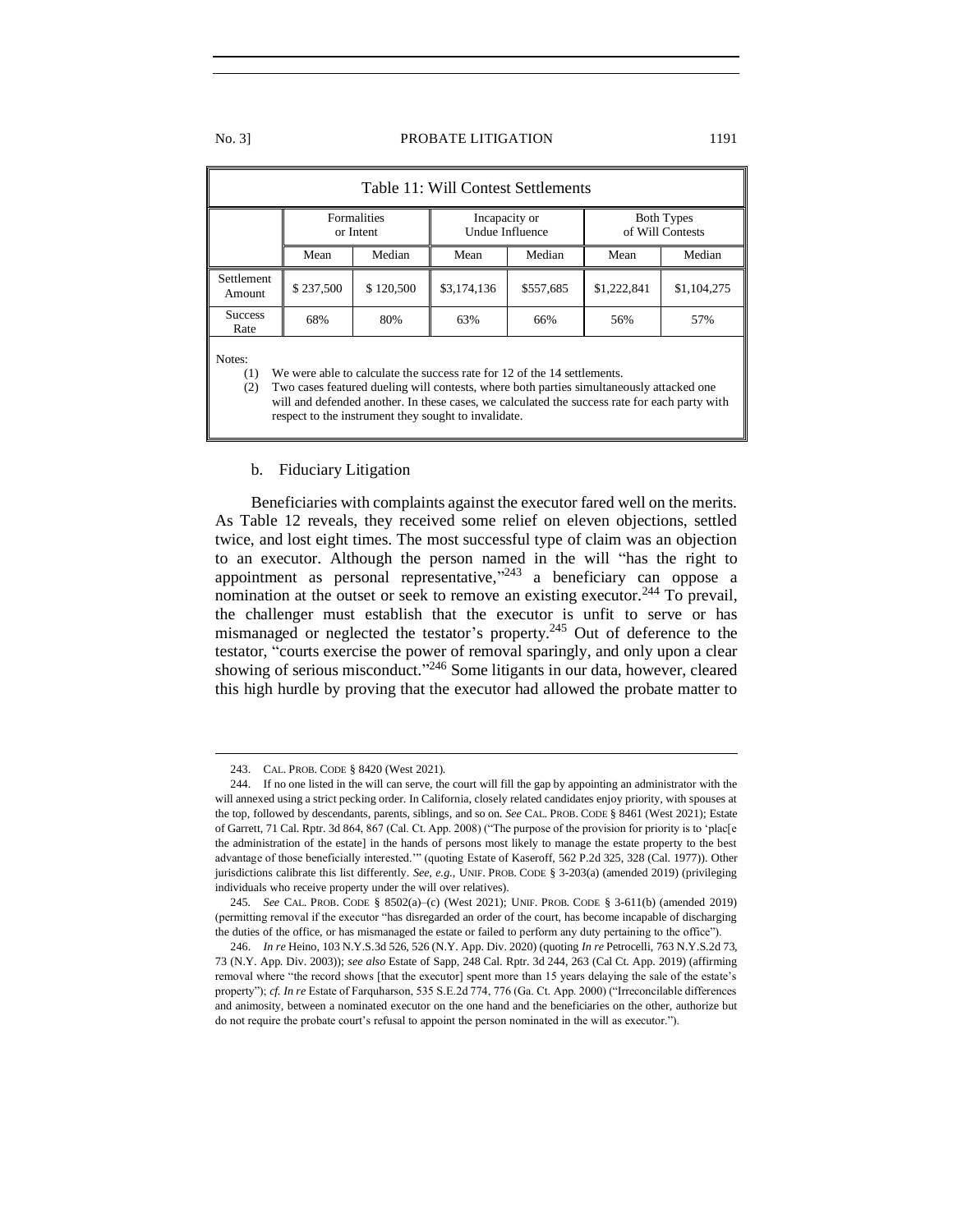"drag[ on] for four years with nothing to show"<sup>247</sup> or had abused her power, such as by taking out a loan secured by the testator's house or trying to steal the share of an elderly beneficiary.<sup>248</sup>

| Table 12: Outcome of Fiduciary Litigation                 |                          |         |                                      |         |  |
|-----------------------------------------------------------|--------------------------|---------|--------------------------------------|---------|--|
|                                                           | Objection<br>to Executor |         | Breach of<br><b>Fiduciary Duties</b> |         |  |
|                                                           | N                        | Percent | N                                    | Percent |  |
| <b>Objection Granted</b>                                  | 7                        | 53.8%   | 1                                    | 10.0%   |  |
| <b>Objection Granted</b><br>in Part and Denied<br>in Part | $\theta$                 | 0%      | 3                                    | 30.0%   |  |
| <b>Objection Denied</b>                                   | 4                        | 30.8%   | 4                                    | 40.0%   |  |
| Case Settled                                              | $\overline{c}$           | 15.4%   | 1                                    | 10.0%   |  |
| <b>Objection Mooted</b>                                   | $\Omega$                 | 0%      | 1                                    | 10.0%   |  |
| Total                                                     | 8                        | 100%    | 10                                   | 100%    |  |

#### \*\*\*

To summarize, our findings both confirm and undermine perceptions about probate litigation. On the one hand, as expected, some kinds of self-made wills are correlated with will contests, and all forms of disputes bog down and drain the estate. But on the other hand, few will contests seemed like strike suits, and conflict over executorships were surprisingly common. In the next Part, we use these insights and others from our data to prescribe policy.

# IV. POLICY IMPLICATIONS

<span id="page-43-0"></span>This Part explores the normative dimensions our research. First, it explains that we found strong support for partial harmless error doctrines like California's. Second, it uses our data to articulate arguments both for and against self-made wills and living probate. Third, it asserts that policymakers should

<sup>247.</sup> Petition for Suspension and Removal of Personal Representative and Appointment of Petitioner as Successor Personal Representative at 8, *In re* Estate of Bartnof, No. PES-15-298784 (Cal. Super. Ct. June 28, 2019); Order Granting Petition for Removal of Personal Representative at 1, *In re* Estate of Bartnof, No. PES-15-298784 (Cal. Super. Ct. Oct. 24, 2019).

<sup>248</sup>*. See* Petition for Removal of Lisa Burleson Peguese as Executor and Personal Representative of Estate; and Appointment of Administrator as Successor Personal Representative at 3–5, Estate of Stamps, No. PES-15- 298683 (Cal. Super. Ct. Dec. 13, 2016); Order for Removal of Lisa Burleson Peguese as Executor and Personal Representative of Estate at 2, Estate of Stamps, No. PES-15-298683 (Cal. Super. Ct. Feb. 22, 2017).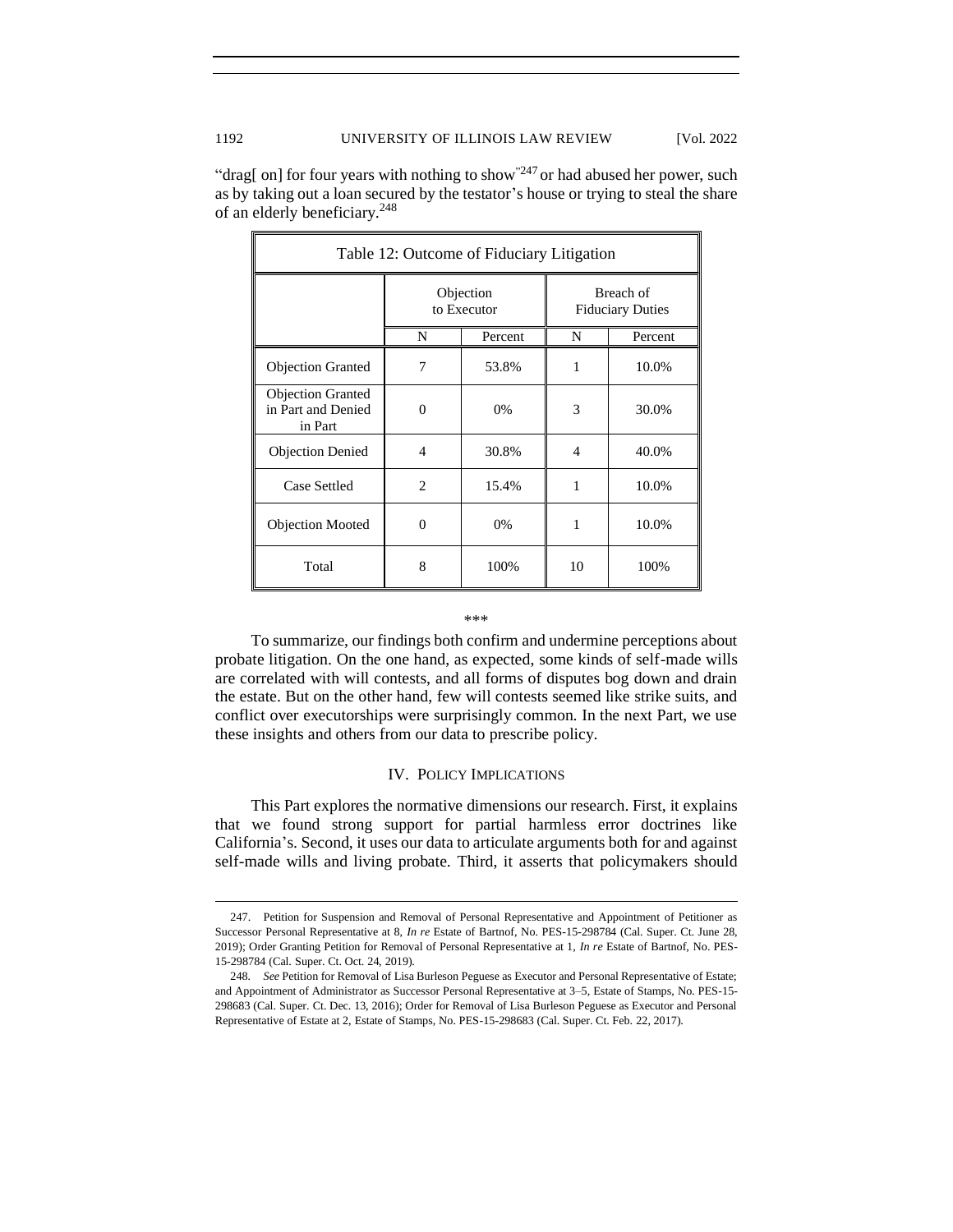<span id="page-44-0"></span>consider subjecting attorneys who draft wills that name themselves as executors to heightened scrutiny.

# *A. Partial Harmless Error*

Three decades after its introduction, harmless error remains a minority rule. This Section contends that California's partial adoption of the principle—which applies to attestation errors—has major upsides and little downside.

Beneficiaries of noncompliant wills tried to invoke harmless error in eleven estates (2.5%). They were wildly successful. Judges granted eight harmless error petitions without objection.<sup>249</sup> In the remaining estates, a contestant emerged but gained little traction. Two quickly withdrew their oppositions and the other lost at trial. Thus, as Table 13 highlights, the harmless error "win rate" was 100%.<sup>250</sup>

| Table 13: Harmless Error Outcomes |   |         |  |  |
|-----------------------------------|---|---------|--|--|
| Result                            | N | Percent |  |  |
| Will Admitted                     |   | 100%    |  |  |
| Will Not Admitted                 |   | 0%      |  |  |
| Settled                           |   | 0%      |  |  |
| Total                             |   | 100%    |  |  |

These cases thrust harmless error's benefits into sharp relief. The rule provided a safety net for testators who tried to make their own wills and did not understand the execution formalities. Nine harmless error matters featured a testator who did not know that a nonhandwritten will needed to be attested by two witnesses.<sup>251</sup> But even though these writings did not comply with the Wills Act, there was no doubt about the decedents' intent. Daniel Yturraspe videotaped himself signing a document that left his assets to his boyfriend.<sup>252</sup> Harry Mason not only emailed his will to his financial consultant but recorded his wishes in

<sup>249.</sup> Because there was no objection, we did not count these eight cases as "litigated."

<sup>250.</sup> Moreover, in contrast to the favorable settlement amounts in intent/formalities cases summarized above in Table 11, no contestant confronted with the harmless error rule was able to negotiate a settlement.

<sup>251.</sup> In the remaining case, the testator executed a lawyer-drafted will that was signed by the testator and attested by two witnesses in 1957. *See* Petition for Letters of Administration with Will Annexed at 9, Estate of Yee, No. PES-16-299623 (Cal. Super. Ct. Mar. 24, 2016). By the time the probate opened in 2016, the witnesses were dead. *See* Second Supplemental Declaration to Petition for Probate at 2, Estate of Yee, No. PES-16-299623 (Cal. Super. Ct. May 17, 2016). Although California law permits wills to be proven by an affidavit either by a subscribing witness or someone with personal knowledge of the execution, *see* CAL. PROB. CODE §§ 8220(b), 8221(b)(2) (West 2021), no such documents existed. Nevertheless, the proponents of the will successfully argued that harmless error applied. *See* Supplemental Memorandum Re: Admission of Will Pursuant to Probate Code § 6110(c)(2) at 1–5, Estate of Yee, No. PES-16-299623 (Cal. Super. Ct. July 18, 2016); Order Appointing Administrator/Administratrix W/Will Annexed at 1, Estate of Yee, No. PES-16-299623 (Cal. Super. Ct. Aug. 3, 2016).

<sup>252</sup>*. See* Petition for Probate of Will and for Letters Testamentary at 10, Estate of Yturraspe, No. PES-14- 297470 (Cal. Super. Ct. Feb. 4, 2014); Declaration of Luis Yturraspe at 1–2, Estate of Yturraspe, No. PES-14- 297470 (Cal Super. Ct. Feb. 21, 2014).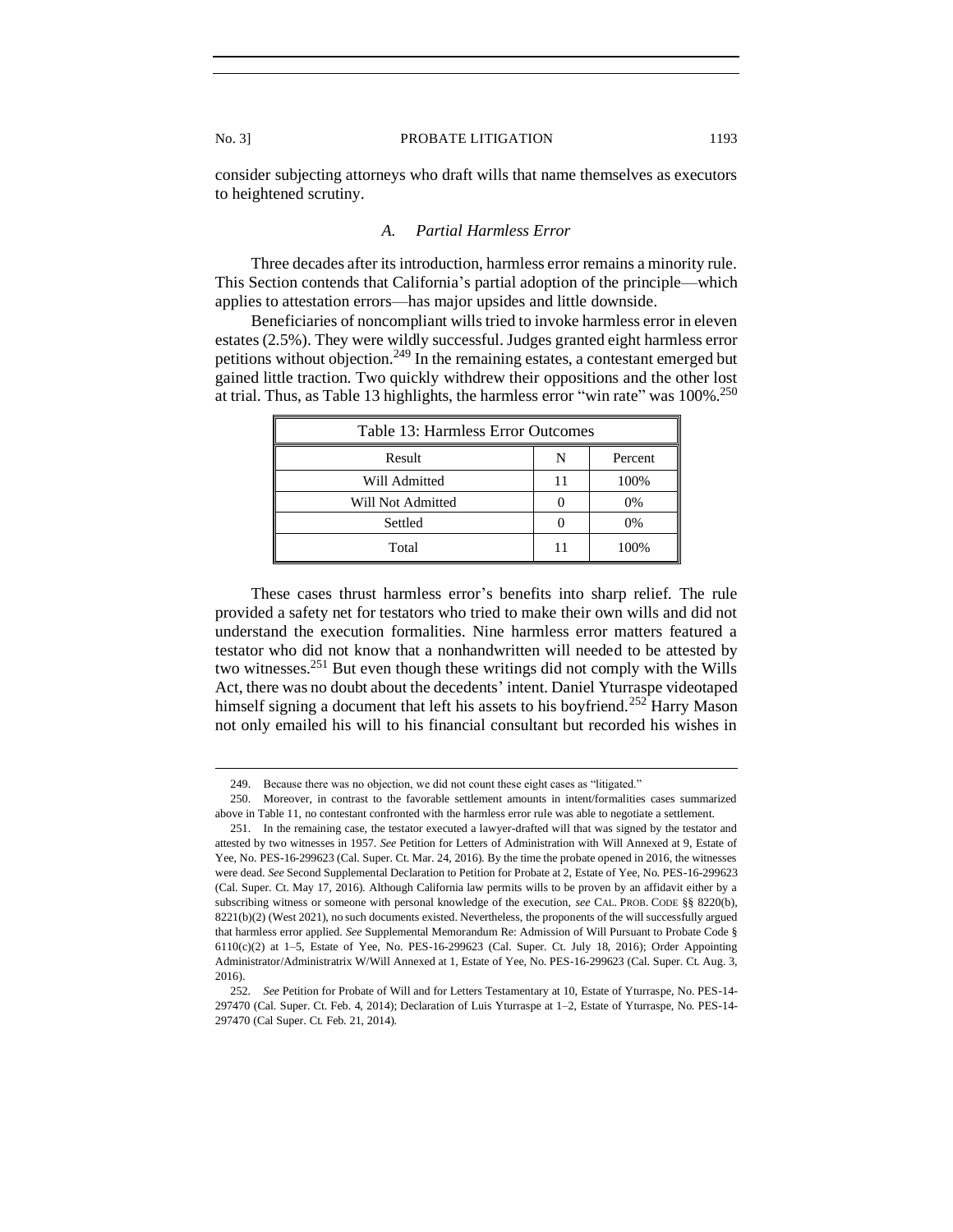the minutes of a meeting of a company that he owned.<sup>253</sup> Damir Frkovic put a short page inside an envelope on which he handwrote "[t]o be opened in case of my untimely demise."<sup>254</sup> John Kisbey printed out a will and taped it to his fridge.<sup>255</sup> None of these instruments would have been effective under orthodox wills law, but harmless error changed this cruel result.

FIGURE 3: DANIEL YTURRASPE'S WILL



Remarkably, harmless error achieved this goal without making the succession process either more expensive or slower. As noted above, commentators have expressed concern that harmless error will overload the probate system by making it impossible for judges to identify "documents as

<sup>253</sup>*. See* Declaration of Sandra H. Marsh in Response to Probate Examiner's Notes Re: Proof of Will at 1– 4, *In re* Estate of Mason, No. PES-16-299572 (Cal. Super. Ct. Apr. 12, 2016) ("Resolved [that the company's] Operations Manager is authorized to pay the equivalent of the average preceeding [sic] 3 months pay to each of the following Harry Mason Inc. [e]mployees in the event of Harry Mason's death . . . .").

<sup>254.</sup> Last Will & Testament of Damir Frkovic at 2, Estate of Frkovic, No. PES-15-298643 (Cal. Super. Ct. Apr. 20, 2015).

<sup>255</sup>*. See* Petition for Probate of Will and for Letters Testamentary at 8–11, Estate of Kisbey, No. PES-16- 299596 (Cal. Super. Ct. Mar. 17, 2016) (Nolo Press electronic will); Declaration of Dave Burleigh at 1, Estate of Kisbey, No. PES-16-299596 (Cal. Super. Ct. Mar. 18, 2016).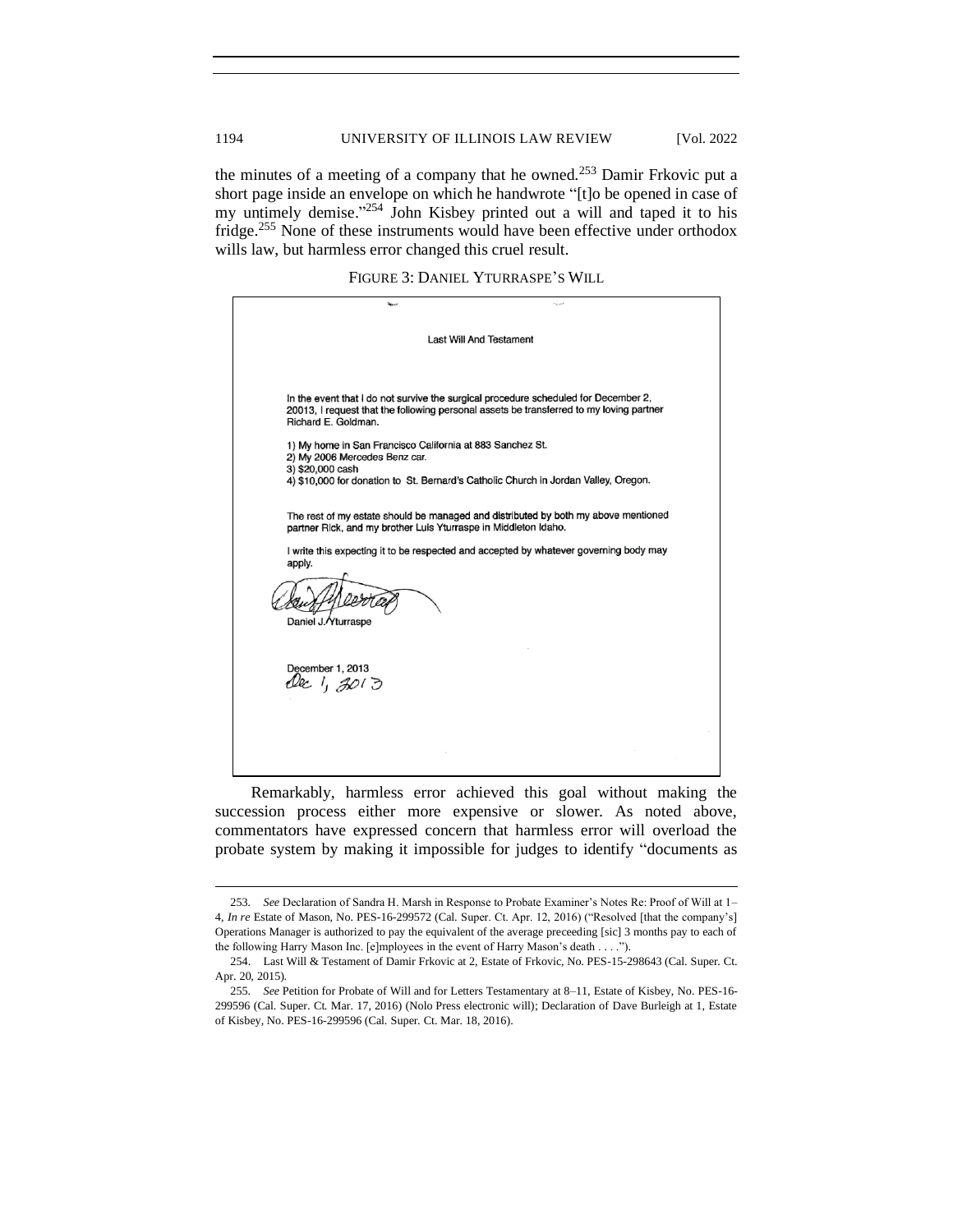wills solely on the basis of readily ascertainable formal criteria."<sup>256</sup> But we did not find that to be the case. Indeed, most proponents of defective wills simply attached affidavits to their petitions for probate that satisfied harmless error's evidentiary threshold. For example, in *Estate of Soubelet*, the testator filled out a form will, but only obtained the signature of one witness: her daughter, Aline.<sup>257</sup> After the testator died, Aline filed a short declaration that explained the absence of a second witness:

I obtained the form "Last Will and Testament" from an office supply store and took it to my mother. I filled out the form as my mother instructed, and then she initialed and signed the form . . . . Neither of us realized that the form had spaces for additional witnesses or a notary on the back of the third page and we did not know that it might be necessary to have another person act as a witness.<sup>258</sup>

The court upheld the document without a contest.<sup>259</sup> Because so many harmless error matters were cut from the same cloth, Table 14 reveals that none led to an award of extraordinary attorneys' fees, and the mean case length was just 427 days, more than 100 days *shorter* than average case length of uncontested wills.

| Table 14: Harmless Error: Costs and Case Length                                                                                               |     |                                                       |     |                                      |  |
|-----------------------------------------------------------------------------------------------------------------------------------------------|-----|-------------------------------------------------------|-----|--------------------------------------|--|
| Type of Case                                                                                                                                  | N   | Mean<br>Extraordinary<br>Attorneys' Fees <sup>†</sup> | N   | Mean Days<br>in Probate <sup>†</sup> |  |
| No Will Contest<br>or Harmless Error                                                                                                          | 364 | \$765                                                 | 366 | 528                                  |  |
| Will Contest<br>(Excluding Harmless<br>Error)                                                                                                 | 15  | \$24,474***<br>$(p = 0.000)$                          | 13  | $722*$<br>$(p = 0.017)$              |  |
| Harmless Error<br>(Including Contested)<br>Cases)                                                                                             | 10  | \$0<br>$(p = 0.549)$                                  | 10  | 427<br>$(p = 0.265)$                 |  |
| Total                                                                                                                                         | 389 | \$1,660                                               | 389 | 532                                  |  |
| Notes:<br>$(1)$ <sup>†</sup> T-tests measure the difference in means against the baseline of cases with no<br>will contest or harmless error. |     |                                                       |     |                                      |  |

(2) Fifty-four estates are missing information about the amount of extraordinary fees awarded or the length of the probate matter.

(3)  $p < 0.05$ ,  $p < 0.01$ ,  $p < 0.001$ 

<sup>256.</sup> Mann, *supra* note 89, at 1036; *see also supra* text accompanying notes 101–03.

<sup>257</sup>*. See* Petition for Probate of Will and for Letters Testamentary at 8, Estate of Soubelet, No. PES-16- 300016 (Cal. Super. Ct. July 22, 2016).

<sup>258.</sup> Declaration of Aline S. Salguero in Support of Petition for Probate of Will Dated September 3, 2010 (Probate Code Section 6110(c)(2)) at 2, Estate of Soubelet, No. PES-16-300016 (Cal. Super. Ct. July 22, 2016).

<sup>259</sup>*. See* Order Appointing Executor/Executrix at 1, Estate of Soubelet, No. PES-16-300016 (Cal. Super. Ct. Aug. 17, 2016).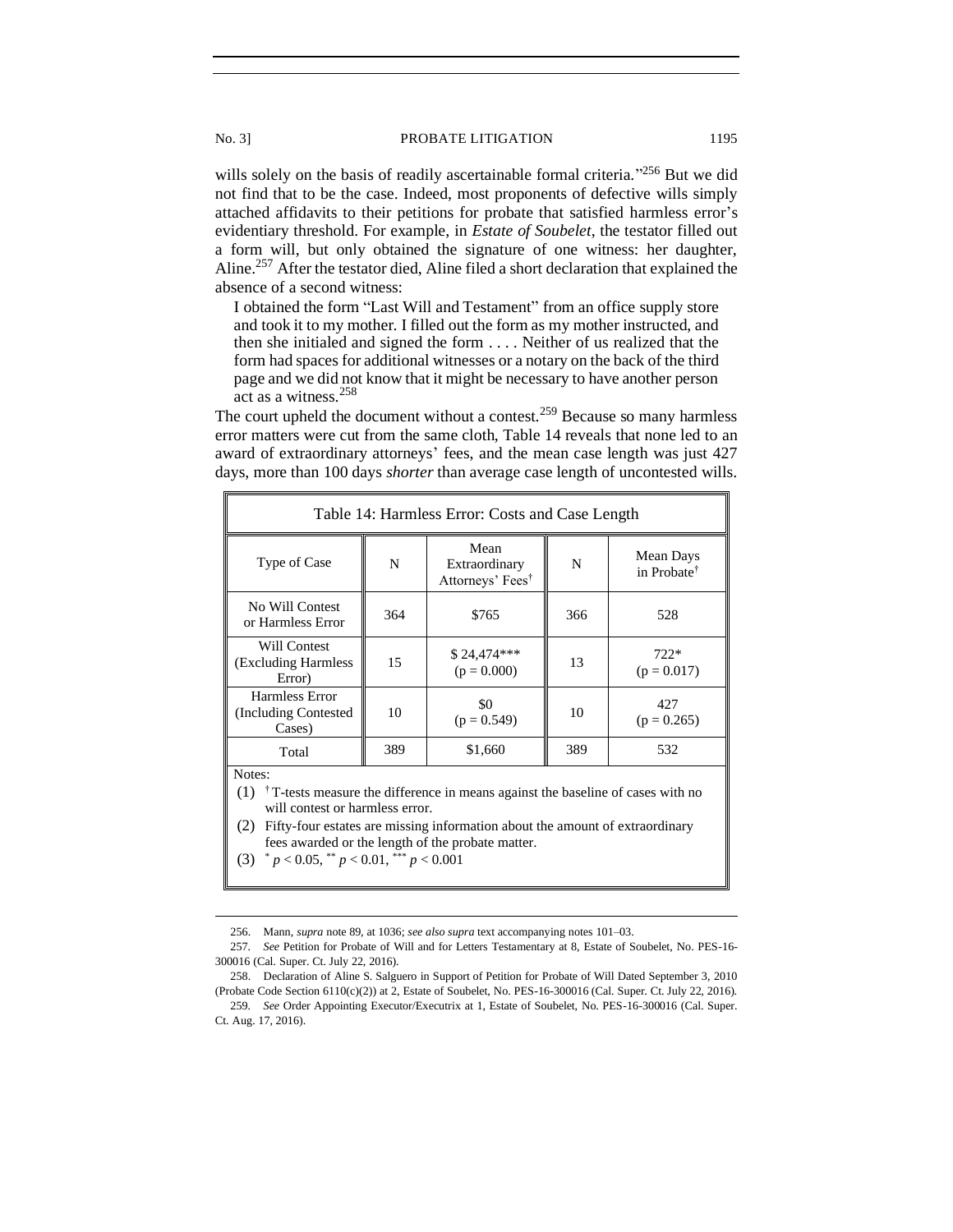### 1196 UNIVERSITY OF ILLINOIS LAW REVIEW [Vol. 2022

### *B. Do-It-Yourself Wills*

We reach a mixed verdict on self-made wills. Traditional do-it-yourself wills—homemade attested instruments, holographs, and forms—simultaneously democratize estate planning and cause headaches during probate. Software wills, by contrast, seem to boast these positive attributes without as many of the negatives.

For the most part, our research is consistent with both sides of the debate over do-it-yourself wills. California is hospitable to lawyer-less estate planning: it recognizes holographs and publishes free statutory form wills.<sup>260</sup> These devices facilitate will-making among people who are poorer, isolated, or ill.<sup>261</sup> For example, as Table 15 reports, the average value of the estates of people who used form wills (\$717,079) is dramatically less than the mean wealth of those who hired attorneys  $(\$1,905,236)$ .<sup>262</sup> Likewise, the mean number of days between will execution and the testator's death was lower by a statistically meaningful margin for every kind of do-it-yourself will when compared to professionally drafted instruments.

A few estates vividly illustrate the flexibility that DIY mechanisms provide. One testator handwrote his wishes in case "anything happens to me before I am able to get to an attorney,"<sup>263</sup> and another holograph author "was known to have a[n] aversion to lawyers."<sup>264</sup> In these ways, homemade wills are useful for "persons who are unable or unwilling to secure the assistance of counsel." 265

<span id="page-47-0"></span>

<sup>260</sup>*. See* CAL. PROB. CODE §§ 6111(a), 6240 (West 2021).

<sup>261</sup>*. Cf.* Horton, *DIY Wills*, *supra* note 194, at 2386–91 (reaching similar conclusions from a version of the same dataset that includes pour over wills).

<sup>262.</sup> Admittedly, this difference is not statistically significant. In addition, as we noted *supra* note 211, we only have access to the gross value of the testator's probate estate. Thus, we do not know whether the individuals in our dataset owned life insurance, property held in joint tenancy or in trust, or other nonprobate assets.

<sup>263.</sup> Petition for Probate of Will and for Letters Testamentary at 5, Estate of Ennon, No. PES-16-299693 (Cal. Super. Ct. Apr. 14, 2016).

<sup>264.</sup> Declaration Re Execution of Will at 2, Estate of Llewellyn, No. PES-14-297673 (Cal. Super. Ct. Apr. 15, 2014).

<sup>265</sup>*. In re* Estate of Teubert, 298 S.E.2d 456, 460 (W. Va. 1982).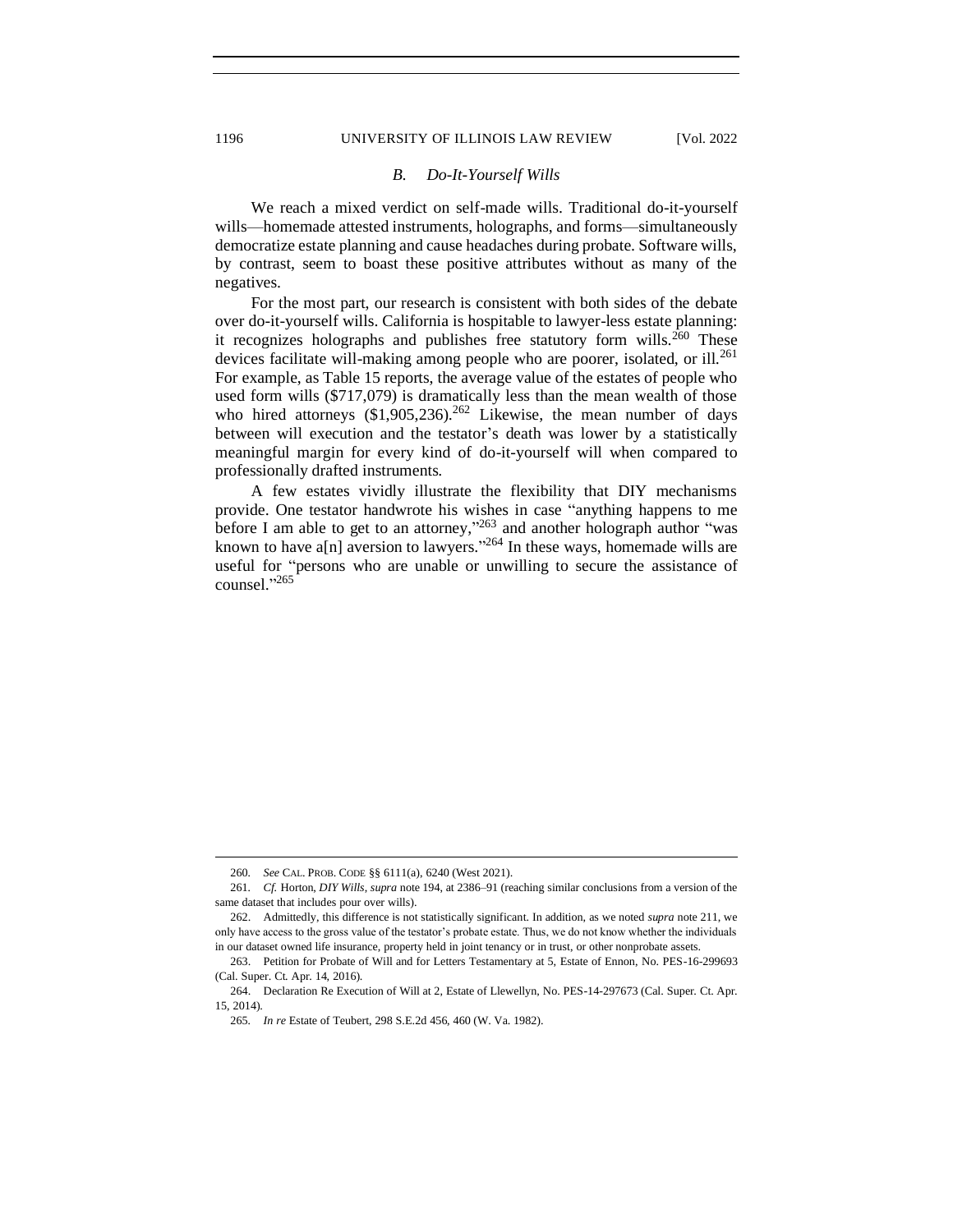| Table 15: Self-Made Wills: Testator Wealth and Timing                                                                                                                                                                                                           |     |                                      |     |                                                        |  |
|-----------------------------------------------------------------------------------------------------------------------------------------------------------------------------------------------------------------------------------------------------------------|-----|--------------------------------------|-----|--------------------------------------------------------|--|
| Type of Will                                                                                                                                                                                                                                                    | N   | Mean Value<br>of Estate <sup>†</sup> | N   | Mean Days<br>Between Will<br>and Death <sup>266†</sup> |  |
| Lawyer-Drafted                                                                                                                                                                                                                                                  | 304 | \$1,905,236                          | 302 | 4,151                                                  |  |
| Homemade/<br>Attested                                                                                                                                                                                                                                           | 36  | \$890,959<br>$(p = 0.213)$           | 36  | $2,125**$<br>$(p = 0.002)$                             |  |
| Holograph                                                                                                                                                                                                                                                       | 58  | \$1,579,148<br>$(p = 0.625)$         | 56  | $2,562**$<br>$(p = 0.004)$                             |  |
| Form                                                                                                                                                                                                                                                            | 20  | \$717,079<br>$(p = 0.276)$           | 20  | 1,560**<br>$(p = 0.003)$                               |  |
| Software                                                                                                                                                                                                                                                        | 25  | \$1,005,373<br>$(p = 0.357)$         | 25  | $1,932**$<br>$(p = 0.005)$                             |  |
| Total                                                                                                                                                                                                                                                           | 443 | \$1,675,695                          | 439 | 3,538                                                  |  |
| Notes:<br><sup>†</sup> T-tests measure the difference in means against the baseline of lawyer-drafted<br>(1)<br>wills<br>Two lawyer-drafted wills and two holographs are either missing information<br>(2)<br>about the date of execution or the date of death. |     |                                      |     |                                                        |  |

(3)  $p < 0.05$ ,  $p < 0.01$ ,  $p < 0.001$ 

Nevertheless, these wills also exhibited the flaws that have prompted some lawmakers and scholars to conclude that they are more trouble than they are worth.<sup>267</sup> As noted, even when we control for a range of variables through regression analyses, homemade attested instruments are linked to a statistically significant spike in the odds of formalities/intent claims.<sup>268</sup> Moreover, forms are correlated with both kinds of will contests by a statistically significant margin.<sup>269</sup> Finally, Table 16, which tracks the length and cost of estates involving DIY wills, shows that holographs take longer and are more expensive relative to lawyer-drafted wills by a statistically significant (or almost statistically significant) margin.

<sup>266.</sup> For reasons mentioned *supra* text accompanying note 232, we treated any will with a codicil as though it had been executed on the date of the codicil.

<sup>267.</sup> *See supra* Section II.B.2.

<sup>268</sup>*. See supra* Section III.B.3.

<sup>269</sup>*. See supra* Section III.B.3. The correlation between forms and will contests requires some explanation. As mentioned, one of us has published a symposium piece that employed a similar analysis to see whether the various types of self-made wills were correlated with litigation. *See* Horton, *DIY Wills*, *supra* note 194, at 2392– 95. That paper found no link between forms and conflict. *See id.* at 2392–93. However, that paradoxical-seeming outcome almost certainly stems from the difference between the symposium article and this Article's definition of "litigation." The symposium contribution defined "litigation" crudely as *any* dispute. *See id.* at 2391. Conversely, this Article breaks "litigation" down into sub-categories. Thus, it can detect that forms are related to will contests but not fiduciary litigation.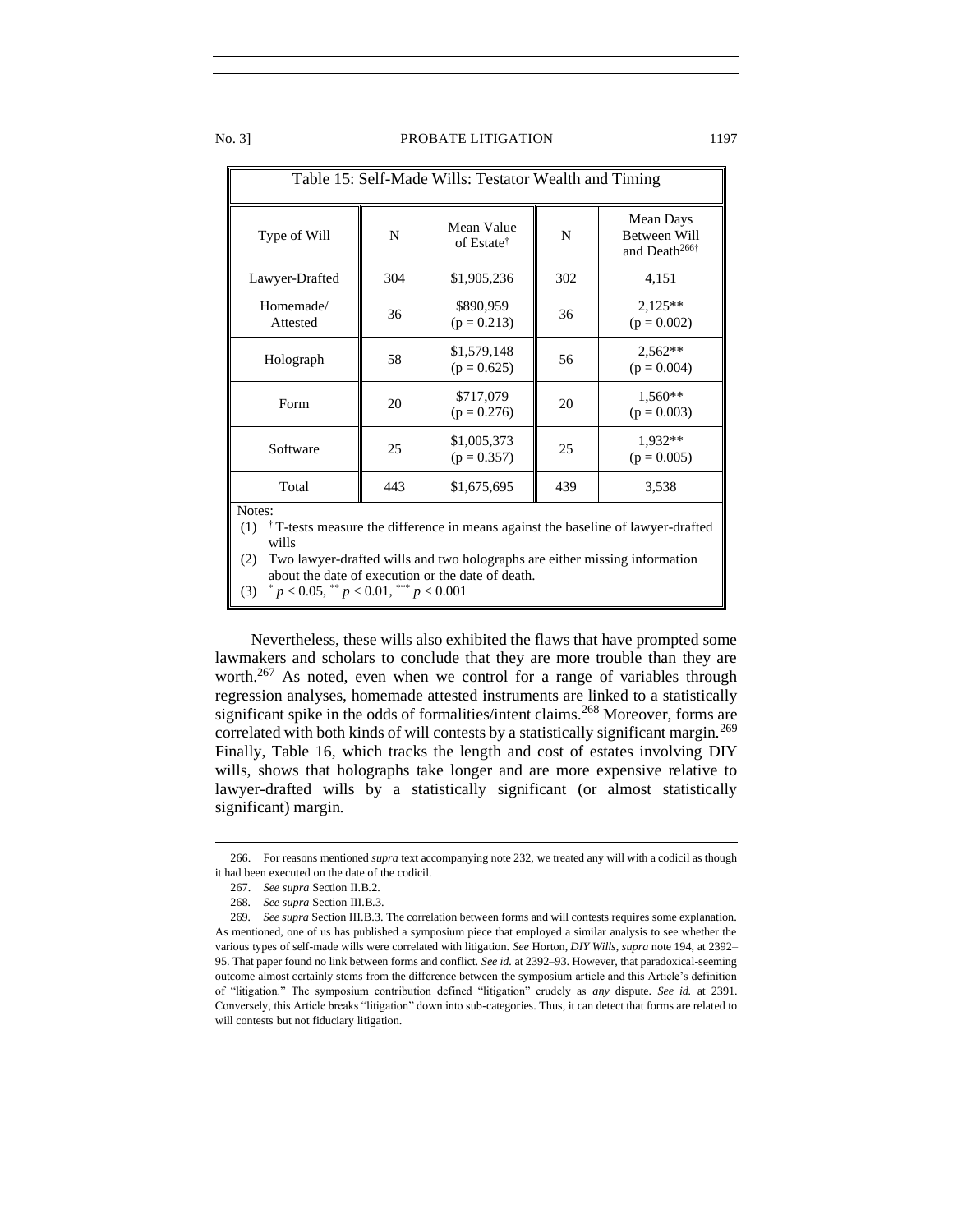### 1198 UNIVERSITY OF ILLINOIS LAW REVIEW [Vol. 2022]

| Table 16: Self-Made Wills: Costs and Case Length                                                                                                                                                                                                                  |     |                                                       |     |                                      |  |
|-------------------------------------------------------------------------------------------------------------------------------------------------------------------------------------------------------------------------------------------------------------------|-----|-------------------------------------------------------|-----|--------------------------------------|--|
| Type of Will                                                                                                                                                                                                                                                      | N   | Mean<br>Extraordinary<br>Attorneys' Fees <sup>†</sup> | N   | Mean Days<br>in Probate <sup>†</sup> |  |
| Lawyer-Drafted                                                                                                                                                                                                                                                    | 265 | \$1,278                                               | 265 | 516                                  |  |
| Homemade/Attested                                                                                                                                                                                                                                                 | 33  | \$483<br>$(p = 0.572)$                                | 32  | 517<br>$(p = 0.993)$                 |  |
| Holograph                                                                                                                                                                                                                                                         | 54  | \$4,589*<br>$(p = 0.031)$                             | 55  | 597<br>$(p = 0.053)$                 |  |
| Form                                                                                                                                                                                                                                                              | 16  | \$2,710<br>$(p = 0.491)$                              | 16  | 513<br>$(p = 0.961)$                 |  |
| Software                                                                                                                                                                                                                                                          | 21  | \$0<br>$(p = 0.466)$                                  | 21  | 601<br>$(p = 0.160)$                 |  |
| Total                                                                                                                                                                                                                                                             | 389 | \$1,660                                               | 389 | 532                                  |  |
| Notes:<br><sup>†</sup> T-tests measure the difference in means against the baseline of lawyer-drafted<br>(1)<br>wills<br>Fifty-four estates are missing information about the amount of extraordinary<br>(2)<br>fees awarded or the length of the probate matter. |     |                                                       |     |                                      |  |

(3)  $p < 0.05$ ,  $p < 0.01$ ,  $p < 0.001$ 

Finally, software wills are a bright spot in the San Francisco files. Not only do they rival attorney-drafted wills in terms of drafting sophistication,  $270$  but they are not linked to any species of litigation. In fact, the total amount of extraordinary attorneys' fees in matters with these next-generation instruments is \$0. Thus, at least in our data, assertions by the estate planning bar that these products leave a decedent's loved ones "in court, spending thousands of dollars" are unfounded.<sup>271</sup>

# *C. Living Probate*

<span id="page-49-0"></span>As mentioned, there has been a recent rise in interest in antemortem probate. There is no data about how well these systems function, and we cannot fill that gap. But as this Section explains, we can contribute to this debate by highlighting three findings about traditional post-mortem will contests.

First, the relative strength of the will contests in our data casts doubt on the strike suit thesis. The proposition that challenges to the validity of a will are usually designed to obtain an undeserved settlement is a pillar of the living probate movement.<sup>272</sup> But we largely did not find this account to be accurate.

<sup>270</sup>*. See supra* Section III.B.2.

<sup>271</sup>*. Where You Can Go Wrong with a Do-It-Yourself Will*, *supra* note 41. Of course, it is also possible that the testators who choose a software will are more organized or legally astute than people who use the older kinds of self-made wills.

<sup>272</sup>*. See supra* Section II.B.3.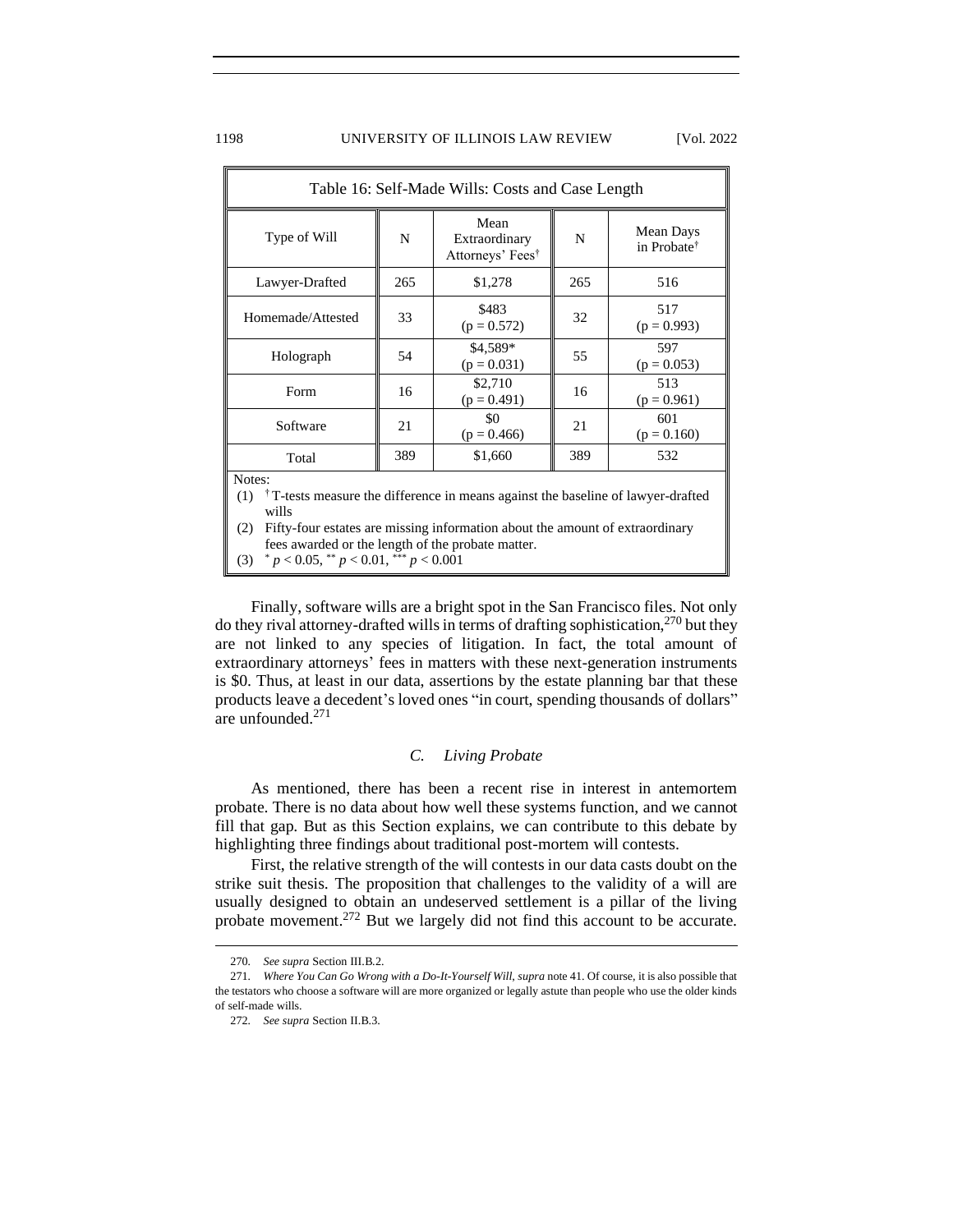Admittedly, only two of ten contestants won in disputes that did not settle, and an additional two challengers settled weak claims for only about 10% of their value. But the remaining lawsuits were hardly frivolous. Indeed, of the twelve settlements that allowed us to calculate a contestant success rate, nine settled for more than 40% of their value, and five settled for an eyebrow-raising 80% or more of their value. The absence of blackmail allegations raises the possibility that antemortem probate is a solution in search of a problem.

Second, we discovered that there was often a significant lapse of time between will execution and the filing of a contest. As Table 17 exhibits, an average of nearly a decade passed between the date the testator signed the instrument and the inception of litigation. This cuts both ways. On the one hand, it suggests that supporters of antemortem probate may be correct that the process improves the quality of proof offered at trial.<sup>273</sup> Indeed, in our dataset, factfinders were not only hindered by the worst evidence rule, but they were forced to answer complex psychological questions about the testator based on dusty exhibits and witnesses with faded memories. But on the other hand, the temporal gulf between the creation of the will and the testator's death might deter contestants from participating in a living probate proceeding. Even if a challenger prevails, our data suggest that they must usually wait about a decade for the testator to die and their inheritance to become available. And, of course, during this time, the testator's assets may dwindle, or she may execute a new will, making the lawsuit a fool's errand.

| Table 17: Days Between Will and Contest                                                                                                                                                                                                                                                                                            |    |       |        |  |  |
|------------------------------------------------------------------------------------------------------------------------------------------------------------------------------------------------------------------------------------------------------------------------------------------------------------------------------------|----|-------|--------|--|--|
| Type of Contest                                                                                                                                                                                                                                                                                                                    | N  | Mean  | Median |  |  |
| Formalities/Intent                                                                                                                                                                                                                                                                                                                 | 8  | 4,803 | 3,871  |  |  |
| Incapacity/Undue Influence                                                                                                                                                                                                                                                                                                         | 7  | 1,745 | 269    |  |  |
| <b>Both Kinds of Contests</b>                                                                                                                                                                                                                                                                                                      | 8  | 3,893 | 2,042  |  |  |
| Total                                                                                                                                                                                                                                                                                                                              | 23 | 3,555 | 1,716  |  |  |
| Notes:<br>(1) Two estates are missing information about the date of the will<br>contest.<br>For estates that involved more than one contested will, we used<br>(2)<br>the date of the execution of the most recent instrument.<br>We only used the date of a codicil as the execution date if the<br>(3)<br>codicil was contested. |    |       |        |  |  |

<sup>273</sup>*. See, e.g.*, Langbein, *supra* note 44, at 67 ("[S]ince the substantive question is capacity as of the time of execution of the testament, execution would be the ideal time to determine capacity.").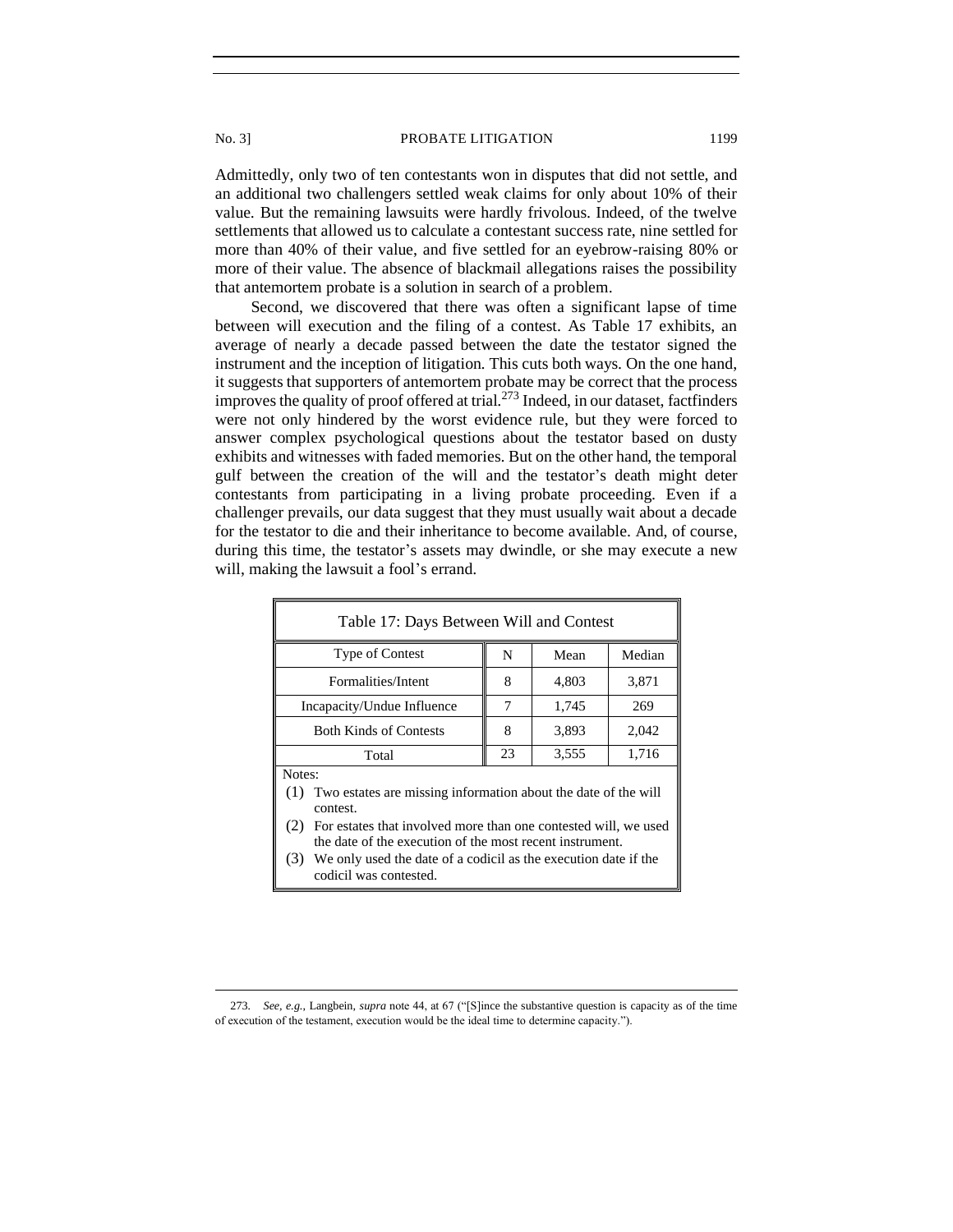Third, nonadversarial methods of resolving will contests are worth exploring. Recall that the conservatorship and administrative models of antemortem probate allow a guardian ad litem to investigate the will's validity.<sup>274</sup> Thus, they "permit full development and ventilation of evidence ... but not in the exaggerated mold of adversary contest, which has such unpleasant implications for family harmony and for the human values at stake." $275$  This would be a welcome change. Many of the litigated San Francisco estates are riddled with disturbing facts that the parties did not hesitate to weaponize. For example, to illustrate that one beneficiary had abandoned the testator—and therefore did not deserve to inherit—a contestant alleged that the "decedent's body was in [such] an advanced state of decomposition when he was discovered ... that [his] fingerprints were unable to be obtained...  $\cdot$ <sup>276</sup> Likewise, other pleadings describe family members who assault each other,  $277$  a wife who alleged that her husband was "unsophisticated" and "easily persuaded,"<sup>278</sup> and testators who do not change their six cats' litter boxes,<sup>279</sup> whose "communication" [is] limited to uttering a few simple words and hand gestures,"<sup>280</sup> and who were too feeble even to sign their will with an " $X$ ."<sup>281</sup> It is easy to see why these details can tear families apart and soil a decedent's reputation. Thus, the conservatorship and administrative models—which are designed to mitigate hostilities—could make living probate more palatable for testators and their families.

# *D. Attorney Executors*

<span id="page-51-0"></span>Finally, we found that fiduciary litigation sometimes stemmed from attorneys who drafted wills that named themselves executor. As a result, we suggest that lawmakers take a harder line against this practice.

Recommending a suitable executor is "[o]ne of a lawyer's [most] important responsibilities in providing estate planning for h[er] client.  $\ldots$ <sup>282</sup> It has long been an open secret, however, that some attorneys reserve this plum role for

<sup>274</sup>*. See supra* text accompanying notes 142–49.

<sup>275.</sup> Langbein, *supra* note 44, at 79. *But see* Fellows, *supra* note 44, at 1074–75 (arguing that the guardian ad litem would not change the essentially "adversarial and potentially acrimonious" nature of a living probate proceeding under the conservatorship model).

<sup>276.</sup> Supplement to Contest and Grounds of Objection to Probate of Purported Will at 2, Velikanje v. Castillo (Estate of Nash), No. PES-16-300045 (Cal. Super. Ct. Oct. 20, 2016).

<sup>277</sup>*. See* Declaration of Petition Rosemary Orlando in Support of Ex Parte Application—Special Administration and Response to Domenic Tallerico's Declaration Regarding Status of Estate Property and Objection to the Appointment of Rose Maria Carroccio at 5–6, Estate of Tallerico, No PES-16-2998796 (Cal. Super. Ct. Aug. 26, 2016).

<sup>278.</sup> Declaration of Anna Chen in Support of Cross-Petition of Anna Chen to Determine Heirship and to Revoke Will at 2, Estate of Lui, No. PES-16-300382 (Cal. Super. Ct. Dec. 21, 2016).

<sup>279</sup>*. See* Declaration of Petition Rosemary Orlando, *supra* note 277, at 6.

<sup>280.</sup> Will Contest and Objection to Probate Will at 19–20, Auer v. Auer (Estate of Auer), No. PES-15- 298908 (Cal. Super. Ct. Aug. 10, 2015).

<sup>281</sup>*. See* Petitioner Ana Samuel's Declaration in Support of Petition for Probate and Issuance of Letters of Administration at 2, 3–4, Estate of Suslovsky, No. PES-14-297640 (Cal. Super. Ct. Apr. 3, 2014).

<sup>282.</sup> ABA Comm. on Ethics & Prof. Resp., Formal Op. 02-426 (2002).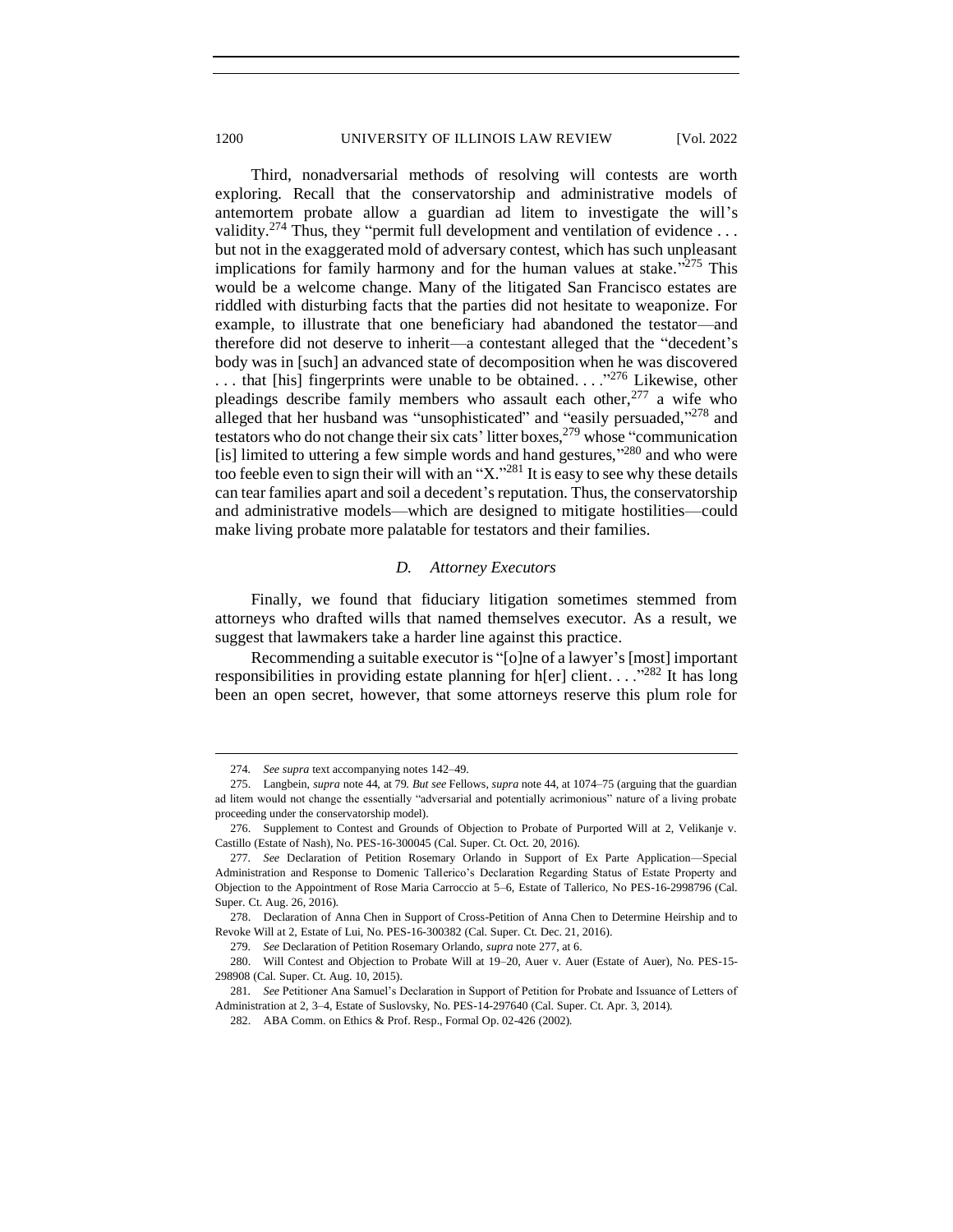themselves.<sup>283</sup> Especially in states like California, which, as mentioned above, entitle the executor to a percentage of the value of the estate as compensation,<sup>284</sup> the perception is that these fees can be "astronomical in relation to the time spent ... on the matter."  $285$  In fact, there are lawyers who consider estate planning to be a "loss leader": an activity that is not intrinsically profitable, but which opens the door to participate in "the lucrative probate which follows the client's death." 286

There has long been a split of opinion over the propriety of lawyers granting themselves executorships. There is no question that the practice can sometimes be in the client's best interest:

Good reasons exist for the nomination of the lawyer/draftsman as fiduciary. A lawyer may have served as the client/testator's lawyer for many years and may have become familiar with the testator's family, personal interests, and financial affairs. When such a level of familiarity and intimacy exists, the lawyer—as a trusted advisor—may very well be the logical person to appoint as executor or trustee.<sup>287</sup>

Nevertheless, there are also reasons to be suspicious of self-serving nominations. For starters, ethical rules forbid lawyers from soliciting business.<sup>288</sup> Attorneys may violate these maxims if they encourage the testator to appoint them as executor.<sup>289</sup> Unfortunately, because the testator will be dead by the time of the probate, it may be impossible to tell who raised the issue.<sup>290</sup> In addition, during discussions about selecting an executor, there can be a conflict of interest

287. Edward D. Spurgeon & Mary Jane Ciccarello, *The Lawyer in Other Fiduciary Roles: Policy and Ethical Considerations*, 62 FORDHAM L. REV. 1357, 1374 (1994); Paula A. Monopoli, *Drafting Attorneys as Fiduciaries: Fashioning an Optimal Ethical Rule for Conflicts of Interest*, 66 U. PITT. L. REV. 411, 437 (2005) (explaining that "[l]awyers are often the most appropriate choice for clients selecting a personal representative" because "[e]lderly clients often have long relationships with, and great confidence in, their lawyers").

288*. See* MODEL RULES OF PRO. CONDUCT r. 7.3 (AM. BAR ASS'N 2020) ("A lawyer shall not solicit professional employment by live, by mail, person-to-person contact, when a significant motive for the lawyer's doing so is the lawyer's [] pecuniary gain.").

289*. See* deFuria, *supra* note 286, at 300 ("[L]awyers who indulge in the practice of naming themselves as executor, trustee, or attorney, or any combination thereof, under wills they draft run the risk of appearing to solicit business from their clients.").

290*. See* Johnston, *supra* note 283, at 89 ("The actual facts in a particular will-drafting situation are often difficult to ascertain . . . .").

<sup>283.</sup> *See, e.g., Gerald P. Johnston, An Ethical Analysis of Common Estate Planning Practices-Is Good Business Bad Ethics?*, 45 OHIO ST. L.J. 57, 86 (1984) ("The practice exists among attorneys in certain areas of the country to name themselves as executors in wills that they draft."); *cf.* Robert A. Stein & Ian G. Fierstein, *The Role of the Attorney in Estate Administration*, 68 MINN. L. REV. 1107, 1167 (1984) (reviewing probate files from five jurisdictions and finding that attorneys served as personal representative in between less than 1% to 14% of estates).

<sup>284</sup>*. See supra* text accompanying note 208.

<sup>285.</sup> NORMAN F. DACEY, HOW TO AVOID PROBATE! 24 (5th ed. 1993) (internal quotation omitted).

<sup>286</sup>*. Id.*; Joseph W. deFuria, Jr., *A Matter of Ethics Ignored: The Attorney-Draftsman as Testamentary Fiduciary*, 36 U. KAN. L. REV. 275, 304–05 (1988) ("In a typical estate practice setting, the usual charge for drawing a will is quite low, while the fee for serving as a fiduciary is much higher."); Johnston, *supra* note 283, at 87 ("An attorney [serving as an] executor can, in a particular estate, 'earn' a fee that is well beyond what that same attorney might receive for the performance of comparable legal services involving the same expenditure of time and effort."); Charles F. Robinson, *The Future of the Elder Law Practice*, 17 NAELA Q. 20, 21 (Winter 2004) ("We believed our will files would 'mature' in due time and that our probate practice would make up for the loss-leader wills we prepared.").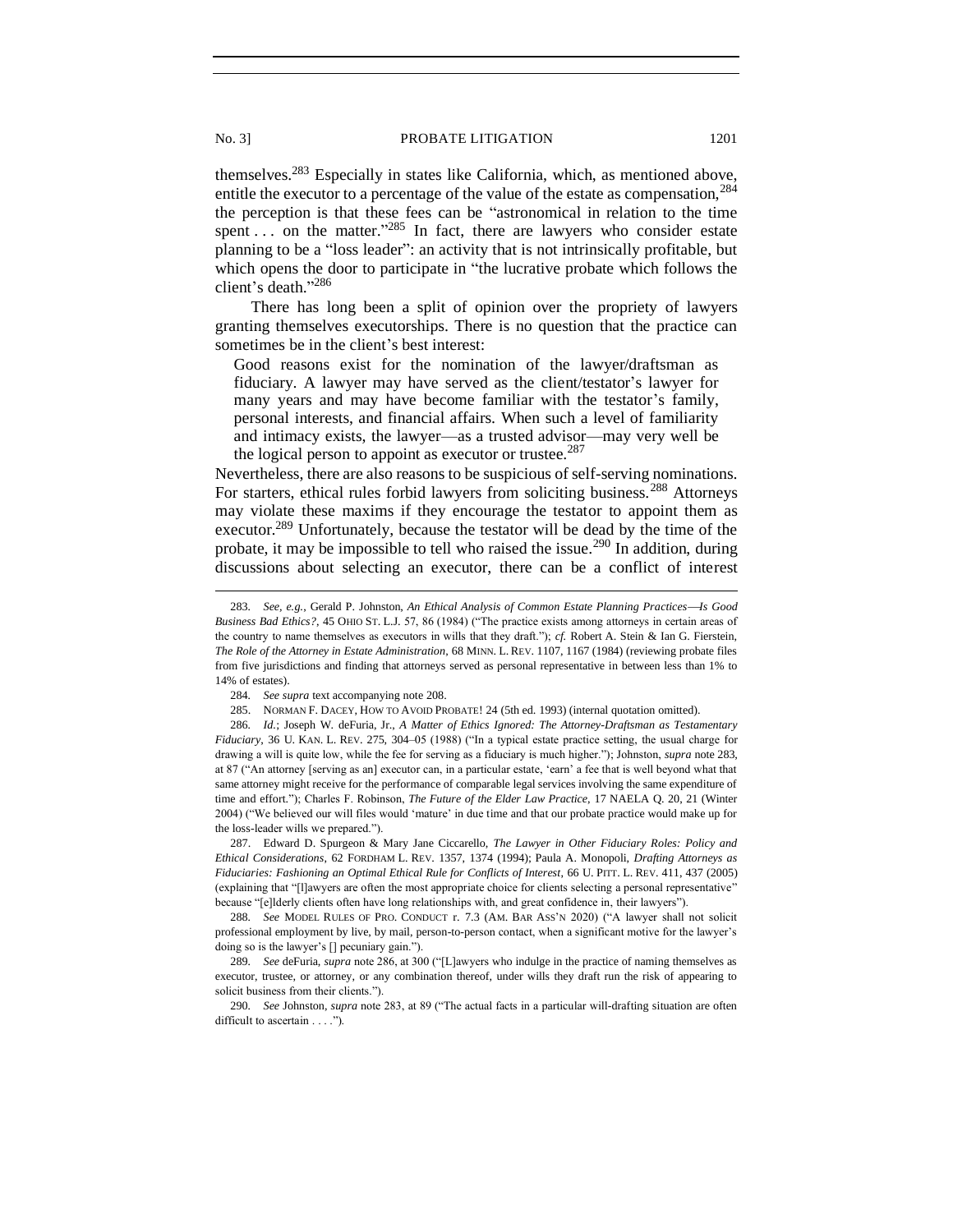between counsel and client. Even if the testator would be better off with someone else in charge, the lawyer has a financial incentive to carry the torch.<sup>291</sup> Finally, there is a gaping information asymmetry between the parties. People simply may not know that they can entrust the task to a friend or family member, that the executor will earn a commission, or that the job "hardly requires a law degree." 292

Despite these issues, states either permit or loosely police selfappointments. In general, "there is no per se rule prohibiting a lawyer from preparing a document that designates the lawyer as fiduciary."<sup>293</sup> Although a few jurisdictions bar drafting attorneys from actively seeking executorships, the difficulty of reconstructing what was said during estate planning meetings takes the teeth out of these regulations.<sup>294</sup> Likewise, a handful of courts treat a lucrative fiduciary position as a "benefit" under an instrument that can give rise to undue influence.<sup>295</sup> California exemplifies this scattershot system: although it presumptively nullifies clauses selecting the drafting attorney as a trustee,  $296$  it has no such proscription for executors.<sup>297</sup>

Our data suggests that lawmakers should apply stricter scrutiny to attorneys who effectively appoint themselves as executor. For one, bootstrap executorships are somewhat common. Testators nominated an attorney as the primary executor eighteen times  $(4.1\%)$ <sup>298</sup> But more importantly, some of these self-serving nominations led to conflict. For example, in *Estate of Shea*, a beneficiary alleged that the drafter took advantage of the testator's dependence

292*. See* deFuria, *supra* note 286, at 300; *see also* Johnston, *supra* note 283, at 90 ("[T]he testator may have little or no information on the size of the commissions that can be earned for services rendered in that capacity."). 293*. Report of the Special Study Committee on Professional Responsibility, Preparation of Wills and Trusts* 

*that Name Drafting Lawyer as Fiduciary,* 28 REAL PROP., PROB. & TRUST J. 803, 815 (1994).

294*. See, e.g.*, Comm. on Pro. Ethics & Conduct of the Iowa State Bar Ass'n v. Jackson, 492 N.W.2d 430, 434 (Iowa 1992) (holding that an attorney did not improperly influence a client to name the attorney as executor even though they had just met); State v. Gulbankian, 196 N.W.2d 733, 736–37 (Wis. 1972) (reaching a similar conclusion despite evidence that attorneys regularly served as executors for their clients).

295. Several courts apply the undue influence doctrine to fiduciaries who are technically not beneficiaries but receive a "substantial personal benefit" from their position. Zeigler v. Coffin, 123 So. 22, 23 (Ala. 1929); *In re* Estate of Nelson, 232 So. 2d 222, 224 (Fla. Dist. Ct. App. 1970); Estate of Vollbrecht v. Pace, 182 N.W.2d 609, 613 (Mich. Ct. App. 1970); *In re* Estate of LeVin, 615 A.2d 38, 44 (Pa. Super. Ct. 1992). However, the "substantial benefit" standard usually requires more than "the emoluments to be derived from [the] position as executor," Zinnser v. Gregory, 77 So. 2d 611, 614 (Fla. 1955), such as being "given significant latitude or discretion in distributing [the d]ecedent's assets." *In re* Bosley, 26 A.3d 1104, 1110 (Pa. Super. Ct. 2011).

296*. See* CAL. PROB. CODE §§ 15642(b)(6), 21380(a)(1) (West 2021) (mandating the removal of the drafting attorney as trustee unless an independent attorney subject to several exceptions, including when "the court finds that it is consistent with the settlor's intent that the trustee continue to serve and that this intent was not the product of fraud or undue influence").

297. However, California does prohibit an attorney-executor from collecting both executors' and attorneys' fees unless the testator specifically authorizes double compensation. *See In re* Estate of Thompson, 328 P.2d 1, 2–3 (Cal. 1958).

298. In a similar study of 249 wills probated in Sussex County, New Jersey, only one attorney was appointed as executor. *See* Weisbord, *supra* note 215, at 2589 tbl.1. We were not able to determine from the information available in the cases whether the attorney also wrote the will. However, ten executor/lawyers also served as one of the witnesses, which strongly suggests that they were the draftsperson.

<sup>291</sup>*. See* Monopoli, *supra* note 287, at 414–15 ("In the area of estate planning, an attorney named as a fiduciary stands to gain financially not only from her role as attorney for the client, but in her separate role as fiduciary.").